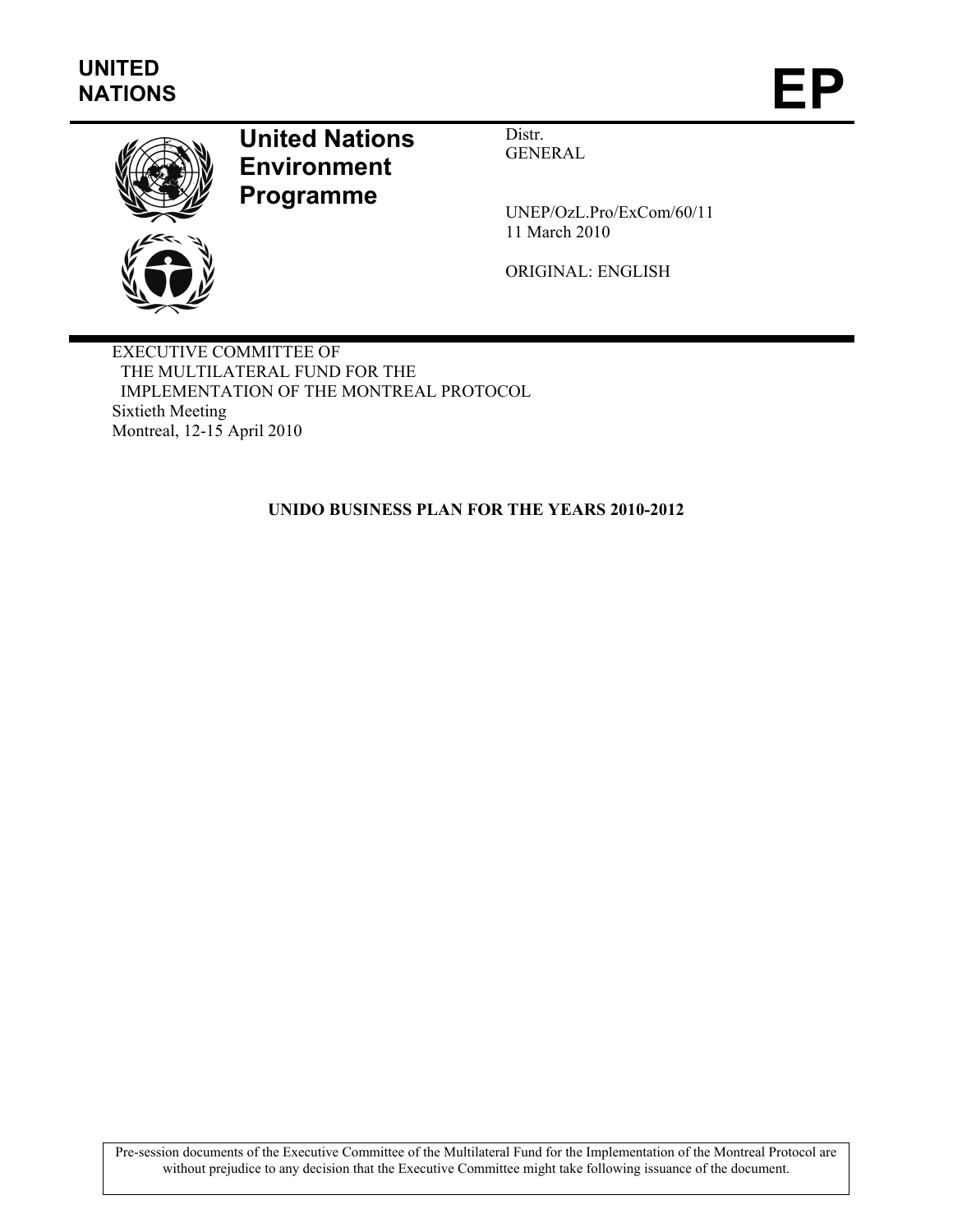# **COMMENTS AND RECOMMENDATIONS FROM THE FUND SECRETARIAT**

1. This document presents a summary of UNIDO's planned activities for the phase-out of ozone depleting substances (ODS) during the 2010-2012 triennium. It also contains UNIDO's business plan performance indicators, general comments and recommendations for consideration by the Executive Committee. UNIDO's 2010-2012 business plan is contained in Annex I to this document.

### **Resource allocation**

2. Table 1 presents, by year, the value of activities included in the business plan according to categories "required for compliance" and "not required" according to the Model rolling three-year phase-out plan.

### Table 1

# **RESOURCE ALLOCATION IN THE BUSINESS PLAN OF UNIDO (2010 to 2014) (US \$000s)**

| <b>Required/Not required by Model</b>                                                      | 2010   | 2011    | 2012    | 2013   | 2014   | <b>Total</b><br>$(2010-2014)$ |
|--------------------------------------------------------------------------------------------|--------|---------|---------|--------|--------|-------------------------------|
| Required for compliance (MYAs and standard costs)                                          | 9,498  | 7,185   | 6,366   | 2,911  | 4,468  | 30,429                        |
| Required for compliance (HCFCs)                                                            | 58,957 | 216,932 | 162,899 | 66,867 | 44,884 | 550,539                       |
| Not required for compliance (resource mobilization)                                        | 323    |         |         |        |        | 323                           |
| Not required for compliance (ODS disposal)                                                 | 4,085  | 3,698   |         |        |        | 7,783                         |
| Not required for compliance (chiller, illegal trade,<br>CTC, MBR, MDI, studies, workshops) | 1,075  |         |         |        |        | 1,075                         |
| <b>Grand</b> total                                                                         | 73,937 | 227,815 | 169.266 | 69,779 | 49,352 | 590,148                       |

3. UNIDO has included activities valued at US \$73.94 million in 2010 and a total value of US \$590.15 million over the period 2010 to 2014.

### **MYAs and standard costs**

4. Table 2 presents information on UNIDO's multi-year agreements (MYAs), new methyl-bromide (MBR) activities, terminal phase-out management plans (TPMPs), institutional strengthening (IS), and core unit activities that are considered required for compliance.

Table 2 **REQUIRED FOR COMPLIANCE FOR MYAS AND STANDARD COSTS (2010 to 2014) (US \$000s)** 

| UN JUUUSI                                      |       |       |       |       |       |               |  |
|------------------------------------------------|-------|-------|-------|-------|-------|---------------|--|
| <b>Required by Model</b>                       | 2010  | 2011  | 2012  | 2013  | 2014  | Total         |  |
|                                                |       |       |       |       |       | $(2010-2014)$ |  |
| Approved multi-year                            | 4,351 | 3.278 | 2,626 | 758   | 2,250 | 13,262        |  |
| New MBR activities                             | 2,032 | 667   | 538   |       |       | 3,237         |  |
| <b>TPMP</b>                                    | 32    | 607   |       |       |       | 640           |  |
| IS                                             | 1,112 | 603   | 1,112 |       |       | 2,827         |  |
| Core unit                                      | 1,971 | 2,030 | 2,091 | 2,154 | 2,218 | 10,463        |  |
| <b>Total (required for compliance for MYAs</b> | 9,498 | 7,185 | 6,366 | 2,911 | 4,468 | 30,429        |  |
| and standard costs)                            |       |       |       |       |       |               |  |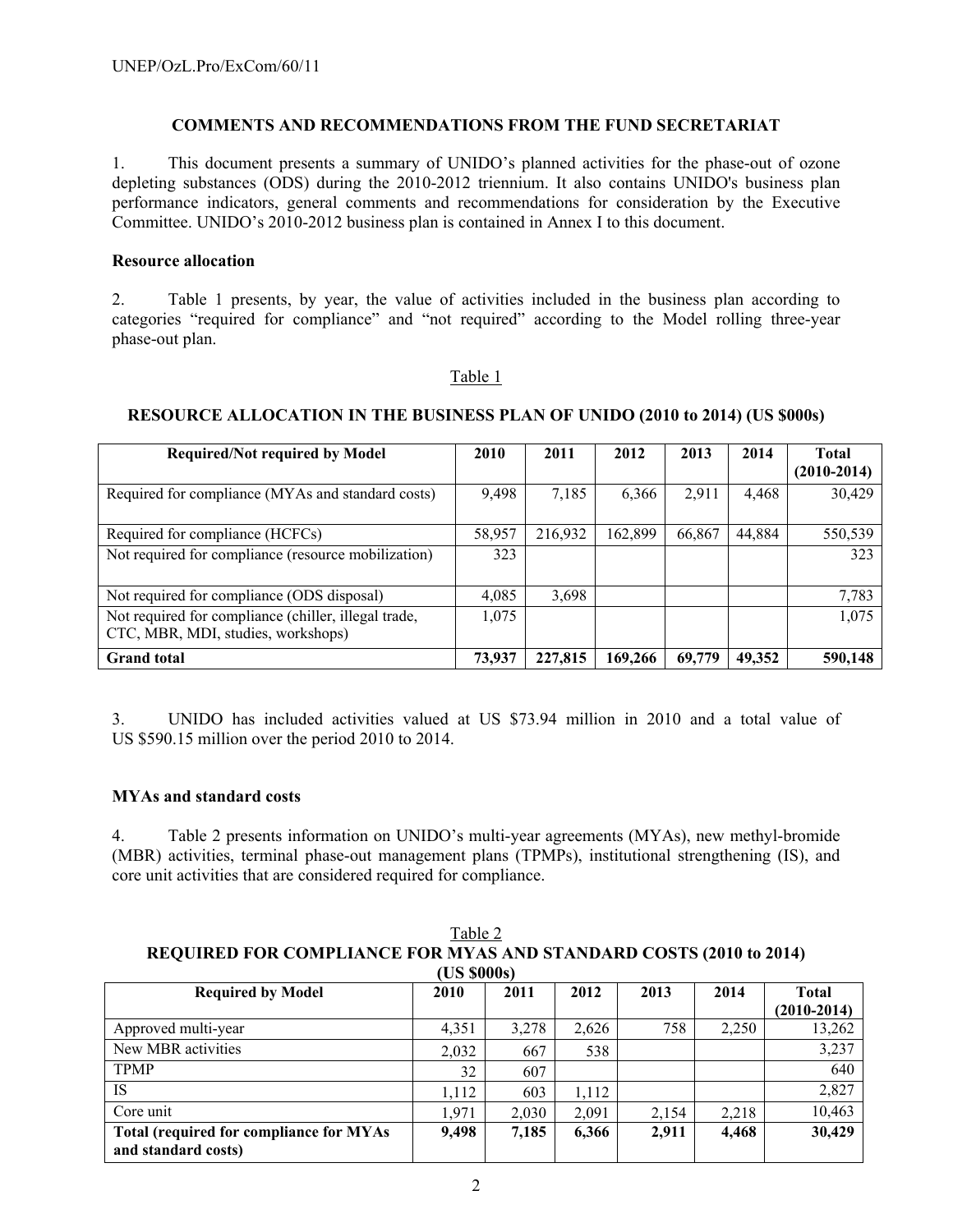5. The Consolidated business plan (UNEP/OzL.Pro/ExCom/60/7) addresses several issues relevant to UNIDO's activities required for compliance for MYAs and standard costs including the following issues:

- (a) UNIDO included MYA values that did not correspond to those in the MYA data held in the Secretariat records that would result in increasing its allocation by US \$150,500;
- (b) The total amount requested by UNIDO for the TPMP in Somalia exceeds the maximum level allowed;
- (c) UNIDO included values for IS projects that exceed those required by the Model rolling three-year phase-out plan.

6. No issues were raised with respect to the following activities, which are also considered required for compliance:

- (a) New methyl bromide activities are planned in Chile, Ethiopia, Iraq, Kenya, Mozambique and Saudi Arabia which are required for compliance with the 2015 phase-out;
- (b) UNIDO's core unit costs are projected to increase at a rate of 3 per cent per year.

# **HCFC activities**

### HCFC tonnage

7. UNIDO's narrative indicates that updated consumption data was used in its business plans but this is not indicated in the business plan tables. In addition, most of UNIDO's HCFC surveys have been completed. In response to a question from the Secretariat, UNIDO indicated that HCFC data was used for the China RAC and XPS sector and for the HPMP in Sudan (the). In all other cases, data from the model was used.

8. Agencies were asked to indicate if they included accelerated phase-out activities in their business plans. With respect to those countries for which HCFC phase-out activities covered volumes greater than 10 ODP tonnes, the implementing agencies included HCFC activities in their business plan whose combined tonnage was more than that required by the model for China (105.7 ODP tonnes); Colombia (34.2 ODP tonnes); Costa Rica (15.9 ODP tonnes); Indonesia (154.2 ODP tonnes); Jordan (39 ODP tonnes); Mongolia (26 ODP tonnes); Philippines (the) (12.7 ODP tonnes); Seychelles (13.6 ODP tonnes); and Thailand (57.2 ODP tonnes). UNIDO's business plan covers HCFC tonnage for some of these countries.

9. UNIDO was asked to indicate if they included accelerated phase-out in their business plans. UNIDO indicated that phase-out is based on the 10 per cent reduction target, with the exception of Croatia, where accelerated phase-out is unavoidable.

10. For those countries where HCFC phase-out representing more than 10 ODP tonnes above that required by the model was included, UNIDO's business plan had HCFC activities in: China (1,008.2 ODP tonnes); Indonesia (17.2 ODP tonnes); Jordan (16.4 ODP tonnes); and Philippines (10 ODP tonnes). Concerning those countries for which phase-out levels below those required by the model had been included, UNIDO's business plan covered HCFC activities in: Argentina (45 ODP tonnes); India (5 ODP tonnes); Kuwait (100 ODP tonnes); Mexico (217 ODP tonnes); Nigeria (5 ODP tonnes); and Yemen (20 ODP tonnes). The Executive Committee's consideration of this issue in the context of the Consolidated Business Plan might have an impact on UNIDO's business plan tonnage.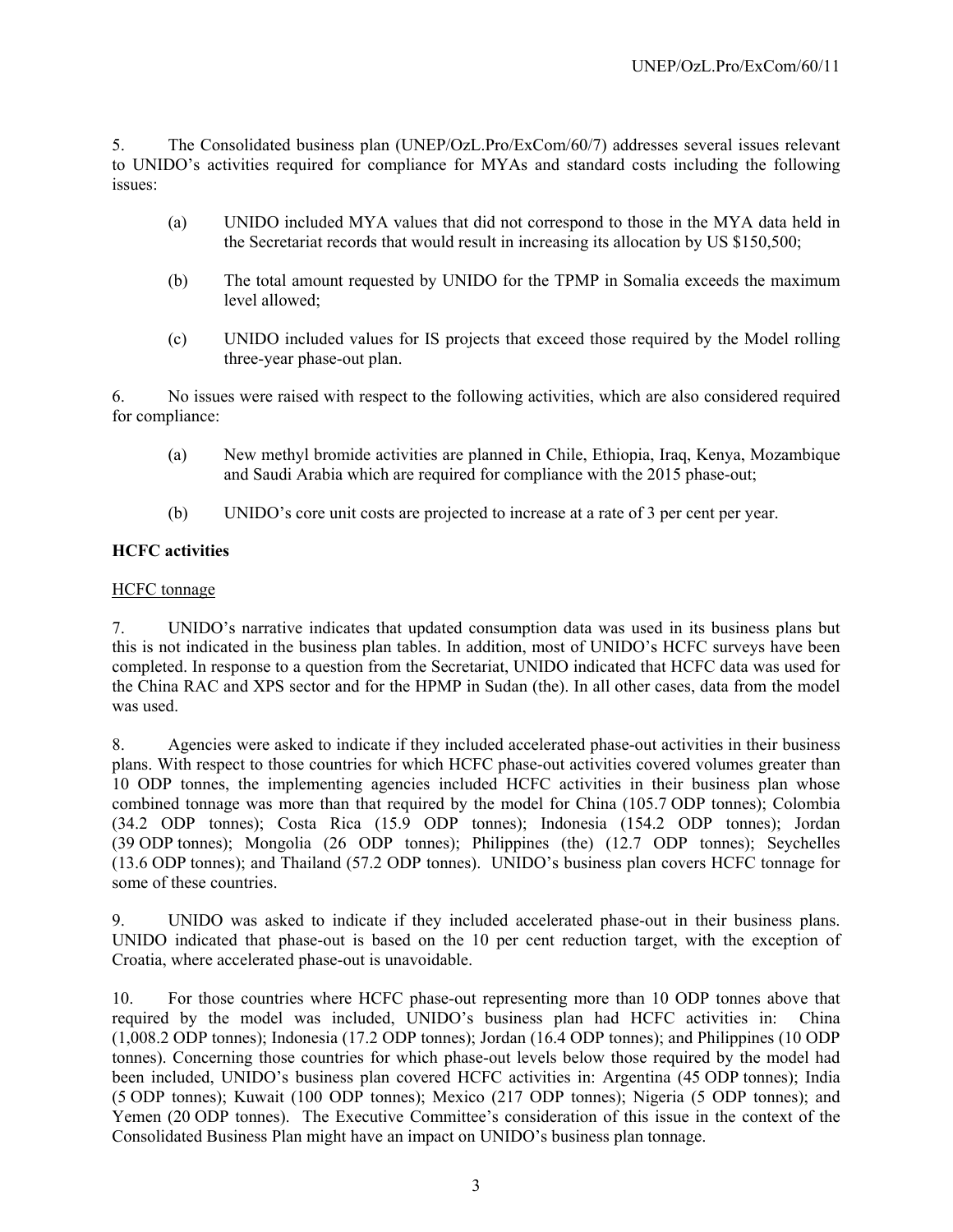11. The Executive Committee may wish to consider maintaining the HCFC tonnage in UNIDO's business plan for Croatia as it represents an unavoidable phase-out acceleration.

# HCFC demonstration projects

12. UNIDO has six demonstration projects in its business plan, five of which are to be submitted in 2010 and one which will be submitted in 2011. All of UNIDO's demonstration projects cover a level of phase-out except those proposed for China for butane technology (US \$1.075 million); China for RAC sector (US \$4.3 million) and Region Europe/Central Asia (ECA) (US \$271,410). Some of these activities have received project preparation. UNIDO is requesting US \$96,750 in project preparation to prepare these projects. The Executive Committee's consideration of HCFC demonstration projects may have an impact on UNIDO's HCFC demonstration projects.

# HCFC servicing sector in low-volume-consuming (LVC) countries

13. The total value of HCFC servicing sector activities in LVC countries in UNIDO's business plans amounts to US \$7.61 million. This amount exceeds the level under discussion by US \$5.67 million. The Executive Committee's consideration on the levels of funding for HCFC activities might have an impact on UNIDO's business plan.

# HCFC for non-LVC countries

14. The total value of activities for non-LVC countries in UNIDO's business plan amounts to US \$477.03 million for 2,214.6 ODP tonnes. Of this, US \$299.91 million is for China which represents 1,008.2 ODP tonnes of consumption. The Committee's consideration of maximum cost-effectiveness levels and HCFC tonnage for business planning might have an impact on UNIDO's business plan.

# **ODS disposal activities**

15. UNIDO has ODS disposal projects valued at US \$4.09 million in 2010 and US \$7.78 million in its 2010-2014 business plans. All of UNIDO's ODS disposal project received project preparation except the regional projects for Africa (US \$1.34 million) and West Asia (US \$1.29 million). All of UNIDO's ODS disposal activities have a cost-effectiveness of below US \$13.2/kg of ODS to be destroyed in accordance with decision 58/19, paragraph (a) (i) c. The Executive Committee's consideration of this issue in the context of the Consolidated Business Plan may have an impact on UNIDO's business plan.

# **Other activities not required for compliance (resource mobilization, studies and workshops)**

16. UNIDO include two activities that are not required for compliance including resource mobilization amounting to US \$322,500 in 2010 and a process agent activity in the Democratic People's Republic of Korea amounting to US \$1.075 million in 2010. The Executive Committee deferred consideration of resource mobilization to the  $60<sup>th</sup>$  Meeting for UNIDO (decision 59/25).

# **Response from agency on high value of business plan activities**

17. The total value of UNIDO's business plan alone is US \$74 million in 2010 and US \$228 million in 2011. This would represent US \$302 million of the US \$396 million left for programming in the current triennium and is disproportionate to the resources available. UNIDO indicated that the costs were calculated based on the phase-out needs of the individual countries and based on historical cost-effectiveness figures using metric tonnes.

18. In the Democratic People's Republic of Korea and in Libyan Arab Jamahiriya (the), in the sector "Additional funding for HPMP preparation", the HPMP preparation budget exceeds the eligible funding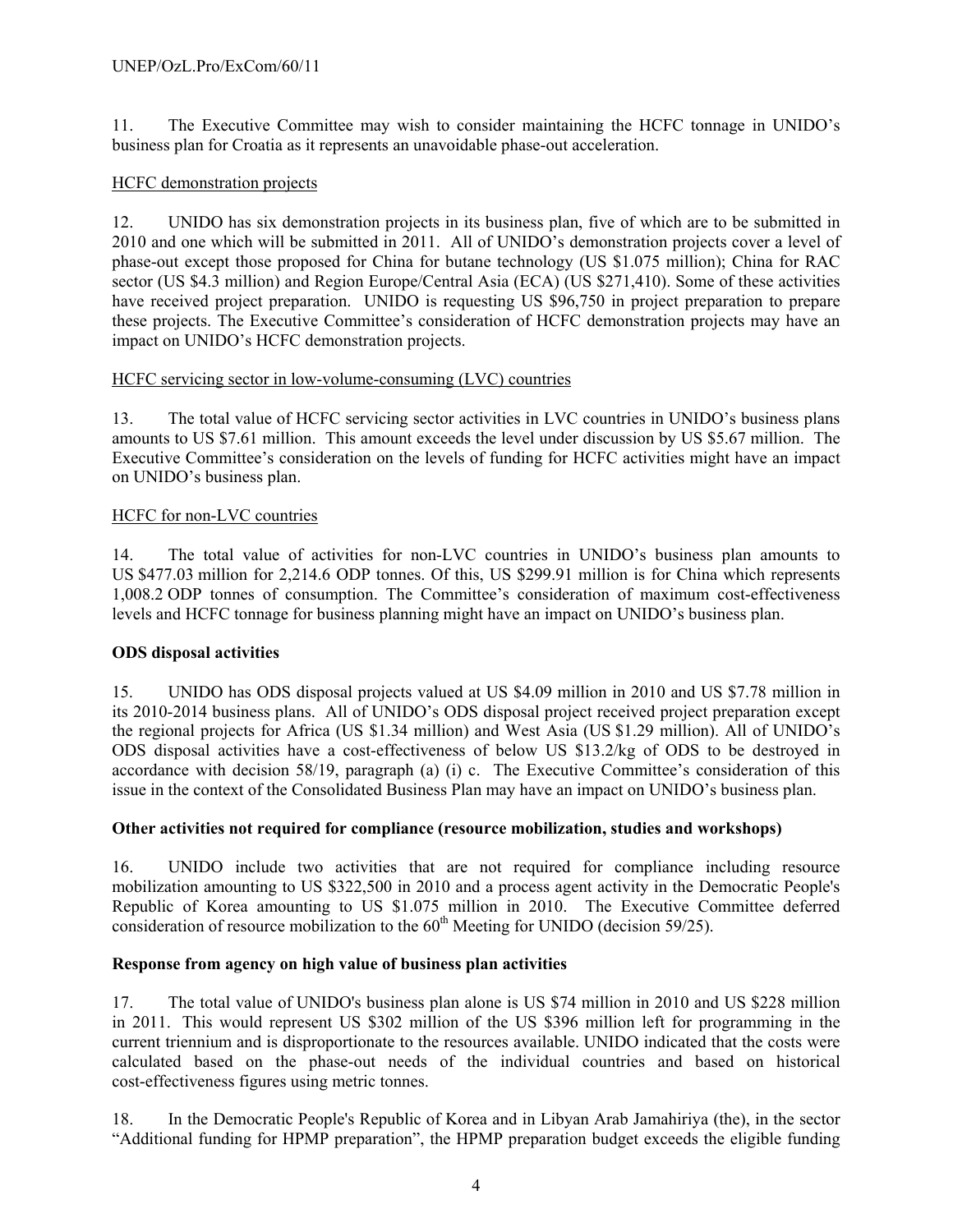limit for this activity. UNIDO has indicated that in both cases, based on the countries' consumption, they are eligible to receive US \$150,000 each. At present, UNIDO has received US \$50,000 for the Democratic People's Republic of Korea and the total in UNIDO's and UNEP's business plans is less than US \$100,000. Libyan Arab Jamahiriya (the) has already received US \$85,000 and UNIDO has requested an additional US \$65,000 in its 2010 business plan.

19. Both the Syrian Arab Republic and Uruguay have already received US\$ 60,000 for project preparation of investment activities. In the Syrian Arab Republic, this was for the preparation of activities in the PU foam sector. In Uruguay, this was for activities in the refrigeration and air-conditioning sector (with respect to three companies). In the 2010 business plan, the funding requests for both countries have been amended to US\$ 40,000 to reflect this.

20. UNIDO's cost effectiveness for HCFC-141b activities is \$9.42/metric kilogram. This is higher than the cost-effectiveness figure for the least expensive agency (US \$8.66/metric kilogram). The cost-effectiveness of UNIDO for HCFC-22 activities (\$15.25/metric kilogram) is also much higher than the least expensive agency (US \$8.16 metric kilogram). UNIDO has indicated that the actual figures for cost-effectiveness will be discussed and agreed upon project by project. It noted further that, with respect to the phase-out of HCFC-22, a large share of UNIDO's business plan is for the phase-out of HCFC-22 in the room air conditioning sector in China. Based on the TEAP report, US\$ 17/kg cost-effectiveness was calculated for this project. For the other projects, historical cost-effectiveness values were used based on metric tonnes.

# **Co-funding**

21. None of the values in UNIDO's business plan include co-funding. Potential avenues for co-funding will be indicated in the HPMPs, when they are submitted.

### **Performance indicators**

22. A summary of UNIDO's performance indicators pursuant to decision 41/93, 47/51 and 49/4(d) is provided in Table 3.

### Table 3

### **PERFORMANCE INDICATORS**

| <b>Item</b>                                                                                                                                                   | 2010 Targets |
|---------------------------------------------------------------------------------------------------------------------------------------------------------------|--------------|
| Number of annual programmes of multi-year agreements approved versus those<br>planned                                                                         | 32           |
| Number of individual projects/activities (investment projects, RMPs, halon banks, TAS,<br>institutional strengthening) approved versus those planned          | 15           |
| Milestone activities completed/ODS levels achieved for approved multi-year annual<br>tranches versus those planned                                            |              |
| ODS phased-out for individual projects vs. those planned per progress reports                                                                                 | 45.1         |
| Project completion (pursuant to decision 28/2 for investment projects) and as defined<br>for non-investment projects versus those planned in progress reports | 18           |
| Number of policy/regulatory assistance completed versus that planned                                                                                          | N/A          |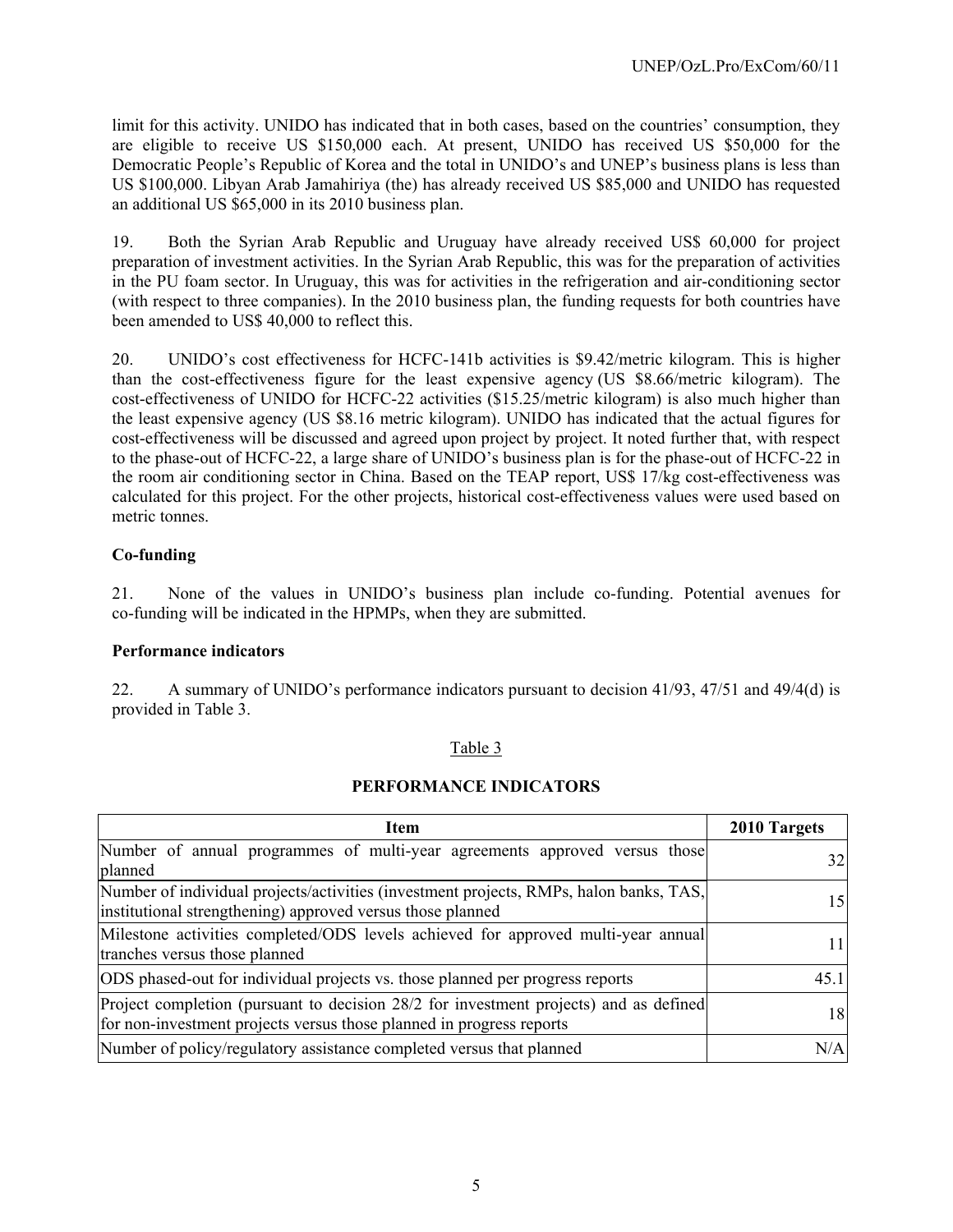| Item                                                                                    | 2010 Targets                                 |
|-----------------------------------------------------------------------------------------|----------------------------------------------|
| Speed of financial completion versus that required per progress report completion dates | 12 months after<br>operational<br>completion |
| Timely submission of project completion reports versus those agreed                     | On time                                      |
| Timely submission of progress reports and responses unless otherwise agreed             | On time                                      |

23. UNIDO's target for annual tranches of MYAs should be 39. This includes annual tranches for 11 approved agreements and 28 new agreements. The agency's target for the number of approved projects should be 27, including 7 demonstration projects, 3 technical assistance projects, 7 IS projects and 10 investment projects. As per the 2008 progress report (using revised planned date of completion), excluding MYA project, the phase-out target should be 965.7 ODP tonnes. UNIDO's target for project completion should be 15 excluding MYAs and project preparation projects.

### **RECOMMENDATIONS**

- 24. The Executive Committee may wish to consider:
	- (a) Endorsing the 2010-2012 business plan of UNIDO as contained in UNEP/OzL.Pro/ExCom/60/11 while noting that endorsement denotes neither approval of the projects identified therein nor their funding levels. The endorsement is with any modifications based on consideration of the following activities:
		- (i) Those activities associated with issues addressed in the Consolidated Business Plan including:
			- a. The values of multi-year agreements (MYAs);
			- b. Terminal phase-out management plan (TPMP) activities after 2010;
			- c. Values of institutional strengthening other than those indicated in the Model rolling three-year phase-out plan;
			- d. HCFC tonnage;
			- e. HCFC demonstration projects;
			- f. HCFC servicing sector in low-volume-consuming (LVC) countries;
			- g. HCFC projects for non-LVC countries;
			- h. ODS disposal activities;
		- (ii) Maintaining the HCFC tonnage in UNIDO's business plan for Croatia as it represents an unavoidable phase-out acceleration;
	- (b) Approving the performance indicators for UNIDO set out in Table 3 of the Fund Secretariat's comments as contained in UNEP/OzL.Pro/ExCom/60/11 while setting a target of 39 for the number of annual programmes of multi-year agreements approved, a target of 27 for the number of individual projects approved, a target of 965.7 tonnes for ODP phase-out and a target of 15 for project completion.

----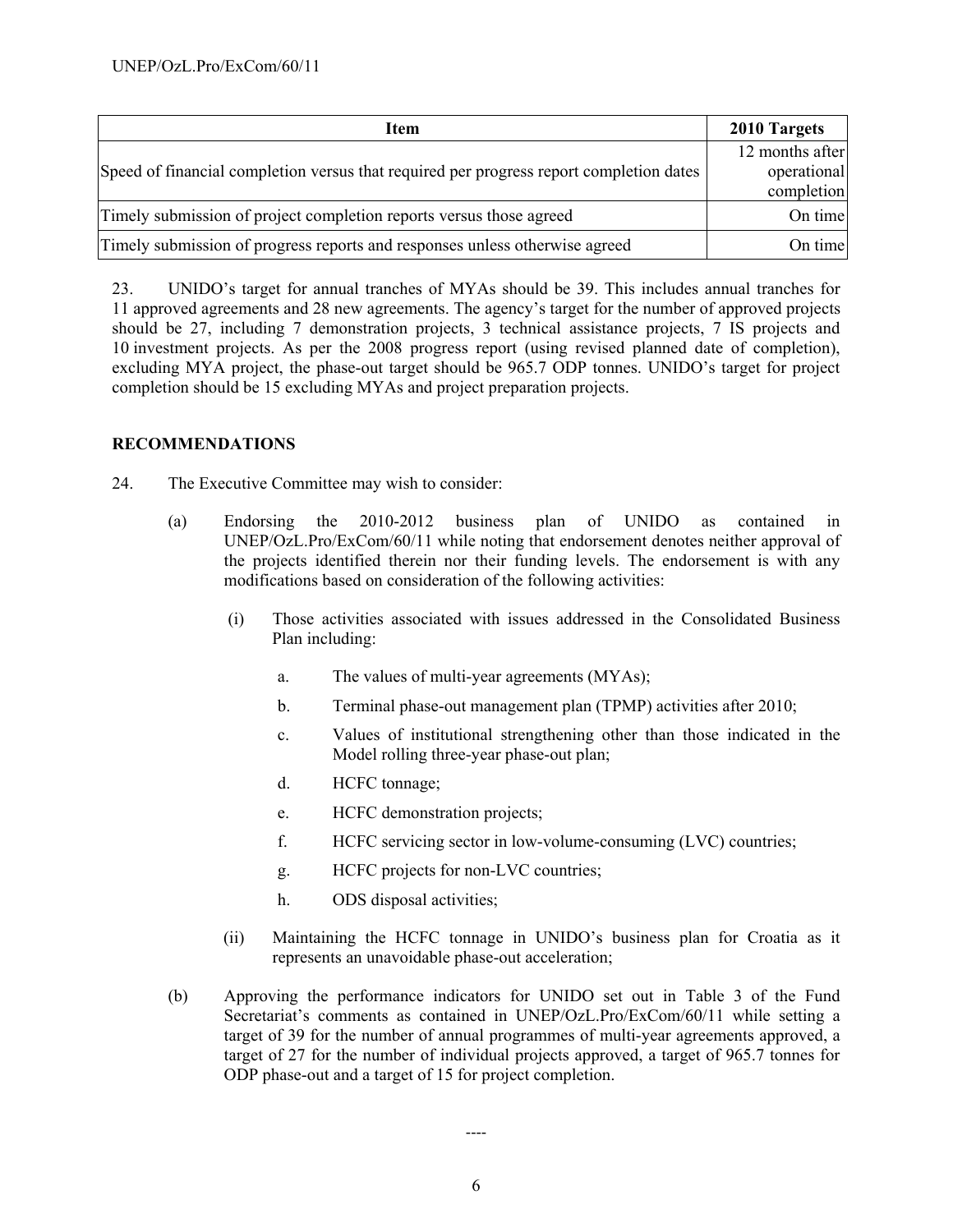**Annex I** 

**UNIDO BUSINESS PLAN 2010** 



UNITED NATIONS INDUSTRIAL DEVELOPMENT ORGANIZATION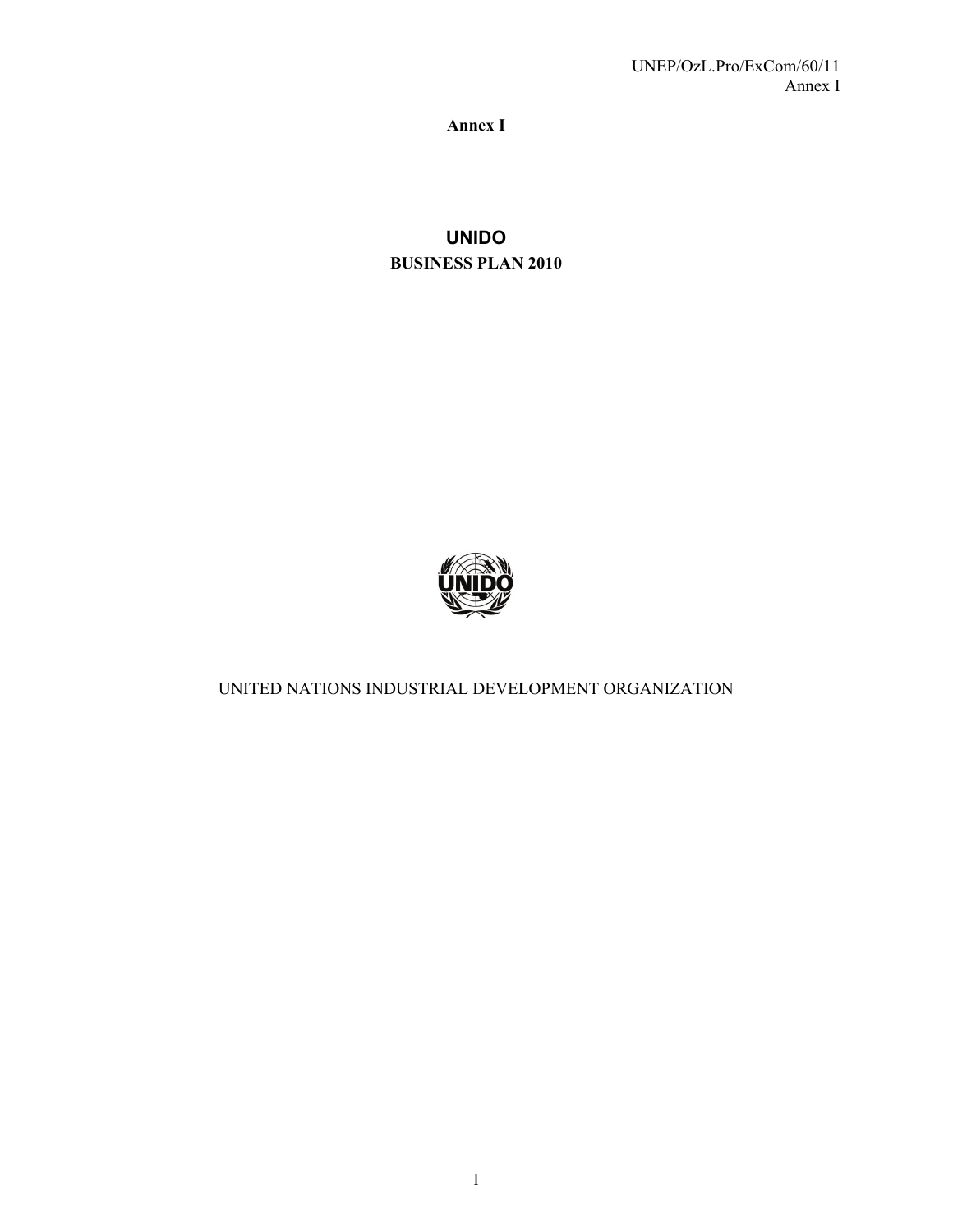### **EXECUTIVE SUMMARY**

The 2010 Business Plan of UNIDO together with the forecast for 2011 and 2012 represents the Threeyear Rolling Business Plan of Montreal Protocol activities of the Organization. However, this year, on the request of the Multilateral Fund Secretariat, UNIDO has included funding estimates for 2013 and 2014 too. This provides useful information for ExCom members for the funding needs to reach the 2013 and 2015 control measures for HCFCs.

UNIDO's Business Plan was prepared based on the previous three year rolling business plan, taking into consideration the approvals and experience of previous years, the requests received from Article 5 countries, priorities established and the decisions taken by the Executive Committee. Furthermore, the 2010-2012 model rolling three-year phase-out plan adopted at the 59<sup>th</sup> Meeting of the ExCom was used as a flexible guide for resource planning for the 2010-2012 triennium as well as for 2013 and 2014. For countries, where more updated consumption data was available, resources were planned according to their actual needs. It also reflects the discussions held in Montreal during the Inter-agency Coordination Meeting on 28-29 January 2010, whereby an analysis of the compliance situation provided valuable information. It is also largely inspired from the historical decision of the  $19<sup>th</sup>$  Meeting of the Parties agreeing on the acceleration of the phase-out of HCFCs, and the relevant ExCom decisions on HPMPs and HCFC investment and demonstration projects.

In 2010, UNIDO will submit for approval by the Executive Committee forward commitments amounting to US\$ 4,350,996. As listed in Table 1, the lion's share (over 65%) of UNIDO's 2010 Business Plan is focusing on the phase out of HCFCs. Furthermore, additional 17% is for the demonstration of new technologies for HCFC phase out as well as the destruction of unwanted ODSs. Methyl bromide projects account for 7% of UNIDO's 2010 Business Plan.

In accordance with ExCom's decision 38/68, as modified by decision 46/35, in 2006, and following decision 56/41 maintaining the existing cost regime for the 2009-2011 Triennium, **US\$ 1,970,776,** has been allocated for funding of the 2011 core unit at UNIDO.

The total amount foreseen in UNIDO's 2010 Business Plan, including forward commitments, new investment and non-investment activities, and funding of core unit is **US\$ 73,**937,176 including support costs and with an impact of **1,136 ODP** tonnes.

For the second and third year of the Three-year Rolling Business Plan, US\$ 227.8 million worth of projects was included for the year 2011 with a planned phase-out of 1,702 ODP tonnes and US\$ 169.3 million worth of projects were earmarked for 2012 with an impact of 951 ODP tonnes.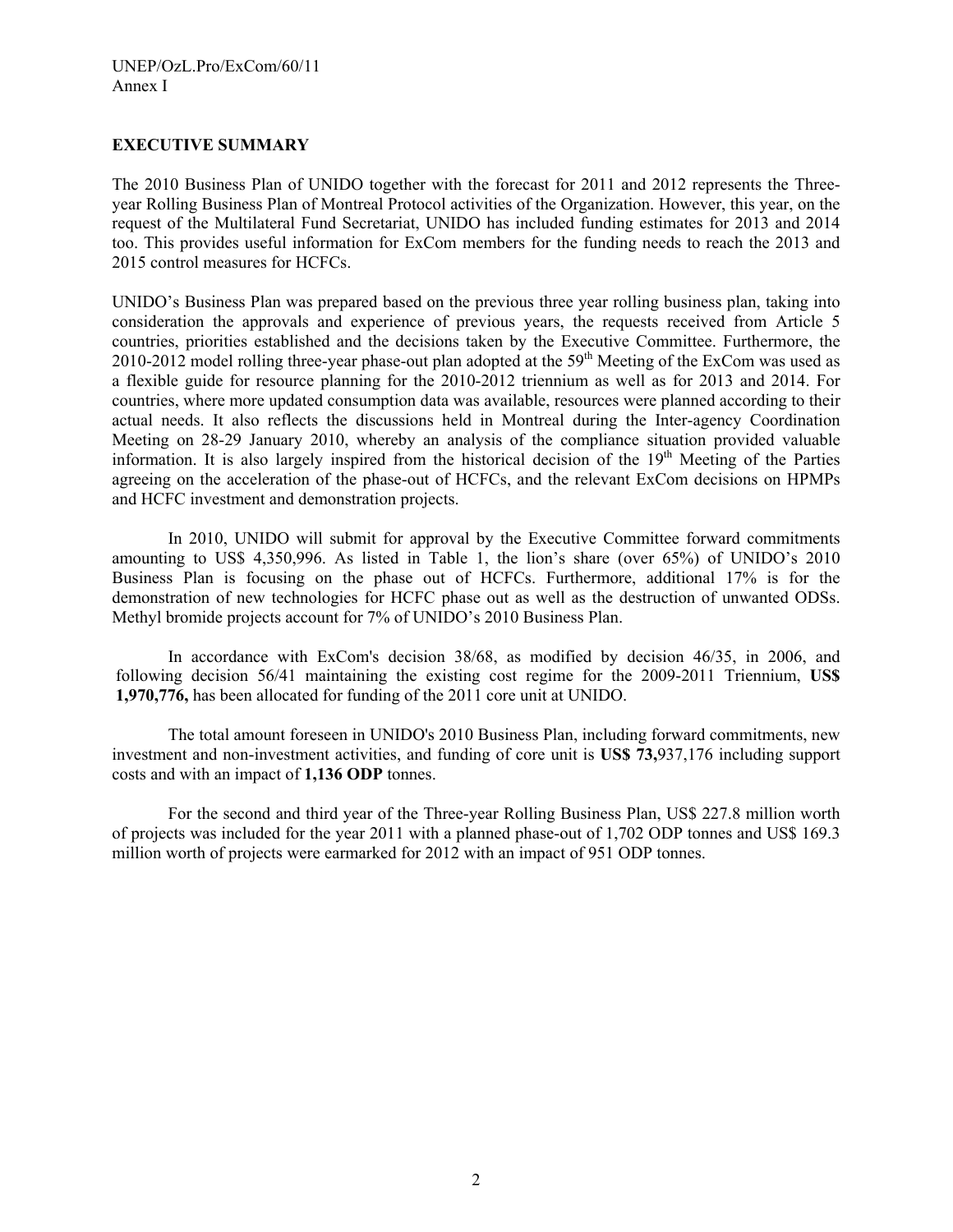# **A. MULTILATERAL FUND TARGETS**

# **1. CONTEXT**

UNIDO prepared its 3-year rolling business plan for 2010 to 2012 based on ExCom decision 56/3, 56/5 and 56/16 on the 3-year phase-out plan, model three year plan, compliance-oriented model, and the status/prospects in achieving compliance prepared by the Multilateral Fund Secretariat, the annual tranche submission delays, as well as the Government requests received from Article 5 countries. An interagency coordination meeting was held on 28-29 January 2010 in Montreal, Canada. Considering the draft business plans submitted by all implementing and bilateral agencies and the compliance-oriented model, the Secretariat identified the countries that are in need of assistance in order to comply with the various phase-out schedules, for which no activities were included in the business plans of implementing agencies and pointed out cases where a duplication of activities occurred among the various implementing agencies.

The 2010-2012 model rolling three-year phase-out plan adopted at the  $59<sup>th</sup>$  Meeting of the ExCom was used as a flexible guide for resource planning for the 2010-2012 triennium as well as for 2013 and 2014. For countries, where more updated consumption data was available, resources were planned according to their actual needs.

It is also largely inspired from the historical decision of the  $19<sup>th</sup>$  Meeting of the Parties agreeing on the acceleration of the phase-out of HCFCs, and the relevant ExCom decisions on HPMPs and HCFC investment and demonstration projects.

It is to be noted that there is uncertainty about the HCFC consumption levels in 2011 and 2012. Furthermore, in the absence of an agreement on relevant HCFC policies and costs, the funding required for the HCFC phase-out to achieve 2015 is based on the Fund's rolling model business plan and the costeffectiveness figures used for CFC phase-out in the different sectors, adjusted on a metric tonnes basis.

During the preparation of projects, the remaining absent data or discrepancies, if any, will be collected or clarified. The current Business Plan, however, reflects only those phase-out targets, which according to our present information, can be realistically addressed through investment and noninvestment activities.

Moreover, during the preparation of the Business Plan, we had to take into consideration our experience and information collected. However, the indicated amount is only forecast for planning purposes. The fluctuation of possible costs is very high depending on sector, selected technology, production capacities and any relevant future decision of the ExCom, in particular on the cut-off date, second-stage conversion, etc.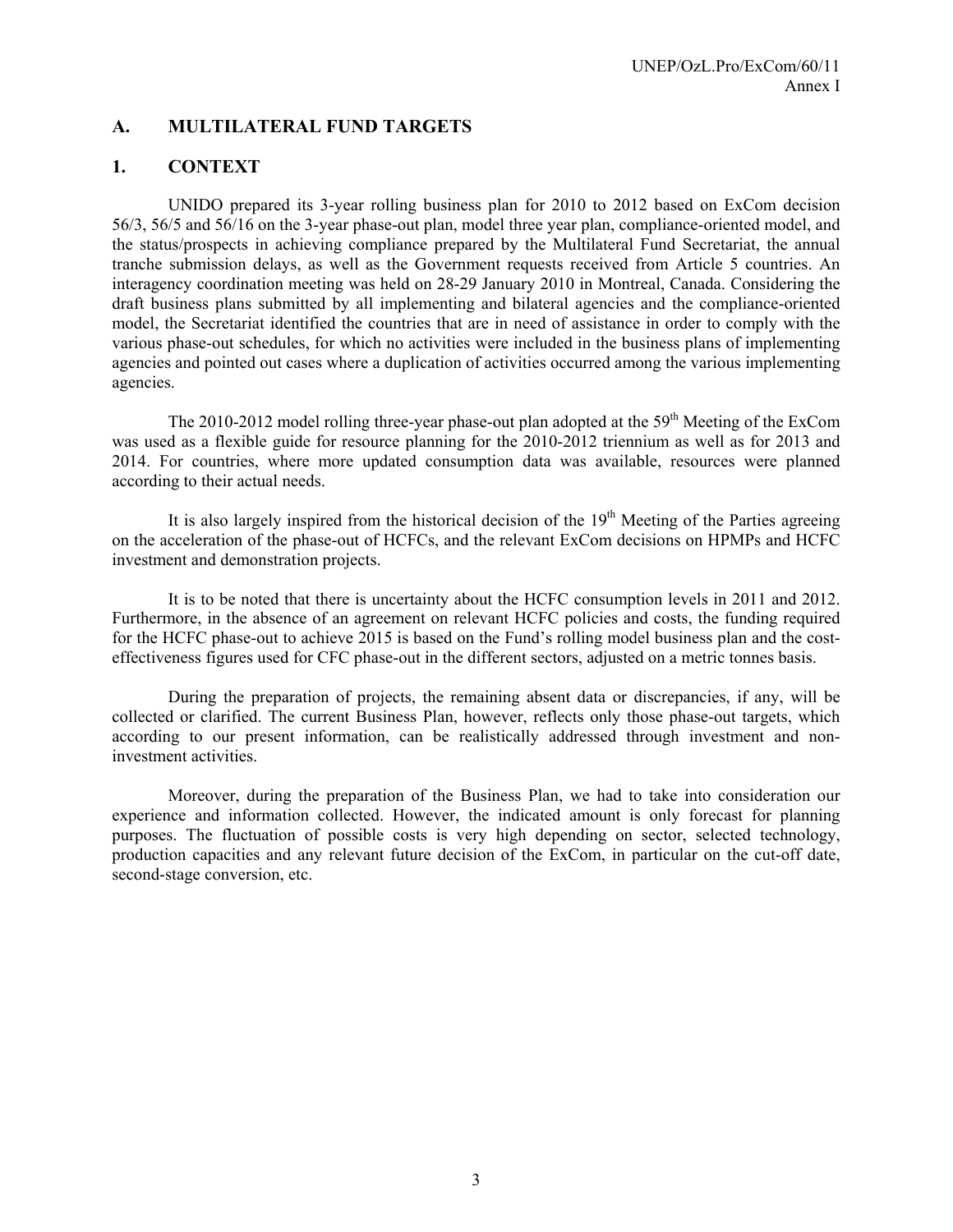# **2. RESOURCE ALLOCATION**

In 2010, UNIDO is planning to submit US\$ 71.6 mio worth of projects, the majority of which is focused on phase-out of HCFCs. During 2010, UNIDO will submit the remaining ten final tranches of NPPs and TPMPs and will finalize those ongoing activities addressing CFC phase-out. Special attention will be given to the acceleration of the project implementation of CFC phase-out projects in the MDI sector.

Table 1 below summarizes the resource allocation of UNIDO's 2010 Business Plan. It is to be noted that there is uncertainty about the HCFC consumption levels in 2011 and 2012. Furthermore, in the absence of an agreement on relevant HCFC policies and costs, the funding required for the HCFC phaseout to achieve 2015 is based on the Fund's rolling model business plan and the cost-effectiveness figures used for CFC phase-out in the different sectors, adjusted on a metric tonnes basis.

 HCFC phase-out activities form large part of UNIDO's 2010 Business Plan. Investment project are under preparation for the conversion of manufacturing enterprises to HCFC-free alternatives. As a result, demand for servicing of HCFC-based equipment will reduce in the long run. Furthermore, UNIDO, in cooperation with bilateral agencies, is preparing demonstration projects for the introduction/validation of new climate-friendly alternatives. Preparation and implementation of these demonstration projects will provide essential and useful information for the countries concerned as well as for the Multilateral Fund. New technological developments will be promoted to ensure sustainable conversion of HCFC-based manufacturing enterprises.

UNIDO will continue to provide assistance to countries to phase-out methyl bromide. Furthermore, renewal of institutional strengthening projects and technical assistance activities form part of UNIDO's 2010-2014 Business Plan.

The details of UNIDO's 2010-2014 rolling Business Plan are spelled out in the database, Annex 1 and Table 2.

The total budget for 2010 for the above activities is US\$ 71,966,410 plus US\$ 1,970,766 core unit funding for UNIDO.

In addition, UNIDO is in contact with UNEP on HPMPs, where UNEP is the single implementing agency, to agree on a final list of countries (in agreement with the countries concerned), where the HPMP should be implemented jointly by UNEP and UNIDO. The HPMP will be submitted by UNEP and the investment component will be implemented by UNIDO. Funding for these activities are for the time being in UNEP's business plan to avoid any overlaps.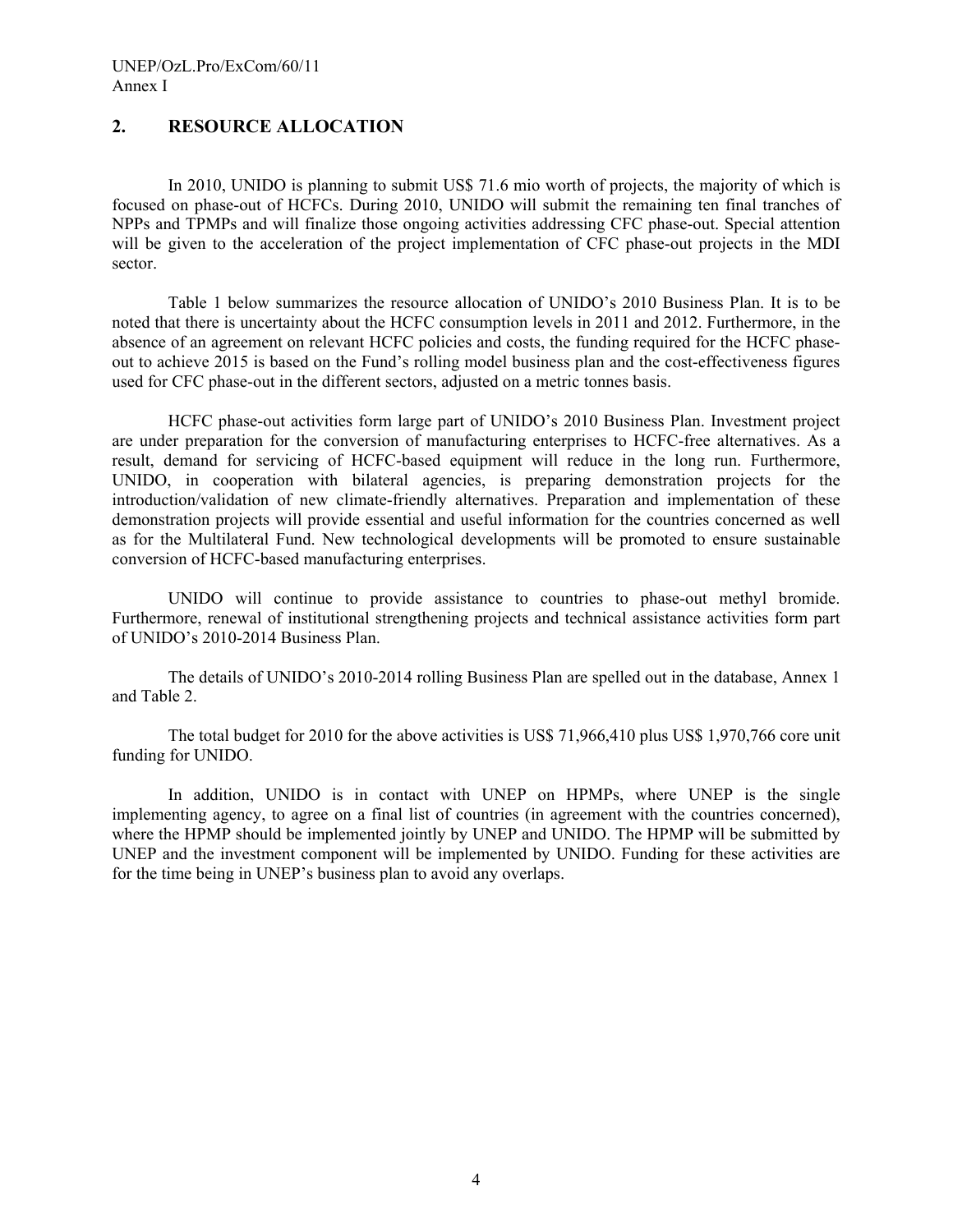| Pos. | <b>Type/sector</b>                                                                                           | US\$<br>(incl. support cost) | <b>Share of Business</b><br><b>Plan allocation</b> |
|------|--------------------------------------------------------------------------------------------------------------|------------------------------|----------------------------------------------------|
| (a)  | Consumption sector (investment and phase-out)<br>projects excl. MeBr and HCFCs) incl. forward<br>commitments | 2,160,583                    | $2.9\%$                                            |
| (b)  | Consumption sector (HPMPs and HCFC phase-<br>out projects)                                                   | 48, 353, 150                 | 65.4 %                                             |
| (c)  | Demonstration projects (ODS destruction and<br>HCFC phase-out)                                               | 12,736,035                   | $17.23\%$                                          |
| (d)  | Methyl bromide projects (investment, phase-out<br>and TAS) including forward commitments                     | 5,211,454                    | $7.1\%$                                            |
| (e)  | Preparation of investment and demo projects                                                                  | 1,961,875                    | $2.6\%$                                            |
| (f)  | Non-investment projects<br>(INS and TAS, excluding MBR)                                                      | 1,543,314                    | $2.1\%$                                            |
| (g)  | Funding of core unit                                                                                         | 1,970,766                    | $2.7\%$                                            |
|      | <b>Total</b>                                                                                                 | 73,937,176                   | 100%                                               |

# **Table 1. Resource allocation**

The details of the 3-year rolling Business Plan are spelled out in the database, Annex 1 and Table 2.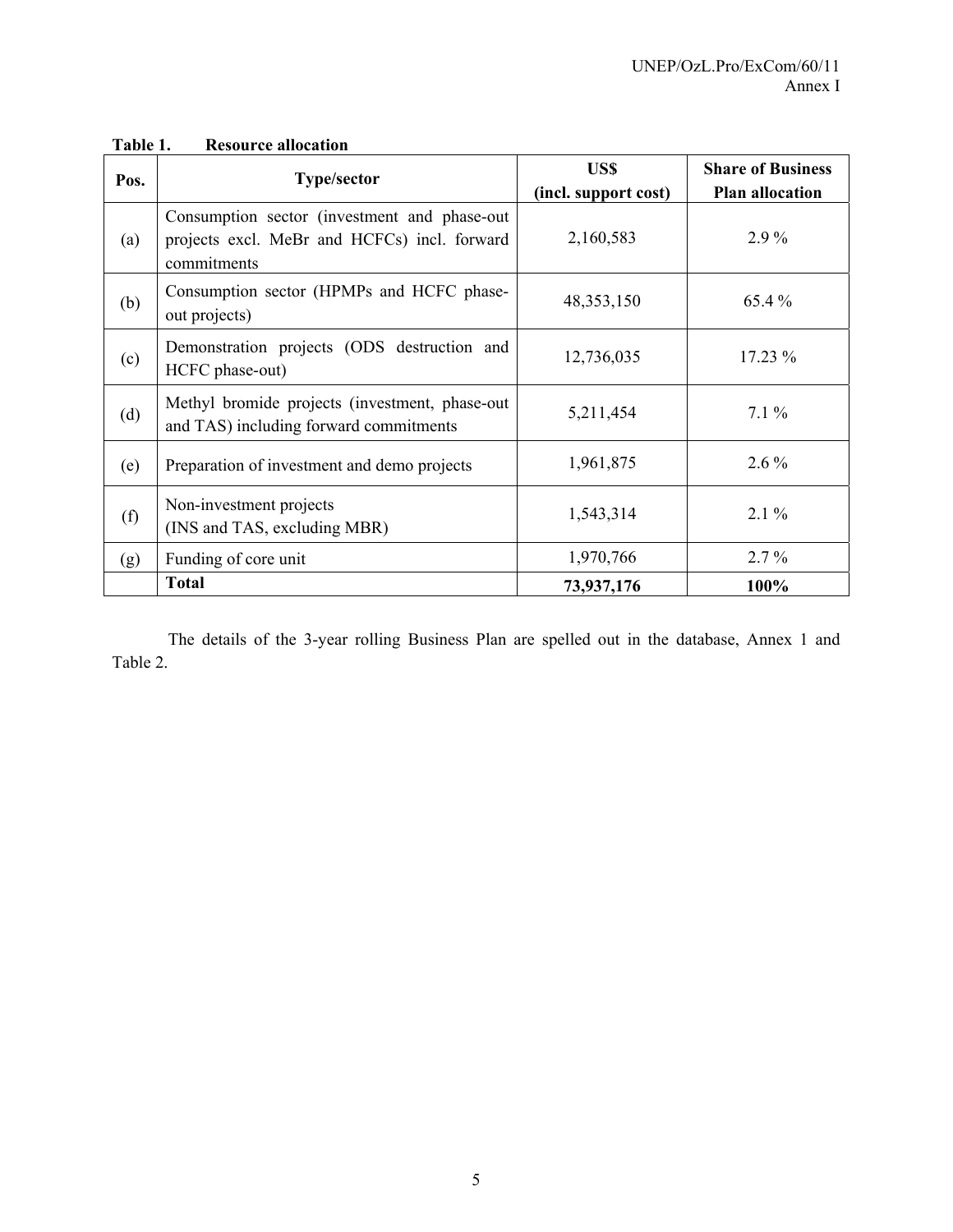### UNEP/OzL.Pro/ExCom/60/11 Annex I

Resource allocation as per Table 1



The details of the phase-out impact of UNIDO's activities can be found in the last table of the business plan.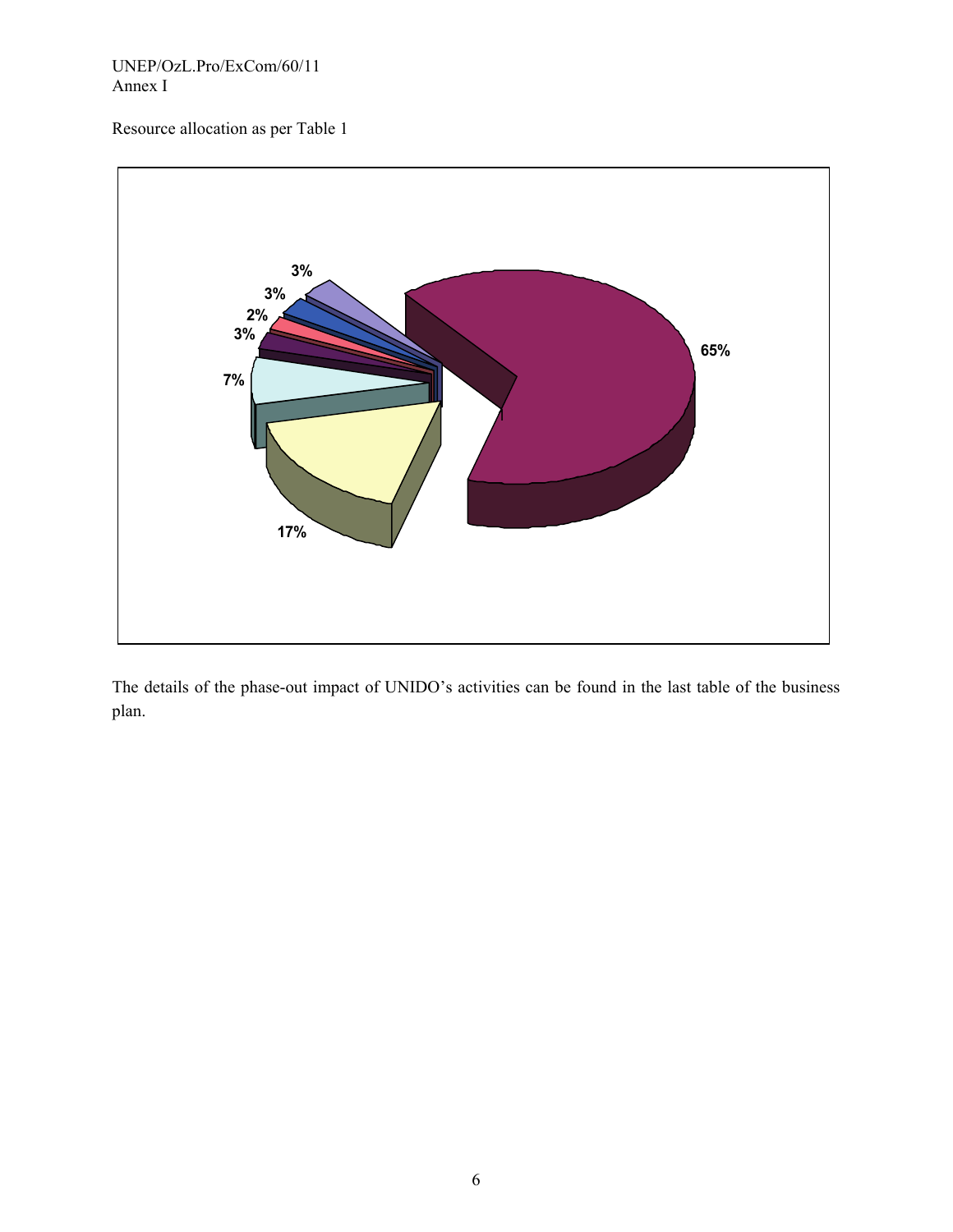### **3. GENERAL OVERVIEW ON ASSISTANCE TO COUNTRIES IN NON-COMPLIANCE**

UNIDO's three year-rolling Business Plan for 20010-2012 is driven by the compliance needs of Article 5 Countries. In 2010, the implementation of UNIDO's ongoing activities supported by the Multilateral Fund in countries with decisions on non-compliance such as Bosnia and Herzegovina, Islamic Republic of Iran, Mexico and Somalia succeeded in bringing some countries back into compliance or sustaining the compliance of other countries.

Through the presented business plan, the Organization focuses on providing assistance to countries in non-compliance as well as those in potential non-compliance with regard to their obligations towards the Montreal Protocol. The 20<sup>th</sup> meeting of the Parties addressed non-compliance by Bosnia Herzegovina through a new decision. It also addressed Countries that were noted to be in noncompliance during prior meetings of the parties and are now in compliance. UNIDO's ongoing and newly planned activities in those countries for 2010 are described below:

#### **Bosnia and Herzegovina**

Bosnia and Herzegovina submitted its ODS data for 2007, reporting 22.1 ODP tonnes and zero consumption of methyl bromide and methyl chloroform. The data reported by the Party is inconsistent with its obligation under decision XV/30 to reduce CFC consumption to no greater than 3.0 ODP tones. The data for methyl bromide and methyl chloroform place the Part in compliance with its commitment contained in decision XV/30 and XVII/28.

UNIDO is implementing an ODS phase out management plan in BHE. All tranches of the NPP were approved already by the Executive Committee. The Party had introduced an ODS import export licensing system from 2009 and enforcement of the import/export licensing system along with the implementation of the project activities under the NPP are expected to improve the compliance prospects for Bosnia Herzegovina in 2009 & 2010.. In 2010, UNIDO will continue its efforts to implement the project activities on time despite the difficulties faced at the country level.

#### **Islamic Republic of Iran**

In 2007, The Islamic Republic of Iran reported data of zero for its consumption of carbon tetrachloride. The reported data places Iran back in compliance with its commitment to reduce CTC consumption in 2007 to 11.6 ODP tones as contained in decision XIX/27.

By the time of the 43rd meeting the Islamic Republic of Iran had submitted its ozone-depleting-substance data for 2008, reporting consumption of zero ODP-tonnes of carbon tetrachloride. Those data placed the Party in compliance with its commitment contained indecision XIX/27

#### **Libyan Arab Jamahiriya**

The Libyan Arab Jamahiriya had committed itself, as recorded in decision XVII/37, to reducing consumption of the Annex A, group II, controlled substances (halons) to no greater than zero ODP-tonnes by 1 January 2008, save for essential uses that might be authorized by the Parties. The Party had been urged, as stated in recommendation 42/19, to submit to the Secretariat its data for 2008 in accordance with paragraph 3 of Article 7 of the Protocol, and preferably no later than 1 September 2009, in order that, at its forty-third meeting, the Committee might assess the Party's compliance with its commitments contained in decision XVII/37.

During the current meeting the Libyan Arab Jamahiriya submitted its ozone-depleting-substance data for 2008, reporting consumption of zero ODP-tonnes of halons. Those data placed the Party in compliance with its commitment contained in decision XVII/37.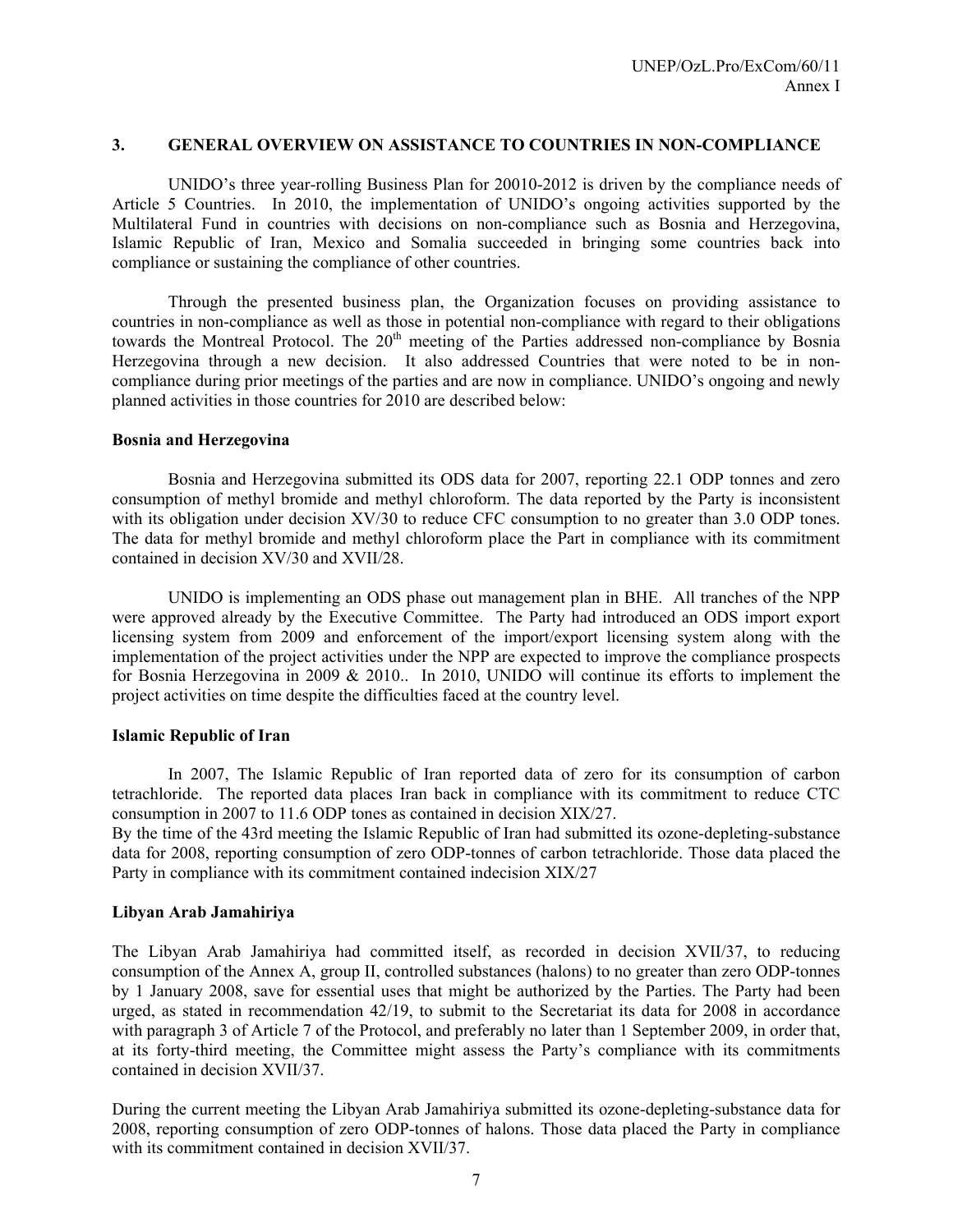#### UNEP/OzL.Pro/ExCom/60/11 Annex I

UNIDO is currently implementing a halon management plan, a national CFC phase out plan as well as a methyl bromide phase out project. The implementation of the various project activities is expected to allow the Party complies with its phase out obligations as stipulated in the plans of actions. However it is to be noted that the implementation of the halon-banking project is pending the nomination of a national center to host the halon bank under this project.

#### **Saudi Arabia**

Saudi Arabia had reported consumption of the Annex A, group I, controlled substances (CFCs) of 657.8 ODP-tonnes in 2007. That represented a deviation from the Party's obligation under the Montreal Protocol to limit its consumption of CFCs to no greater than 15 per cent of its consumption baseline for that substance, namely, 269.8 ODP-tonnes. In correspondence dated 13 September 2009, Saudi Arabia had submitted to the Secretariat its response to recommendation 42/31, outlined in document NEP/OzL.Pro/ImpCom/43/INF/3/Add.1. The Party had said that it had originally been classified as a Party not operating under paragraph 1 of Article 5. After its reclassification as a Party so operating, however, it had been denied access to the Multilateral Fund and had therefore had to meet its Protocol obligations using its own capacity and resources. The Party had nevertheless complied with the 1999 freeze and 2005 reduction targets.

The remaining CFC consumption was mainly in the servicing sector and phasing it out had proved very challenging. After repeated requests for support from the Multilateral Fund, assistance had been provided through a national phase-out plan approved at the fifty-third meeting of the Executive Committee, in November 2007. According to the agreement associated with that plan, Saudi Arabia would be able to return to compliance by 2009

In 2010, UNIDO will continue its efforts to implement the project activities on time

#### **Somalia**

Somalia's compliance with the provisions of decision XX/19 had been considered at the Committee's forty-second meeting. According to that decision, the Party had committed itself to introducing a system for licensing the import and export of ozone-depleting substances, including import quotas, by the end of December 2009. By the time of the forty-second meeting, the Party had informed the Secretariat that the drafting of legislation on a licensing system had begun in May 2009 and that relevant information would be submitted as soon as possible.

Somalia had submitted to the Secretariat draft regulations on the import and export of ozone-depleting substances. At the time of the last meeting the Secretariat was working with the Government of Somalia to facilitate the adoption of those regulations.

UNIDO included in the current BP the preparation of the TPMP investment component in cooperation with UNEP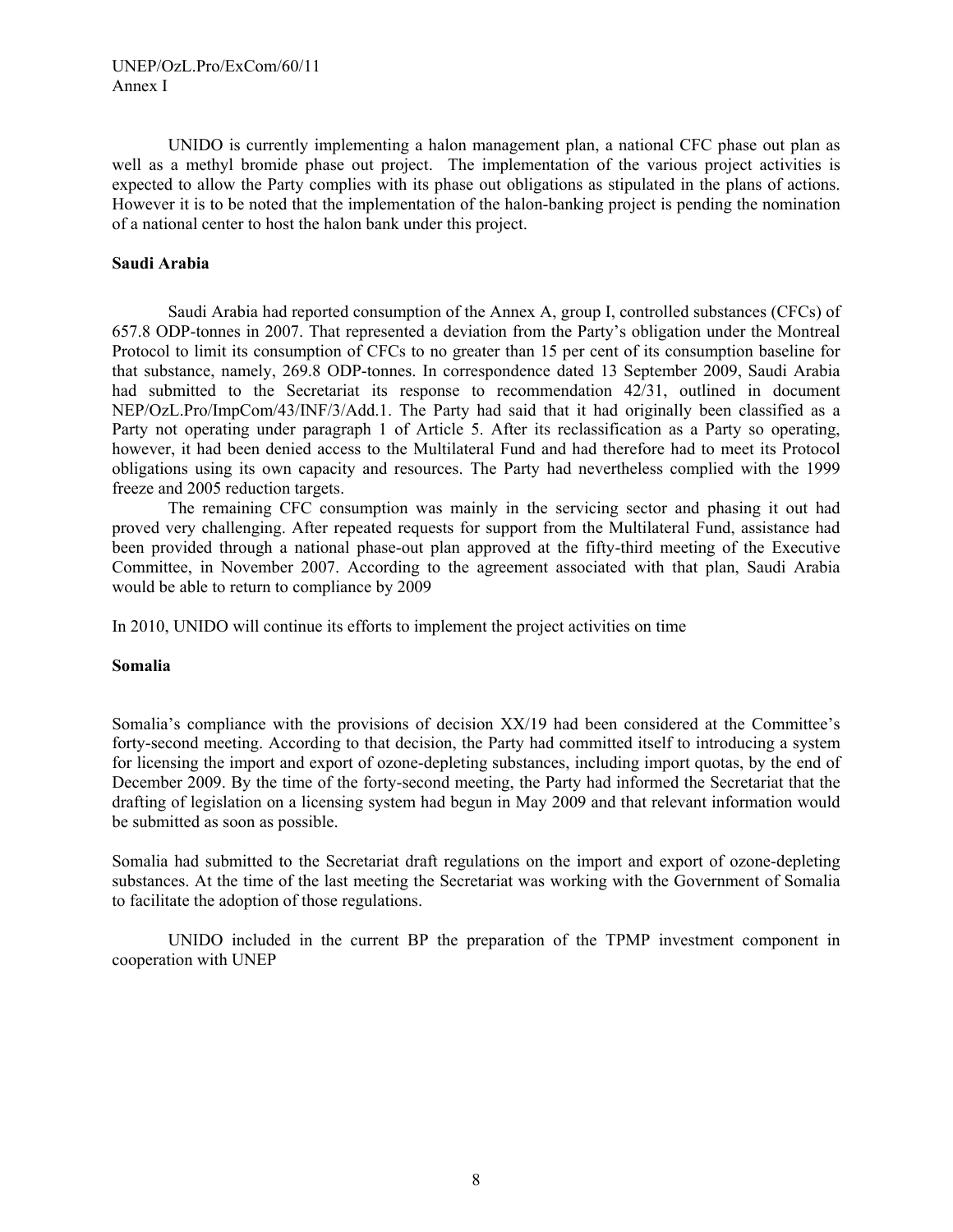### **4. PROGRAM EXPANSION**

In the years 2010 to 2012 UNIDO aims to enhance its assistance to Article 5 countries by strengthening its project portfolio through the finalization and implementation of HCFC phase-out management plans and HCFC phase-out investment and demonstration projects, as well as in the finalization of already approved multi-year agreements.

The main objective of this Business Plan is to assist Article 5 countries in meeting their obligations under the Montreal Protocol. It is expected that tonnages to be eliminated through forward commitments, ongoing and planned activities will meet the Montreal Protocol phase-out of 2010 and in the cases of accelerated HCFCs and methyl bromide phase-out activities the 2015 reduction target as well.

The analysis of the activities of our Business Plan reveals the following main trends:

- The major share of UNIDO's MP project portfolio consists of HPMP's and HCFC investment component activities in different sub-sectors;
- Forward commitments cover only 6% of UNIDO's 2010 Business Plan;

In 2010, UNIDO will continue to cover all the regions (Latin America and the Caribbean, Africa, Asia and Pacific, Europe) with planned activities in various sectors and countries (including noninvestment activities and project preparation).

The following section summarizes the activities contained in UNIDO's 2010 Business Plan sorted by region.

#### **Africa**

In Africa, twenty-two (22) countries, with a value of US\$ 6,500,000 will be submitted in 2010. The main concentration will be in HPMP, HCFC investment projects, ODS destruction demonstration project, fumigation project and institutional strengthening project.

#### **Asia**

 In Asia, nineteen (19) countries, with a value of US\$ 46,900,000 will be submitted in 2010. This represents over 60% of the total Business Plan for 2010. Among these, HCFC management plans, HCFC investment projects (including project preparation), technical assistance project, demonstration projects for HCFC phase-out, institutional strengthening projects and two ODS destruction demonstration project.

#### **Europe**

In Europe, nine (9) countries, with a value of US\$ 3,250,000 will be submitted in 2010. The main focus will be in HPMP, HCFC investment projects (foam sector) and institutional strengthening project.

#### **Latin America and the Caribbean**

In Latin America and the Caribbean Region, nine (9) countries, with a value of US\$ 15,000,000 will be submitted in 2010. The main attention will be beside the HPMP preparation, in preparation and submission of HCFC investment projects in different sectors (including one solvent/aerosol project), ODS destruction demonstration project, fumigation project and institutional strengthening project.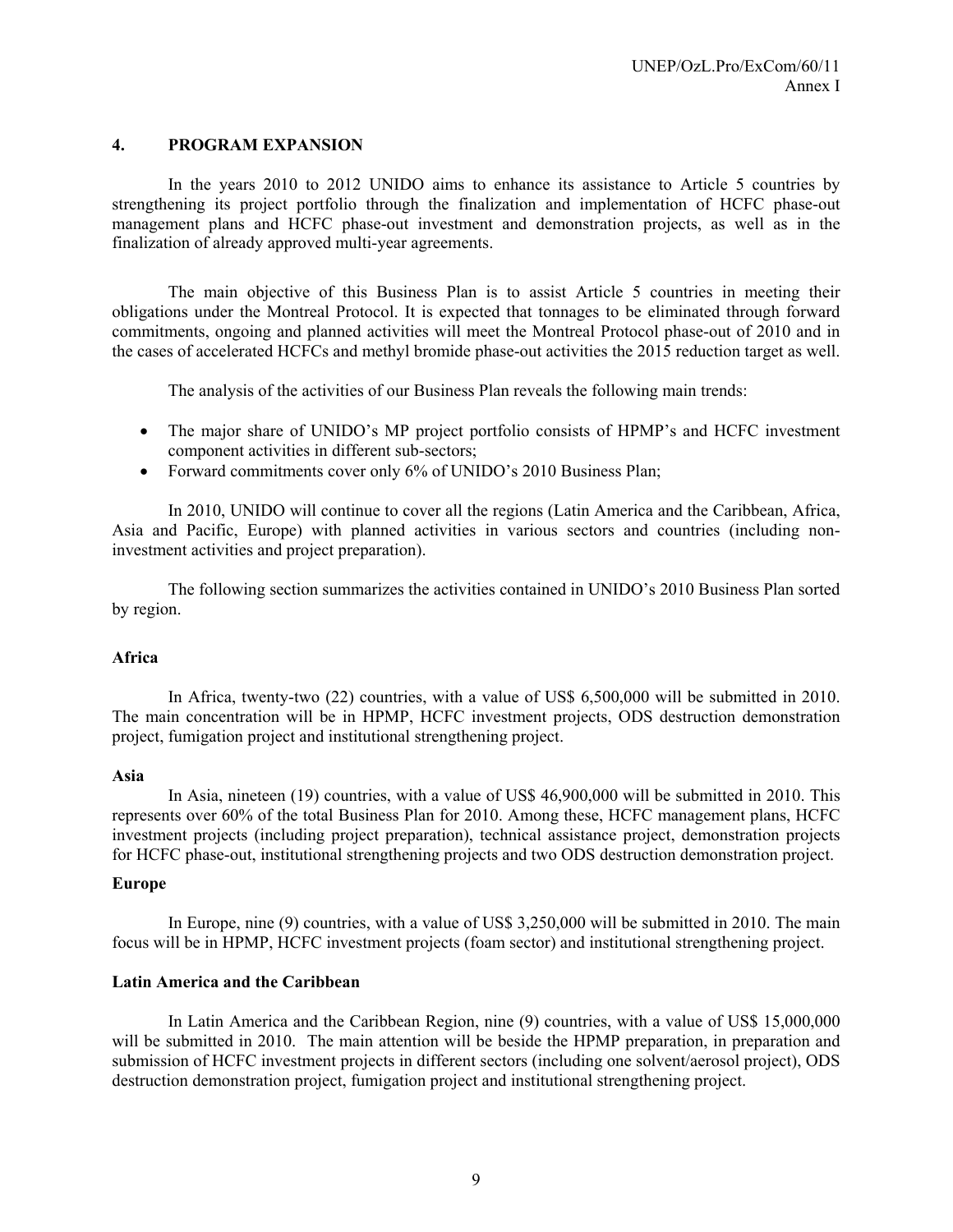#### **ODS disposal pilot projects**

Following the Decision XX/7 of the Meeting of the Parties to Montreal Protocol, related to the Environmentally sound management of banks of ozone-depleting substances, is requesting both IAs and MLF to consider as a matter of urgency commencing pilot projects that may cover the collection, transport, storage and destruction of ozone-depleting substances, UNIDO included in the 2010 Business Plan and Work Programme correlated preparatory activities.

The future pilot projects for ODSs destruction will include, but not be limited, to the following activities:

- unwanted ODS inventory
- system for collection and transportation of ODS waste
- selection of technologies and destruction methods
- changes of national legislation and regulations to support destruction activities

- training programmes to develop the country capacity in dealing with ODS destruction issues and unwanted future ODS stockpiling

- consideration of potential different funding sources (as CDM and voluntary markets, or other financial instruments)

 In 2010, demonstration projects for Mexico and China will be submitted. UNIDO is teaming up with bilateral agencies (France, Italy and Japan) for the preparation and implementation of several of its ODS destruction projects.

UNIDO is planning to implement these projects in conjunction with other toxic & hazardous waste destruction initiatives, which are being formulated and implemented by UNIDO in a number of countries. This would enable a better integration into the waste management model, cost-effective and sustainable operation of destruction facilities in many countries over a longer period of time.

#### **Facility for resource mobilization funding**

UNIDO's proposal takes into account the negotiations on the issue started in Montreal during the coordination meeting on 26-27 January 2009 and discussed at the MOP and ExCom level during the year 2009. The main objective of the project is to define a suitable scheme for mobilizing sources for the cofinancing of ODS-related projects.

The below considerations have been taken into account in developing this proposal:

- MLF has the mandate to provide funding and assistance for covering the incremental costs relating to the ODS phase out.
- MLF and IAs have a long history of successful cooperation with A5 countries conversion projects at national and enterprise level (more than 5000 projects have been implemented so far). MLF has been successful in building partnership with A5 countries and in developing a good system to deal with big number of national and individual projects in a very smooth and cost effective manner.
- MLF has been successful in achieving remarkable results in the reduction of GHG emissions as a by-product of ODSs phase out projects. However, the generation of climate benefits from additional efforts is not mandated by the MP and therefore associated costs are not covered by MLF.
- Despite none of the ODS is included in the list of the substances regulated under the Kyoto Protocol, some ODS have a remarkable GWP impact. Moreover, some of the most promising alternatives for the replacement of HCFCs are in the basket of the Kyoto substances (i.e. HFCs).
- Methodologies have been already approved for the emission reduction of HFC at the manufacturing level (i.e. HFC in foam).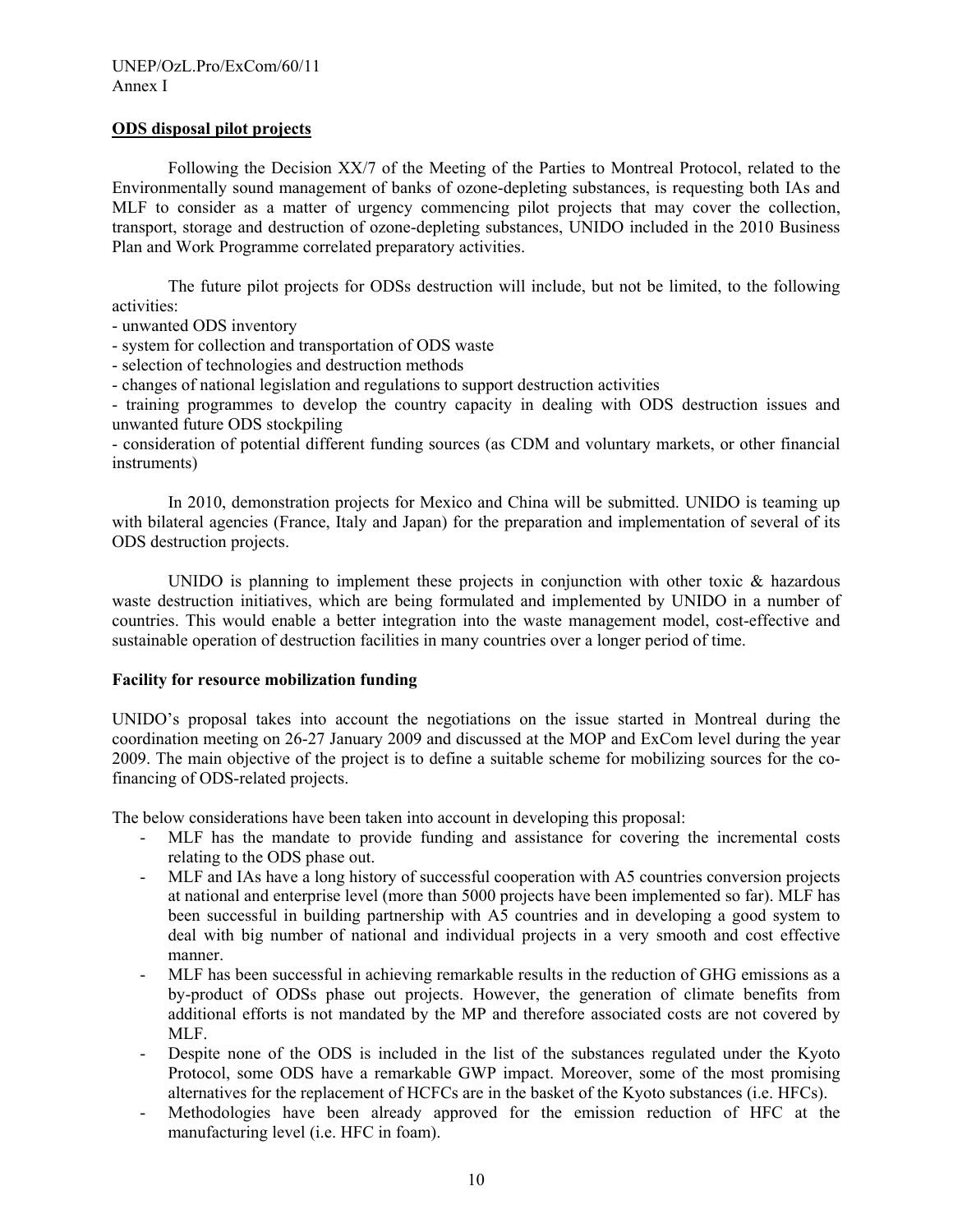- GEF provides funding for projects in the thematic areas of interest, such as those relating to the UNFCCC, UNBDC and UNDCC. Projects aiming at energy saving and increase the energy efficiency are usually funded.
- GEF operates through national Focal Points (NFP) within governments and in most cases the projects proponents or counterparts are governmental entities (Energy Ministry, Agricultural Ministry, transportation Ministry, etc).
- GEF has limited access/experience in working with individual companies in the private sector especially if they are SMEs.
- GEF confounding requirements made more complex for developing countries to fully benefit from the GEF. And this is more apparent when SMEs were concerned.
- Partnership between the GEF and MLF would serve the purposes of both bodies and make use of the strength of each other specifically in the HCFCs phase out era as well as in the destruction of unwanted ODSs, taking into account the decisions of the MOP and ExCom to adopt alternatives that generate climate and environment co benefits where applicable.
- Strategies for leveraging funds from the GWP emission reduction bodies (both compliance and voluntary markets) could be further explored.

UNIDO plans to develop concepts and methodologies for additional climate benefits of HCFC phase-out projects and ODS destruction activities.

# **1. Replacement Scheme Methodology**

To develop a methodology for a replacement scheme for old domestic and industrial appliances relying on ODSs. The early replacement would ensure environmental benefits both to the Ozone recovery and reduction of GWE. The aim would be to develop a scheme where ODS appliances past a certain cut-off age (on the basis of significantly reduced energy efficiency) could be substituted with newer, energy efficient models using non-HFC alternatives. UNIDO can leverage financing from other bodies eg. GEF, CTF or national programs to pay for the replacement portion and the related costs of transportation and collection, while the destruction of the ODS would be covered according the MLF DEMO projects. Gains could be realized through the reduction in energy bills, with the difference collected by the government over a period of time and fed back into the scheme for further co-financing of ODS destruction projects. This would ensure the continuity of the scheme and reduce further reliance on the MLF. The methodology would work out the energy efficiency gains from replacement and also the gains from reduction in energy bills.

One should consider that in most developing countries, equipment manufacturers are not required to improve the energy efficiency of their products if it means additional costs to be borne by them either due to modification of process or material costs. As savings generated due to increased energy efficiency would be usually beneficial to end-users and subsequently to developing countries governments due to reducing of required investments in power generation to meet the national growing demands.

# **2. Development of a Programmatic CDM Methodology**

UNIDO also has the intention of developing a programmatic CDM methodology that would capture sectors where there is difficulty to create impact because of the diffuse nature of the sites e.g. refrigeration sector, transportation sector and activities in small/medium enterprises.

The core characteristics of programmatic CDM project activities are that they occur as the result of a deliberate program, that is either a public sector measure (voluntary or mandatory), or a private sector initiative, the program results in a multitude of dispersed actions that are induced by the program and would not occur but for the enactment of the program, the GHG reducing actions do not necessarily occur at the same time. The programme chosen could generate climate benefits through grants, soft loan schemes, or voluntary/mandatory efficiency standards for equipment or facilities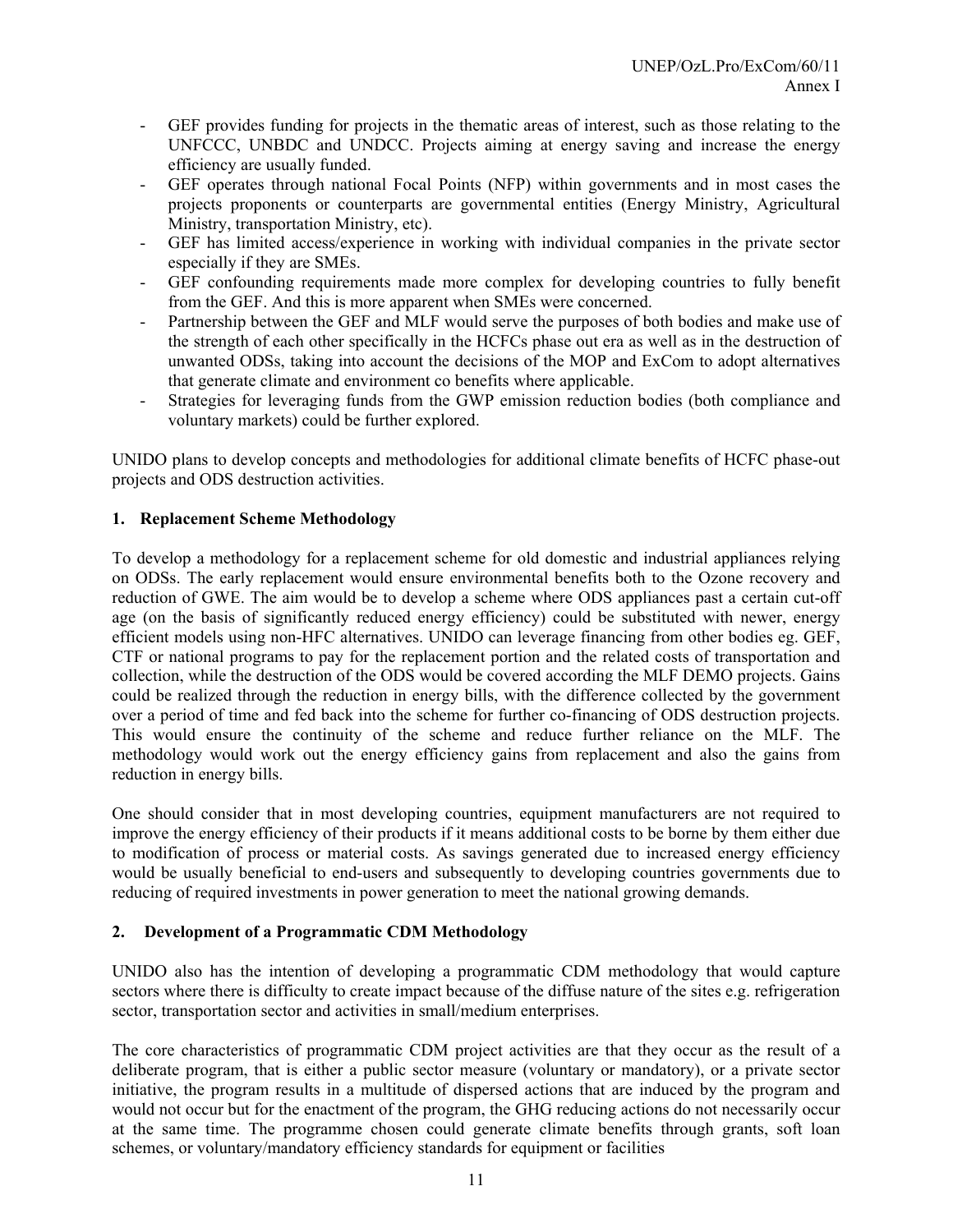UNIDO is submitting a full proposal to the ExCom's consideration at its 60<sup>th</sup> Meeting under UNIDO's Work Programme.

# **B. PERFORMANCE INDICATORS**

The 47th ExCom Meeting has reviewed the weighting of the existing performance indicators. The new weightings, based on decision 47/51, are indicated in the below table.

| Performance<br><b>Indicator</b> | <b>Item</b>                                                                                                                 | Weighting | Target 2010                                  |
|---------------------------------|-----------------------------------------------------------------------------------------------------------------------------|-----------|----------------------------------------------|
| Approval                        | Number of annual programmes of multi-year<br>agreements approved                                                            | 15        | 32                                           |
| Approval                        | Number of individual<br>projects/activities<br>(investment projects, methyl bromide, halon<br>banks, TAS) approved          | 10        | 15                                           |
| Implementation                  | Milestone activities completed/ODS<br>levels<br>achieved for approved multi-year<br>annual<br>tranches versus those planned | 20        | 11                                           |
| Implementation                  | ODP phased out for individual projects                                                                                      | 15        | 45.1                                         |
| Implementation                  | Project completion (pursuant to Decision 28/2)<br>for investment projects) and as defined for<br>non-investment projects    | 10        | 18                                           |
| Implementation                  | Policy/regulatory assistance completed                                                                                      | 10        | N/A                                          |
| Administrative                  | Speed of financial completion                                                                                               | 10        | 12 months after<br>operational<br>completion |
| Administrative                  | submission of project completion<br>Timely<br>reports                                                                       | 5         | On time                                      |
| Administrative                  | Timely submission of progress reports and<br>responses unless otherwise agreed                                              | 5         | On time                                      |

Based on Decision 49/4, the performance indicator on milestone activities for MYAs was changed as listed now in the above table.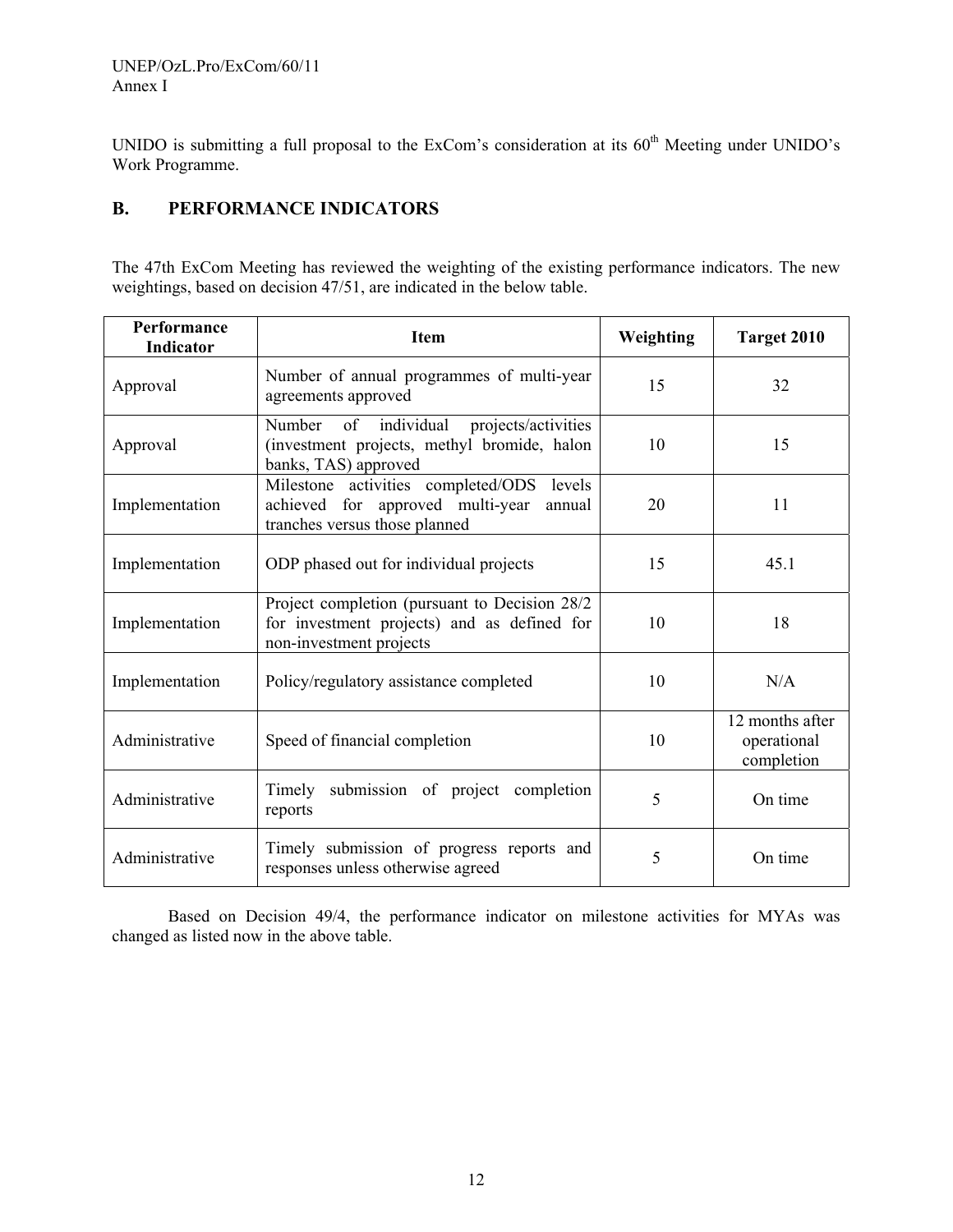# **C. BILATERAL COOPERATION**

| <b>Bilateral</b><br><b>Agency</b> | Country       | <b>Sector</b>  | <b>ODP</b><br>[tonnes] | <b>Budget</b> (without<br>support cost)<br><b>[US\$]</b> | <b>Status</b> |
|-----------------------------------|---------------|----------------|------------------------|----------------------------------------------------------|---------------|
| France                            | Morocco       | Methyl Bromide | 61                     | 673,973                                                  | Completed     |
| France                            | Africa        | Chiller        | $\theta$               | 360,000                                                  | Ongoing       |
|                                   |               | demonstration  |                        |                                                          |               |
| Germany                           | Egypt         | <b>RMP</b>     | $\boldsymbol{0}$       | 279,300                                                  | Completed     |
| Italy                             | Cameroon      | Methyl Bromide | 14.5                   | 259,713                                                  | Ongoing       |
| Italy                             | China         | Dom. Ref.      | 181                    | 1,950,000                                                | Completed     |
| Italy                             | China         | Methyl Bromide | 534                    | 4,000,000                                                | Completed     |
| Italy                             | Congo         | Solvent sector | 26.5                   | 432,660                                                  | Ongoing       |
| Italy                             | Mexico        | Methyl Bromide | 70                     | 1,000,000                                                | Ongoing       |
| Italy                             | Morocco       | Methyl Bromide |                        | 310,000                                                  | Ongoing       |
| Italy                             | Romania       | Methyl Bromide | 93.9                   | 630,517                                                  | Completed     |
| Italy                             | Senegal       | <b>TPMP</b>    | $26.14*$               | 355,000                                                  | Ongoing       |
| Italy                             | Serbia        | Domestic       | 94.9                   | 1,683,135                                                | Completed     |
|                                   |               | refrigeration  |                        |                                                          |               |
| Italy                             | Serbia        | CTC phase-out  | 2.6                    | 49,324                                                   | Ongoing       |
| Japan                             | Africa        | Chiller        | $\mathbf{0}$           | 700,000                                                  | Ongoing       |
|                                   |               | demonstration  |                        |                                                          |               |
| Japan                             | China         | Refrigeration  | $\mathbf{0}$           | 4,000,000                                                | Ongoing       |
|                                   |               | Servicing      |                        |                                                          |               |
| Japan                             | China         | Compressors    | 75                     | 2,250,000                                                | Completed     |
| Japan                             | Indonesia     | Foam           | 18.2                   | 142,506                                                  | Completed     |
| Japan                             | Indonesia     | Foam           | 22.8                   | 117,889                                                  | Completed     |
| Spain                             | <b>Brazil</b> | Methyl Bromide | 65.4                   | 580,390                                                  | Completed     |
| Spain                             | Libya         | Methyl Bromide | 55                     | 500,000                                                  | Ongoing       |
| Spain                             | <b>LAC</b>    | Methyl Bromide |                        | 147,400                                                  | Ongoing       |
| Spain                             | Mexico        | Methyl Bromide | 107.2                  | 707,965                                                  | Completed     |

The following Bilateral activities are or were implemented by UNIDO:

\* UNEP is the lead implementing agency. The value includes the ODP to be phase out in the entire project.

Furthermore, it is to be noted that for 2010 and future years strengthened bilateral cooperation is planned with France, Italy and Japan on ODS destruction, HCFC investment and demonstration projects. The business plan value of these projects between 2010-2012 amount to US\$ 12 mio and are part of the bilateral agencies' business plans.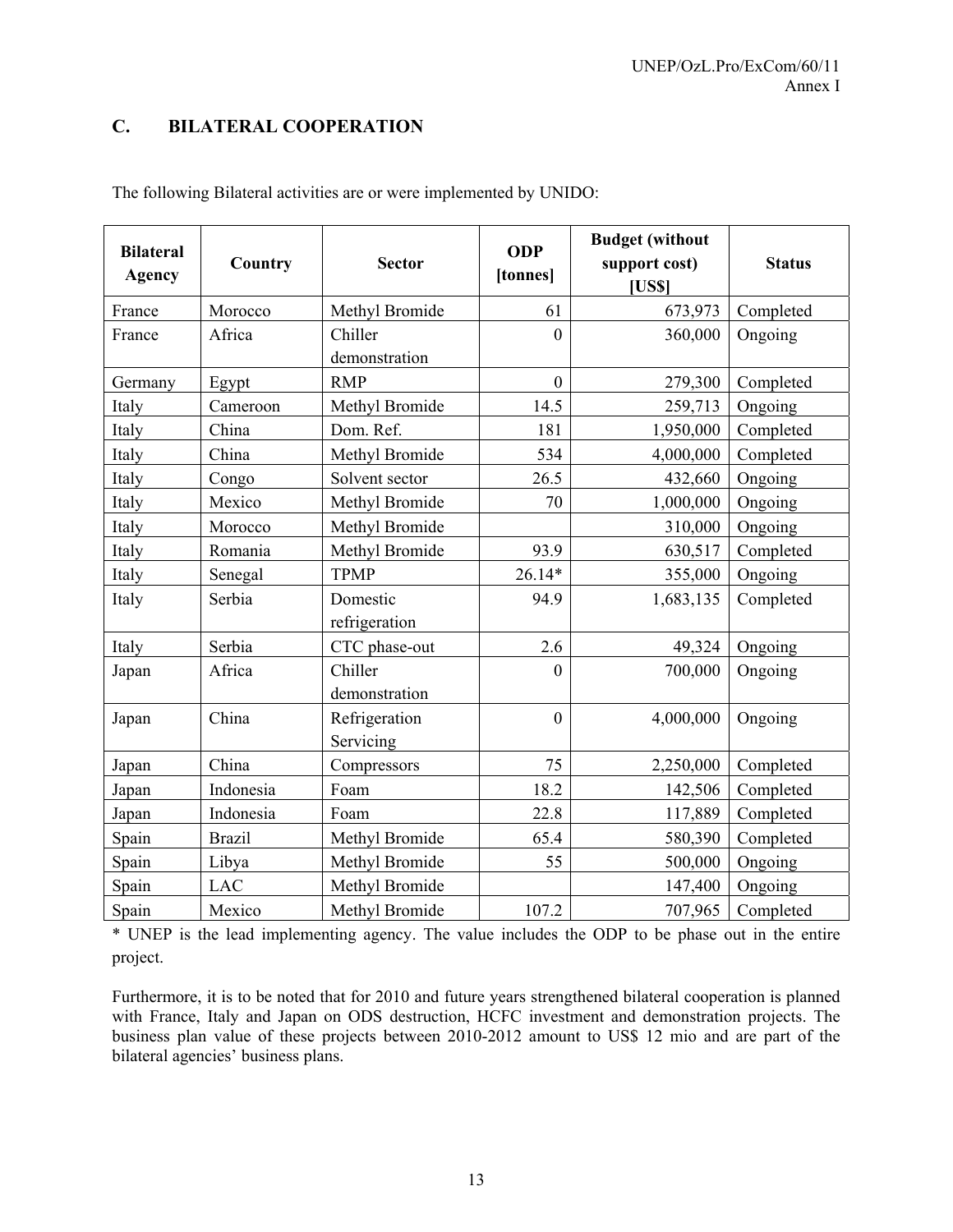# **D. INITIATIVES TO ENSURE COMPLIANCE**

The status of ongoing projects is described in Annex I below. Successful and timely implementation of these activities is essential for the current compliance period.

Special attention is provided to countries that may previously have been in non-compliance and that have decisions outlining plans of actions with time-specific benchmarks for return to compliance, like Bosnia and Herzegovina, Islamic Republic of Iran and Mexico.

UNIDO has continued to provide supportive initiatives in order to ensure timely project completion of projects approved so far, and to facilitate compliance of the recipient countries with their MP obligations, which supported successful project implementation:

- Regular follow up of the implementation process is being done by the staff of the ozone office together with UNIDO's national and international consultants and project managers. This ensures that effective actions on critical issues such as resolving bottlenecks in site preparation, customs clearance, installation, commissioning and safety certification, monitoring of CFC-related equipment are taken.
- UNIDO is frequently attending Regional Network Meetings and respective workshops providing additional support to our counterpart countries.
- Communication and interaction between regional and country offices about the implementation process has ensured the smooth flow of project plans. As in previous years, directors of UNIDO regional and country offices are regularly briefed at UNIDO HQs on ongoing and possible future activities. They are involved in the implementation process and are following up the progress of the programmes. In turn, the representatives brief headquarter staff working in a specific country on the regular activities in the field and problems faced, if any.
- UNIDO also provides, when requested, support such as policy assistance, putting in place relevant legislation etc. Additionally, UNIDO project managers are visiting the project site, if definitely required.
- Based on recommendation of the Implementation Committee, additional assistance will be offered to the countries with delays in reporting of its ozone-depleting substance data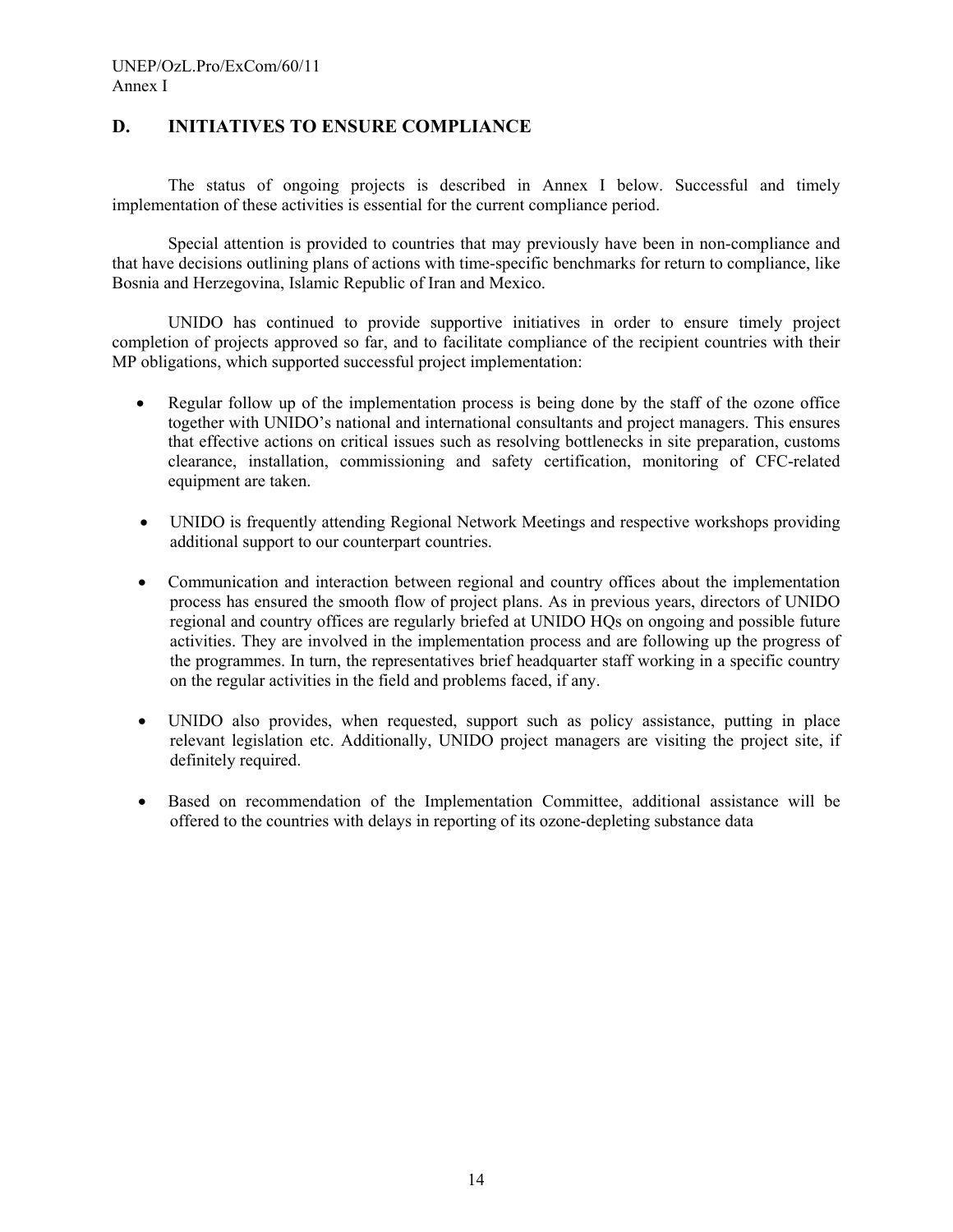### **Annex I**

# **COUNTRY-BY-COUNTRY IMPLEMENTATION OF APPROVED ACTIVITIES**

### **Albania**

### **1. Phase-out of ODS**

The national ODS phase-out plan is implemented by UNIDO while UNEP is in charge of institutional strengthening. The delivered refrigeration demonstration unit for training of service technicians is operational. In order to ensure successful operation of the refrigerant recovery and recycling network component, it was agreed that first an enabling environment should be established by putting more emphasis on the reuse scheme, enforcement and code of practice before purchase and distribution of the equipment. Therefore, two national experts were recruited for preparing the code of practice as well as for updating the training manual and organizing training workshops. Purchase of equipment for vocational schools was initiated which was delivered in 2007 as requested by the Ozone Unit Manager. A joint mission with UNEP was fielded in 2007. A national consultant was recruited and international experts provided advice on technical matters and legislation. Procurement of tools and equipment for service workshop was done in 2008 and under the third tranche R&R equipment was ordered and delivered. The fourth and fifth tranches were approved at  $54<sup>th</sup>$  ExCom Meeting. R&R equipment were distributed and the  $3<sup>rd</sup>$  tranche completed in 2009. Translation and delivery of manuals plus training were carried out in 2009 under the 4<sup>th</sup> and 5<sup>th</sup> tranches while monitoring activities will continue in 2010. The 6<sup>th</sup> and 7<sup>th</sup> tranches were approved at the 58<sup>th</sup> ExCom meeting. International Experts were recruited for the Incentive component and additional equipments were purchased. A training workshop and delivery of equipment is expected in 2010.

### **2. Phase-out of HCFCs**

The preparatory funds for the HPMP were approved at the 55<sup>th</sup> ExCom meeting. National consultants were recruited in 2008 to conduct HCFC survey and to update the existing legislation. In 2009 the HCFC survey was completed, data was analyzed and priority setting started. Additional funding was requested at the  $57<sup>th</sup>$  ExCom to continue the activities. A stakeholders' workshop will take place in 2010 to disseminate the results of the survey. A local institution will be contracted to prepare the country strategy and the HPMP.

#### **Algeria**

#### **1. Phase-out of CFCs**

The terminal umbrella project in the commercial refrigeration sector was approved by the Executive Committee at its 44<sup>th</sup> meeting. Foaming machines were cleared from customs and delivered to the endusers in 2009. The installation of the foaming machines will be completed in 2010 and training on the development of the prototypes will be carried out.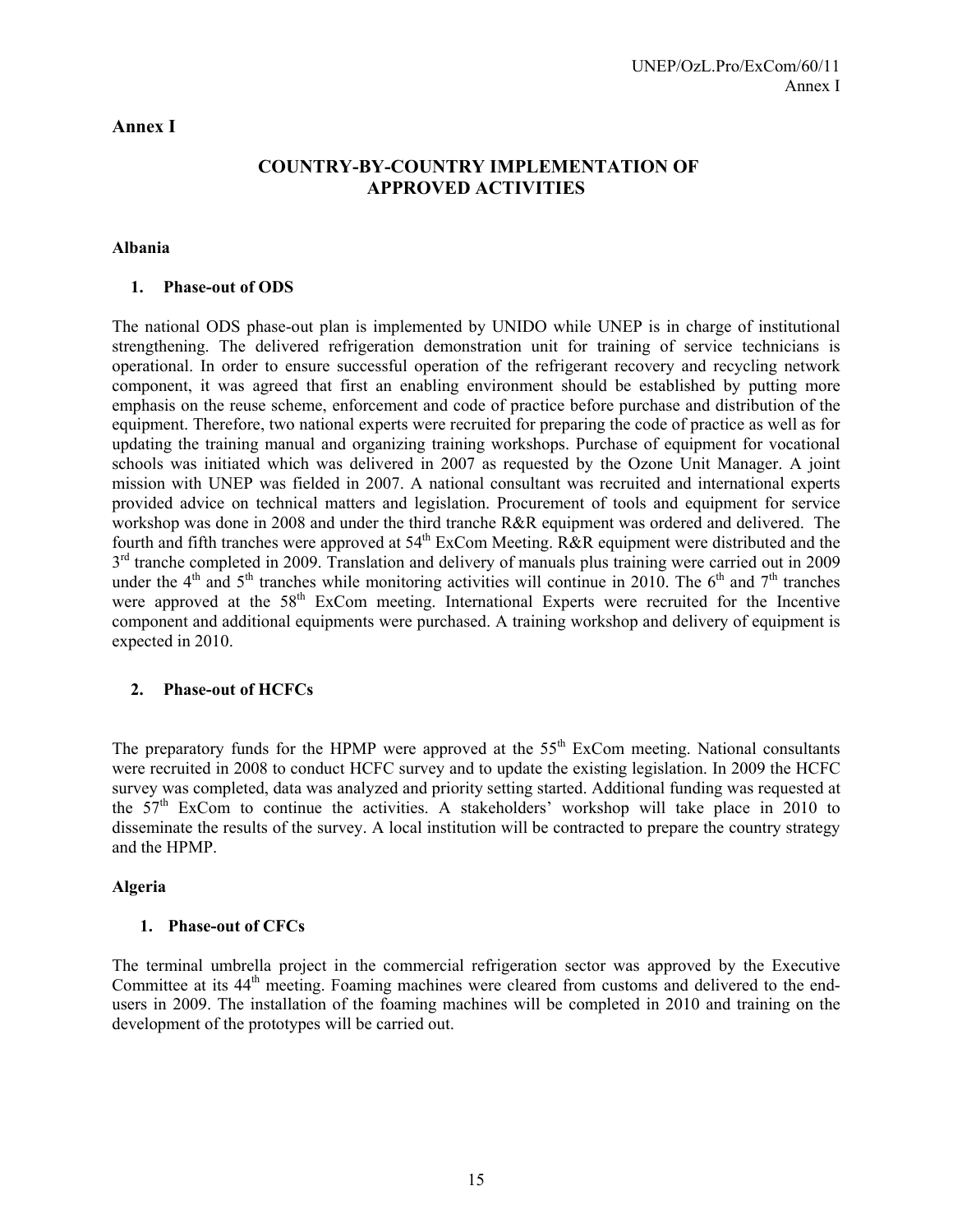The first tranche of the National ODS Phase out Plan of Algeria was approved at the 53<sup>rd</sup> Executive Committee Meeting. Implementation of the project started beginning 2008. Survey of the refrigeration service sector as well as the foam sectors are being completed by the National Ozone Office (NOU). A national expert for the review and update of the ODS legislation was recruited. The bidding for the update of the refrigeration curricula and the preparation of the Code of Practice was completed. Equipment purchased for the service workshops arrived in 2009. Equipment for the foam companies is under delivery. Update of the refrigeration curricula and preparation of the Code of Practice were completed. Training of customs master trainers took place in October 2009. As per the request of the ExCom, an additional verification report will be submitted to the 61st ExCom regarding the consumption of all ODS covered in the Agreement focusing in particular on the recording of imports at customs and the process of forwarding that data to the National Ozone Unit. Additional service equipment will be purchased upon receipt of already ordered equipment, completion of training of service technicians and distribution of the equipment to service workshops. The country is in compliance with the Montreal Protocol obligations. During 2010 several awareness raising activities are planned and all activities under the NPP will be completed.

# **2. Phase-out of Methyl Bromide**

A <sup>1</sup> technical assistance project to phase out methyl bromide in pulses disinfestations was approved by the  $50<sup>th</sup>$  Executive Committee. The project has an impact of 1.6 ODP tonnes. A Study Tour for some Algerian technicians was done. Training and the last set of equipment was procured and the project was successfully completed in December 2008.

# **3. Phase-out of HCFCs**

1

Preparatory funding for a HCFC Phase-out management plan was approved at the  $55<sup>th</sup>$  ExCom meeting. Recruitment of a national team for the preparation of the HPMP was completed in 2009. Collection of information from the manufacturing sector is ongoing. A study tour to Italy was implemented in December 2009 to collect information on existing technologies. Additional funding was approved at the 58th meeting and monitoring of project activities will continue in 2010. Preparatory funding for investment activities was approved for the polyurethane foams sector and refrigeration and air-to-air airconditioning sector at the  $59<sup>th</sup>$  ExCom. Based on the results of the survey, investment activities will be prepared for both sectors in 2010.

# **4. Pilot Project on ODS Waste Management and Disposal**

Preparatory funding for a pilot project for destruction of waste ODS was approved at the  $59<sup>th</sup>$  ExCom meeting. A survey will be carried out in 2010 to collect information on the availability of waste CFCs for destruction as well as technologies in place in various sectors. An assessment of the destruction facilities in Algeria is also planned for 2010.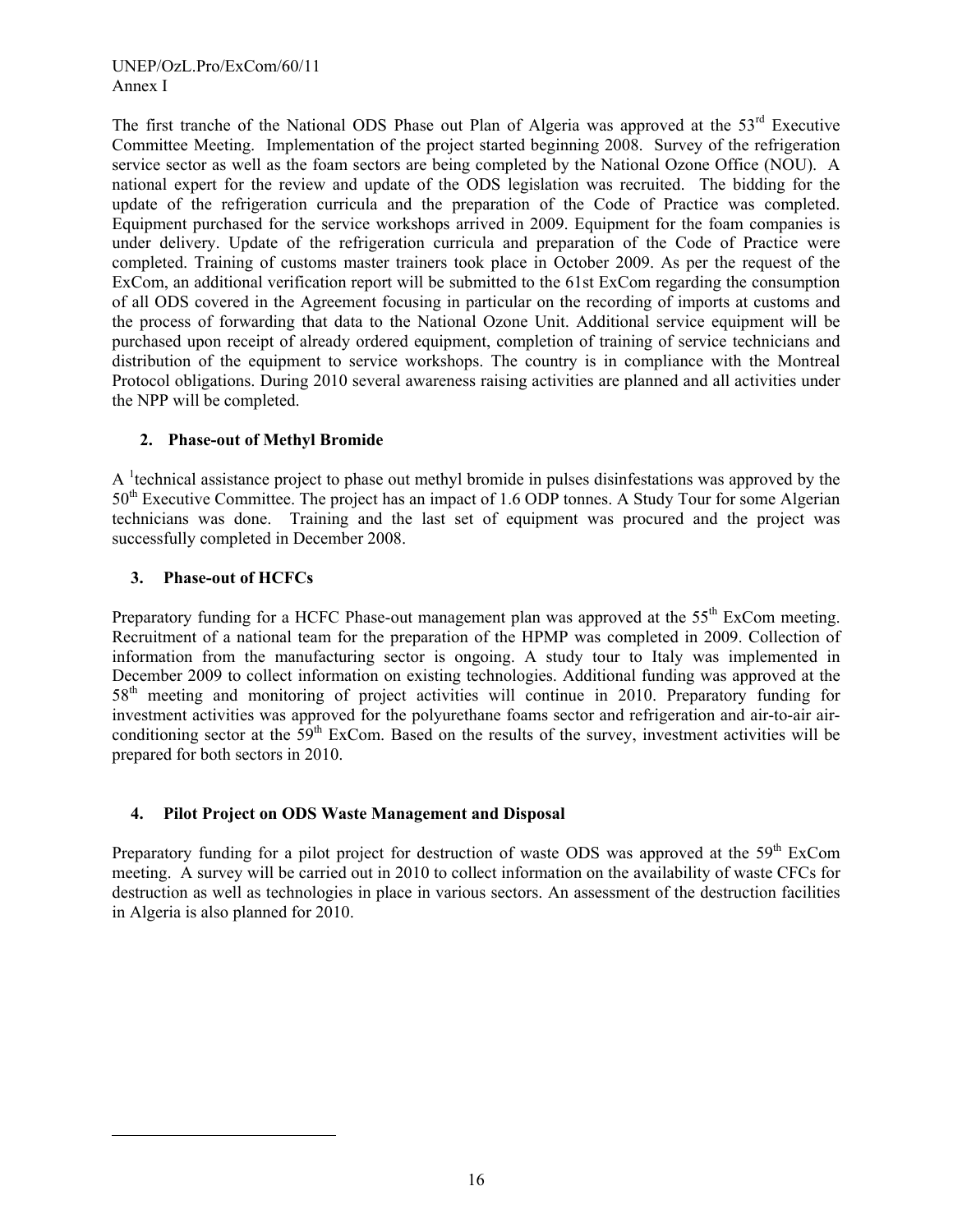# **Argentina**

# **1. Phase-out of CFCs**

The national CFC phase-out plan was approved at the  $42<sup>nd</sup>$  ExCom Meeting and the first, second and third funding tranches were released. The fourth tranche was approved at the 53<sup>rd</sup> ExCom. In 2007 training of technicians continued. Equipment for 2 refrigeration and 9 R&R centers were purchased. Technicians received tools and  $R\&R^2$  equipment. End user sector survey continued. The R&R and refrigeration centers started their operation in 2008. The end user sector activities were continued. Further training and equipment for technicians were provided. Training of customs officers was carried out. In 2009 activities focused on the end-users sector and ODS destruction as well as monitoring of project performance.

# **2. Phase-out of Methyl Bromide**

According to the revised agreement approved by the  $45<sup>th</sup>$  Executive Committee, the project in strawberry, protected vegetables and cut flower production will be mainly implemented until 2010 leaving a small consumption till 2015. The project will continue with the training and secure the compliance with the phase out chronogram. The project is expected to be complete in January 2015. As per Decision 45/13, before the end of 2010, UNIDO and Argentina have to submit a full report on the implementation of the phase out plan together with the status report on the alternatives to methyl bromide in the strawberry sector available in Argentina. In addition, at that time, Argentine would consider the possibility of completing the phase out of methyl bromide earlier than 2015. The ban of import will be put in place once the total phase out is accomplished.

# **3. Phase-out of Solvents (CFC, CTC and TCA)**

The plan for phase-out of ODS in the solvent sector was approved in December 2003  $(41<sup>st</sup> ExCom)$ . UNIDO issued several contracts with local Argentinean companies, which provide for consultancy services on selection material of alternative solvents and conduction of compatibility tests. Two Solvent training workshops (i.e. for textile industry on the laboratory use) were conducted in December 2007. Identification of new or additional companies consuming ODS was made in 2008 and activities for the phase out of TCA have been prepared. In 2009 laboratory uses were addressed. The project deals with TCA phase out in SSIs, therefore, one additional year for project implementation is needed. The phase out of CTC/TCA in labs will be continuing in 2010 and the total quantity of 1.0 MT of CTC is planned to be phased out in lab applications. Still the project will be trying to identify the TCA used in solvent formulation and it is expected that 5.0 MT of TCA would be identified. Therefore, a new survey of TCA consuming companies will be conducted. It is expected that the last quantity of TCA will be identified to enable UNIDO to approach local companies and make the phase out of TCA.

# **4. Phase-out of HCFCs**

1

Funding was approved at the  $55<sup>th</sup>$  ExCom meeting for the preparation of a HCFC Phase-out management plan. In 2009, HCFC survey for the refrigeration and AC sector (RAC) was completed and data was analyzed. A draft HPMP for the RAC sector was prepared. UNIDO is cooperating implementing agency and is responsible for the refrigeration and AC sectors. Final stakeholders' workshop is planned for the second quarter of 2010. HPMP is expected to be submitted to the 62nd ExCom Mtg.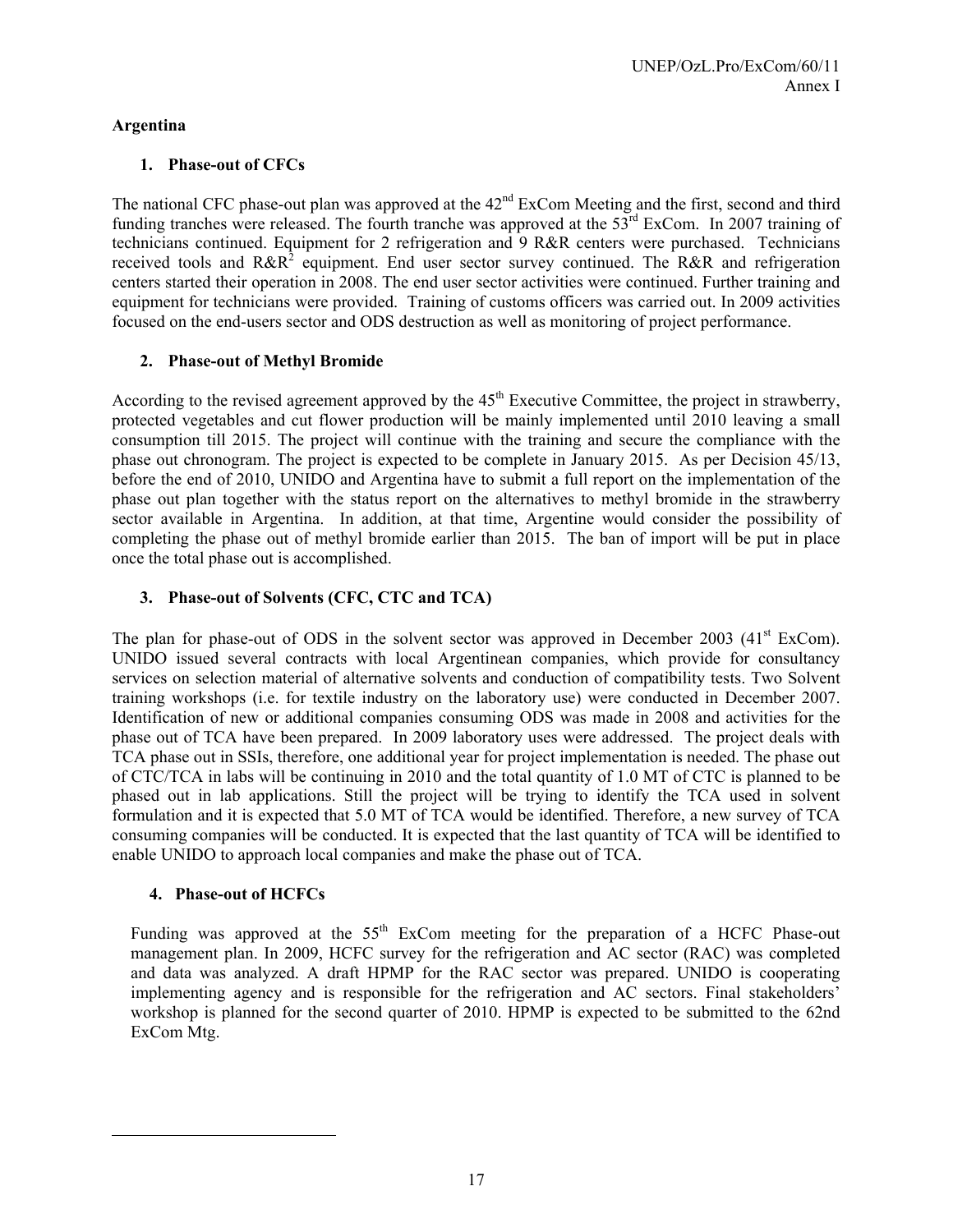### **Benin**

### **Phase out of CFCs**

The TPMP was approved at the 55<sup>th</sup> ExCom Meeting and the first tranche was released. UNEP is the leading implementing agency while UNIDO is cooperating. In October 2008 a joint UNEP UNIDO mission was organized to Benin where the implementation modalities were agreed on. The second tranche was approved at the 59<sup>th</sup> meeting on the understanding that UNEP and UNIDO will submit a progress report on the implementation of the 2009-2010 annual programme to the 62nd Meeting of the Executive Committee. In 2009, equipment and tools were purchased for 3 training centers to train technicians on retrofit to HC technologies. 14 trainers and over 200 technicians were trained on good service practices and retrofit to HC technology.

Furthermore, equipment and toolkits were purchased for bigger service workshops. In 2010, remaining funds under the first tranche and funds under the second tranche will be utilized to equip further service workshops with basic tools and spare parts not available on the local market, allowing the service workshops to retrofit CFC-based refrigerators to HCs in a safe manner.

### **Bosnia & Herzegovina**

### **1. Phase-out of CFCs and TCA**

The national ODS phase-out plan was approved at the  $41<sup>st</sup>$  ExCom Meeting. The first funding tranche was completed in December 2006 and the project is progressing with the second tranche.

Equipment to phase out TCA at the only ODS consuming company was ordered, delivered, installed and commissioned, resulting in a total phase-out of 1.1 ODP tonnes of TCA in 2006. The request for release of the third tranche was submitted and approved at the 52nd ExCom Meeting, following the receipt of the 2005 verification report on the ODS consumption. The training of trainers programme for the refrigeration service technicians is in progress. The section of training centers has been completed and the section of training equipment is being coordinated with the NOU. Due to the unsettled problem with the customs clearance and VAT exemption of imported equipment the training the trainers workshop was put on hold as well as the training of service technicians. For 2010, no activities can progress until the pending issue of VAT exemption is solved.

### **2. Phase-out of Halons**

At the 42<sup>nd</sup> ExCom Meeting, a technical assistance project was approved to phase out the entire halon consumption in the country. Halon awareness and training workshop was carried out in February 2007. The annual activities for 2007 were coordinated with the NOU, which was to confirm the selection of the beneficiary for halon R&R equipment. The scope of international and local equipment procurement was finalized. Bidding still could not start in 2009, since the issue of VAT exemption and customs clearance has not yot been settled by the Ozone Office. In December 2009, the NOU found an interim solution; persuading the counterpart to pay the VAT for the equipment to be ordered with a subsequent reimbursement of the costs involved. Bidding for the equipment will immediately start and project is expected to be completed upon installation and commissioning.

### **Burundi**

### **Phase-out of CFCs**

The TPMP was approved at the 55<sup>th</sup> ExCom Meeting and the first tranche was released. UNEP is the leading implementing agency while UNIDO is cooperating. In 2009, as a result of UNIDO's and UNEP's continuous follow-up, the new Ozone Officer contacted UNIDO and UNEP (lead agency) requesting the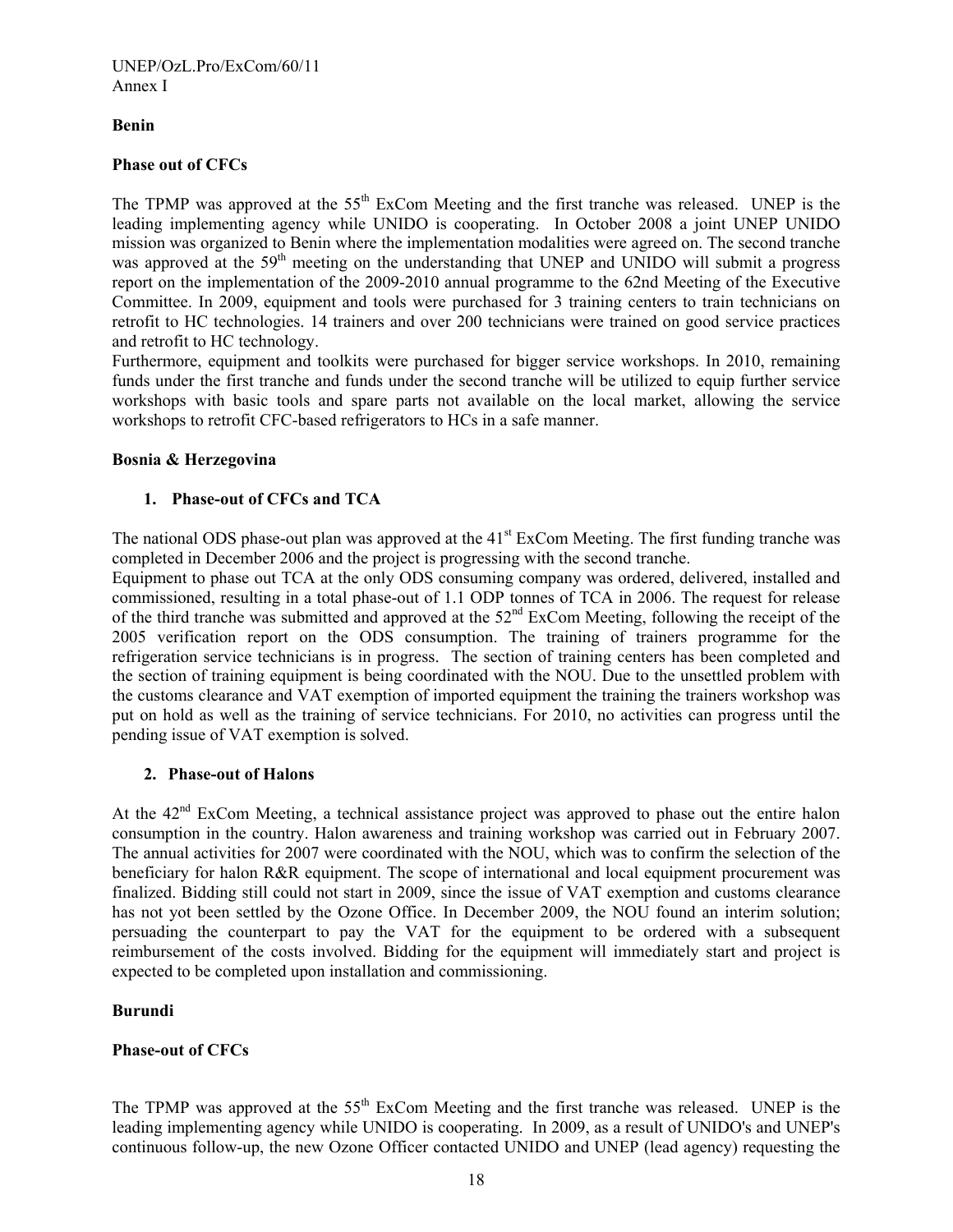agencies to undertake a joint mission to Burundi to expedite the TPMP. As a result of the mission, the local situation and requirements were identified; technical specifications for equipment were prepared for bidding. Equipment and tools will be delivered to Burundi in 2010. Second tranche will be submitted to the 61st ExCom meeting and implementation of the second tranche will be accelerated

#### **Cameroon**

#### **1. Phase-out of CFCs and TCA**

A terminal CFC/TCA phase-out management plan was approved at the 50<sup>th</sup> Executive Committee. The first and second funding tranches were released at the 50th and 54th ExCom Meeting respectively. In 2007 the PMU was established. The solvent component phasing out TCA has been successfully completed during 2008. In addition training of technicians and custom officers as well as a supplementary R&R programme was implemented. In 2009, additional training of technicians focusing on drop-in technologies and alternatives, extension of customs training, enforcement of legislation and public awareness activities took place. A  $3<sup>rd</sup>$  tranche was approved at the  $58<sup>th</sup>$  meeting. . A contract will be prepared for the remaining activities and monitoring will continue in 2010.

### **2. Phase-out of HCFCs**

Funding for the preparation of a HCFC phase-out management plan was approved at the 55<sup>th</sup> ExCom meeting. The draft of the HCFCs survey compiled by the national expert is under verification by the NOU. Local missions of the national expert to end-users took place July - August 2009. Stakeholders' consultation workshop is planned for first half of 2010. HPMP is to be finalized in view of submission to the 62<sup>nd</sup> ExCom. Additional funding was approved at the 58<sup>th</sup> ExCom. National expert and international expert will be contracted in 2010 for additional activities in connection to the HPMP preparation.

### **China**

### **1. Phase-out of CFCs**

Under the domestic refrigeration sector plan, the conversion of all domestic refrigeration companies under this project was completed. Official commissioning also took place, which enables transfer of titles to the enterprises. Technical assistance to compressor manufacturing enterprises was undertaken in 2008. Ban of the use of CFCs in the sector was issued. A TÜV workshop based on plant inspections was performed in 2008. Technical assistance in safety and monitoring and verification of the project performance will continue until end 2010 to ensure sustainability of the project.

The refrigeration servicing sector plan was approved at the 44th ExCom. After completion of the first four tranches the fifth tranche was approved at the 56th ExCom Meeting. The verification of national consumption was submitted to and accepted by ExCom each year. The implementation plan is being completed without delay. During 2008 the training of technicians has continued and technicians were provided with recovery and service tools. During 2009 the training of technicians was finished and 1,000 more were trained totally in MAC sub-sector. Recovery and recycle machines were distributed and this project was finished in MAC. Training centers for the domestic and industrial refrigeration were established. The following activities are planned for 2010:

- a. Refrigerant recovery and recycling for retired ship disposal
- b. Refrigerant recovery and recycling for ICR sector
- c. Establishment of reclamation centers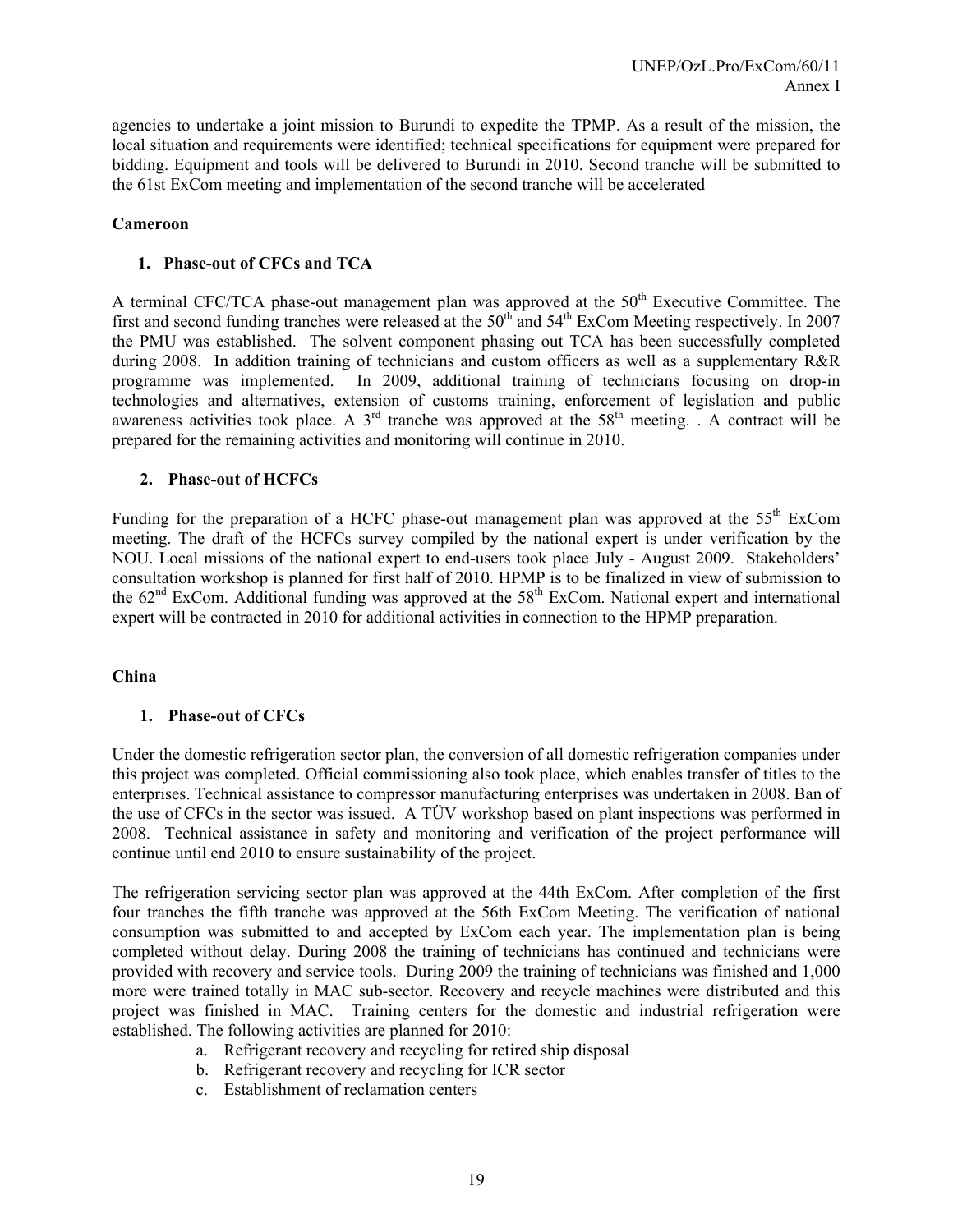The sector plan for the entire phase out of CFCs in the MDI sector in China was approved at the 56th ExCom Meeting. Implementation modalities were agreed upon in December 2008. Special Working Group was established in April, 2009, consist of SFDA,MEP/FECO, and experts. A contract with UNIDO was signed on July, 2009. In 2010, contract will be signed with enterprises to cancel inactive licences. Enterprise training on registration of new products; development of the monitoring information system; on site verification of CFC users; formulation of the CFC alternative technical standards and formulation of the national Transition Strategy will take place.

### **2. Phase-out of Methyl Bromide Consumption Sector**

The second phase of the national methyl bromide consumption phase out plan was approved at the 52<sup>nd</sup> ExCom Meeting, the  $3<sup>rd</sup>$  tranche of which was released at the  $55<sup>th</sup>$  ExCom Meeting. Equipment procurement for the tobacco seedling sector was undertaken, in time for the crop season 2008. The construction and installation of all 17 greenhouses centres in tobacco sector have been completed and put into operation. 15 of these regions' technology transfer centres had been jointly checked and accepted by MEP and UNIDO. The phaseout activities on strawberry, cucumber and ginger in agriculture sector have been carried out in Hebei and Shandong province which achieved the phaseout target of the 2008 agriculture workplan. The project was completed by December 2009. A  $4<sup>th</sup>$  tranche was released at the 58th ExCom meeting. Further training of farmers in the tomato, ginger and strawberry sectors and general awareness on MB present policy and future MB ban will be initiated in 2010. Procurement of alternative fumigants equipment and continuous monitoring and evaluation will take place.

#### **3. Phase-out of Methyl Bromide Production Sector**

The sector plan for the methyl bromide production sector was approved at the  $47<sup>th</sup>$  ExCom Meeting. A subcontract was issued to SEPA in March 2006. The training plan was implemented and a working arrangement contract was signed with the counterpart companies. The following activities have been implemented in 2008: a) Monitor the methyl bromide production, b) inspect the manufacturers and perform technical verification, c) management of production quota and d) signed agreement with producers for compensation against production reduction quota achieved and verified. The 2006 and 2007 production quotas were verified during 2008 and compensated accordingly. The total production target agreed with the MLF had been achieved. The second tranche was approved at the  $56<sup>th</sup>$  ExCom Meeting. Methyl bromide production audit and supplementary verification of the methyl bromide feedstock use for the period 2005-2007 have been completed. Production data are in line with the agreement. FECO conducted record management for MB feedstock use in order to strengthen the supervision of MB fedstock use in China in May 2009. Contract will be finalized with MB producers in 2010 for the period 2008-2010 and draft contract for the period 2011/2013. New policy will be drafted for ODS and QPS management.

#### **4. Phase-out of HCFCs**

Funding for the preparation of a HCFC phase-out management plan for the room air-conditioning sector was approved at the  $55<sup>th</sup>$  meeting of the ExCom. Inception workshop for the HPMP preparation took place in December 2008 with the participation of all implementing and bilateral agencies involved in the China HPMP. Detailed plan of action was agreed upon with at least 2 coordination meetings per year. UNIDO's sub-contract with MEP/FECO was signed end November 2008. Detailed survey of the RAC sector as well as data analysis was successfully completed in 2009. The 2nd HPMP coordination meeting took place in September 2009 with the participation of all implementing and bilateral agencies involved in the HPMP for China. Draft HPMP for the RAC sector is expected for review by the first quarter of 2010. Demonstration project for propane-based compressor and RAC system is being developed for submission to the 61st ExCom meeting, which is of utmost importance for the final technology selection.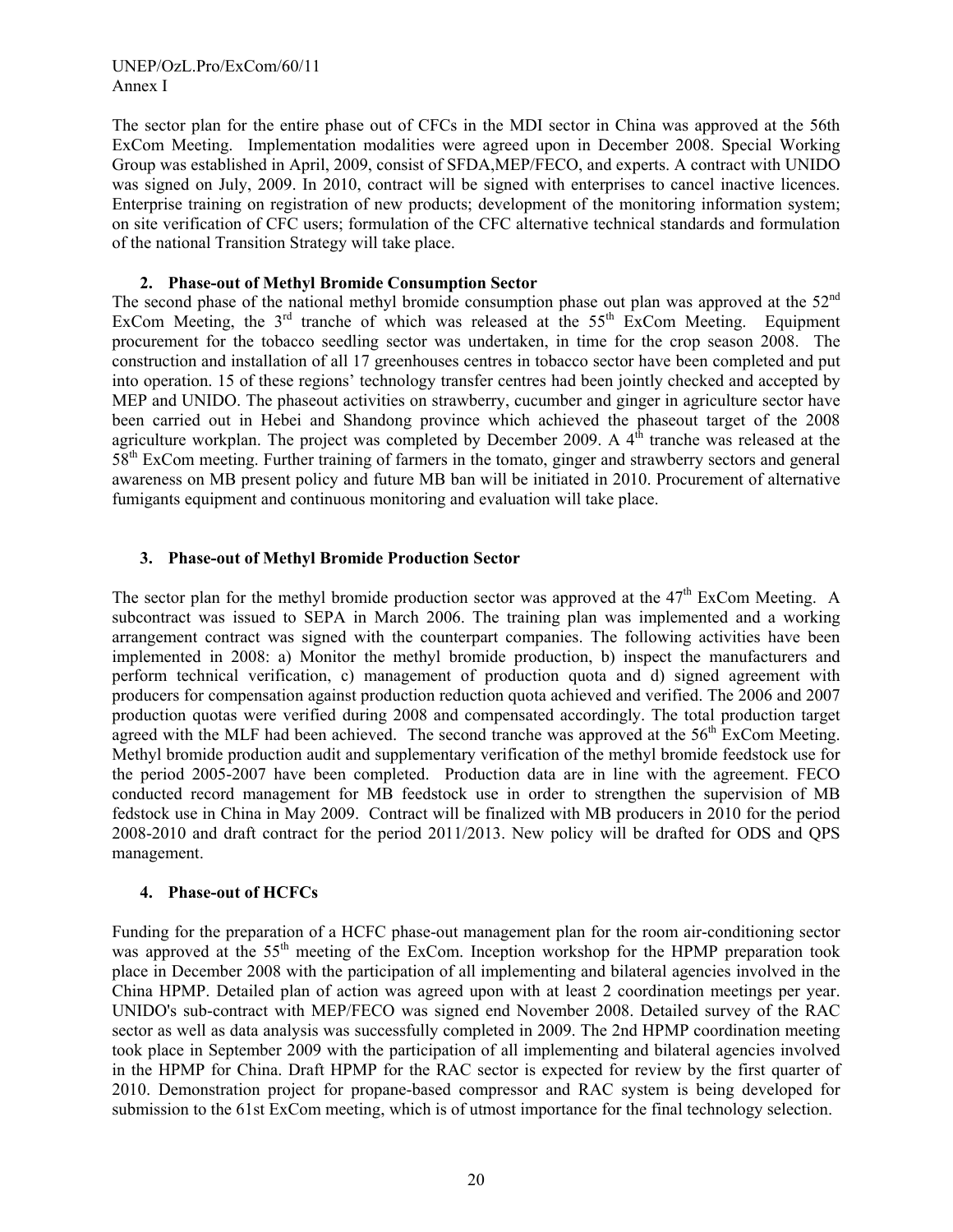Funding for the XPS foam sector was also approved at the  $55<sup>th</sup>$  meeting of the ExCom. The organization of expert meeting on technologies took place in 2008. GTZ is lead agency. Expert meeting on technology selection was organized in September 2009. As a result of the meeting, MEP/FECO requested UNIDO to submit a demonstration project to the ExCom's approval. Funding request for a demonstration project with HC technology will be submitted to the 60th ExCom Meeting in 2010. UNIDO will contribute to the finalization of the HPMP for the XPS sector under the lead of GTZ.

#### **Colombia**

#### **Phase-out of Methyl Bromide**

A technical assistance project for the phase out of the remaining methyl bromide consumption in Colombia was approved at the 55th ExCom Meeting. In December 2008 an international consultant was recruited to work on the alternatives in cooperation with a national agro institute. In 2009, a speed box was purchased for laboratory test. The machine is installed in the National Agro Institute ICA premises and national expert hired under the project is carrying out related tests. The project was successfully completed in 2009.

### **Congo, Rep. of**

#### **Phase-out of CFC**

The TPMP was approved at the  $54<sup>th</sup>$  ExCom with UNEP as lead implementing agency. Implementation modalities have been agreed upon. Technical specification for equipment purchase was prepared . Equipment was purchased and delivered in 2009. Project is now completed.

### **Cote d'Ivoire**

#### **1. Phase-out of CFCs**

At the 46<sup>th</sup> Executive Committee Meeting, a terminal aerosol sector project was approved for UNIDO with a total phase-out of 43.4 ODP tonnes of CFCs. Despite UNIDO's efforts to redeploy the equipment from Alkaloid, Macedonia (cancelled aerosol project) to COPACI, the redeployment was not successful. In addition, all attempts to restart implementation of the project have failed. The government requested cancellation of the project.

A TPMP was approved at the  $45<sup>th</sup>$  ExCom Meeting with UNEP as lead implementing agency. Project implementation activities have been coordinated with the NOU and UNEP. The second tranche was approved by the 58th ExCom in July 2009. Implementation plan for 2009 and 2010 was agreed upon. Contract for the delivery of part of the equipment was issued. Delivery of equipment as well as procurement of additional R&R equipment and service tools will take place in 2010. TPMP is expected to be completed in 2010.

An investment project for ODS phase out in 50 existing centrifugal chillers units was approved at the  $57<sup>th</sup>$ ExCom meeting. In 2009, a national institute was identified to re-evaluate the inventory of chillers in Cote d'Ivoire and propose ways of how to link the implementation of the project to the ongoing regional chiller project in Africa. The institute identified requested a quarter of the project budget to re-evaluate the chiller inventory and propose ways to link it to the chiller project. UNIDO is searching for new national experts to perform the required task. It is to be noted that no project document was given to UNIDO with the transferred project.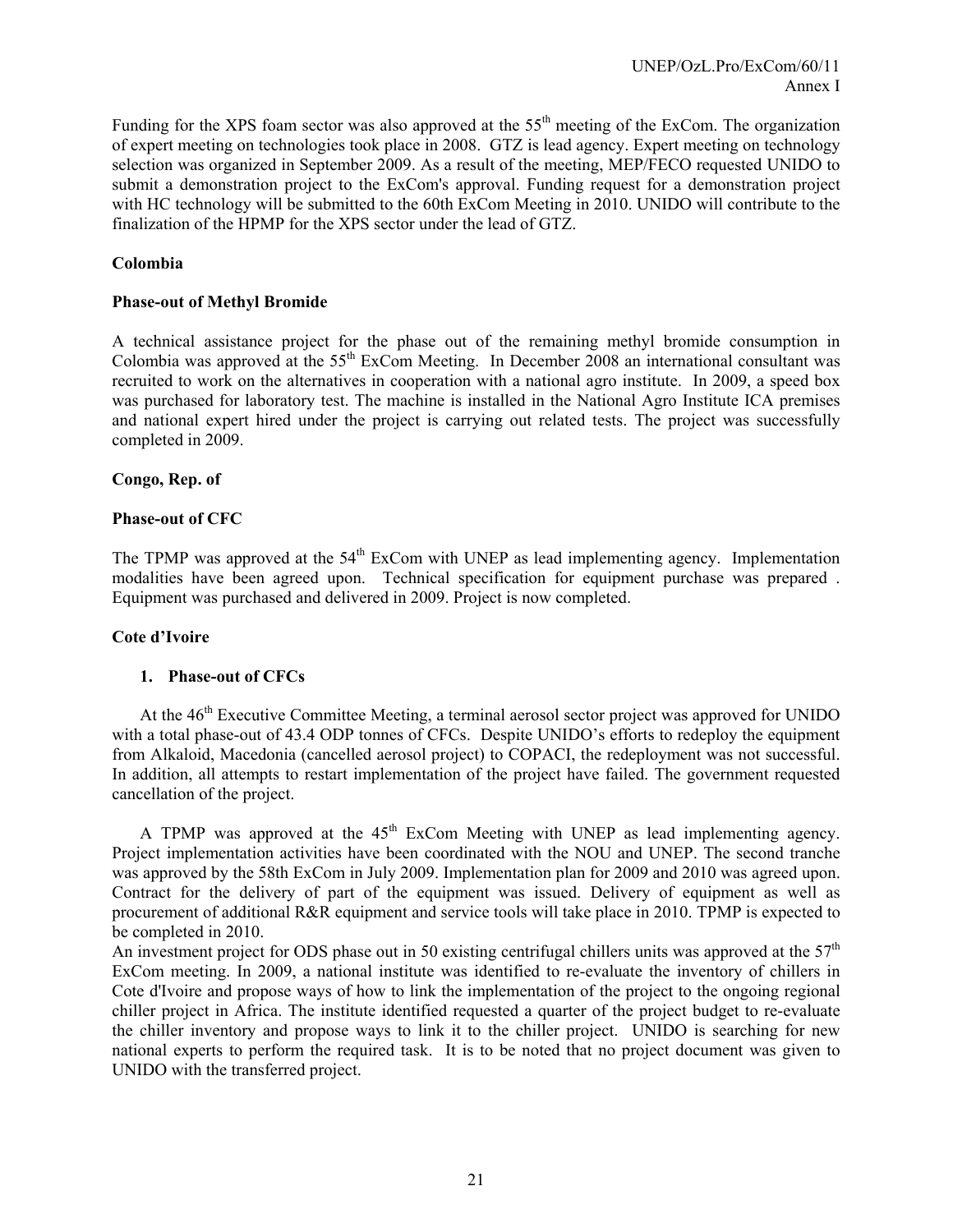#### **Croatia**

### **1. Phase-out of HCFCs**

Funding was approved for a HCFC phase-out management plan at the  $55<sup>th</sup>$  ExCom meeting. Inception workshop for the HPMP preparation took place beginning December 2008. In 2009 the HCFC survey was completed and stakeholder consultations were organized for the HPMP preparation. Draft HPMP was prepared by end of 2009. Final stakeholder workshop is planned for early 2010, after which the HPMP will be finalized. Due to the 14 weeks deadline, the HPMP will be submitted to the 61st ExCom Meeting. Croatia adopted a much stricter phase-out schedule than specified by the MP. According to current law, 100% of HCFCs will have to be phased out by 1 January 2016. An earlier accession to the EU would require an even earlier phase out. For these reasons, the HPMP for Croatia will address complete phaseout of HCFCs.

An investment project in the foams sector was approved at the 59<sup>th</sup> ExCom meeting for the phase-out of HCFC-141b from the manufacturing of polyurethane rigid foam at Pavusin. A detailed implementation plan will be prepared in 2010 in order to ensure timely implementation of the project. Detailed technical specifications will be prepared and equipment will be ordered once the new factory site has been comfirmed.

#### **Cuba**

#### **Phase-out of Methyl Bromide**

At the  $44<sup>th</sup>$  ExCom Meeting, a total phase-out project in soil, substrate, storage and structure fumigation was approved. Equipment including soil fumigation equipment was purchased and delivered in 2008. Last equipment and training material were prepared and delivered in 2009 and the project was successfully completed.

#### **Democratic People's Republic of Korea**

### **1. Phase-out of CFCs**

The refrigeration sector phase-out plan for Korea was approved in 2003. The project is progressing with the second tranche. Remaining equipment for the conversion of the compressor factory is being ordered. Procurement of additional safety equipment is planned. The project was completed in 2009.

UNIDO is in charge of the recovery and recycling component of the national CFC phase-out plan which was approved by the  $47<sup>th</sup>$  Executive Committee and which is being implemented together with UNEP. Recovery and recycling equipment was purchased and additional tools and equipment are under procurement. Procurement of spare parts was initiated in 2009. A mission is planned for early 2010 to decide on the remaining activities.

#### **2. Phase-out of CTC**

The CTC terminal phase-out plan was approved at the  $41<sup>st</sup>$  ExCom Meeting. All projects in the Cleaning Solvent sub-sector and the four projects in the Process Agent sub-sector have been completed. Equipment was installed for the three pilot pesticide production plants. With respect to the glass-lined reactors the export of these goods to DPR Korea was not permitted. UNIDO reported to the  $55<sup>th</sup>$  ExCom of this fact. The ExCom requested UNIDO to sell the equipment as specified in Decision 55/12 and report back to the  $57<sup>th</sup>$  ExCom. UNIDO has sold the 11 reactors and a corresponding report was submitted to the 57th ExCom Mtg. Project was completed in 2009.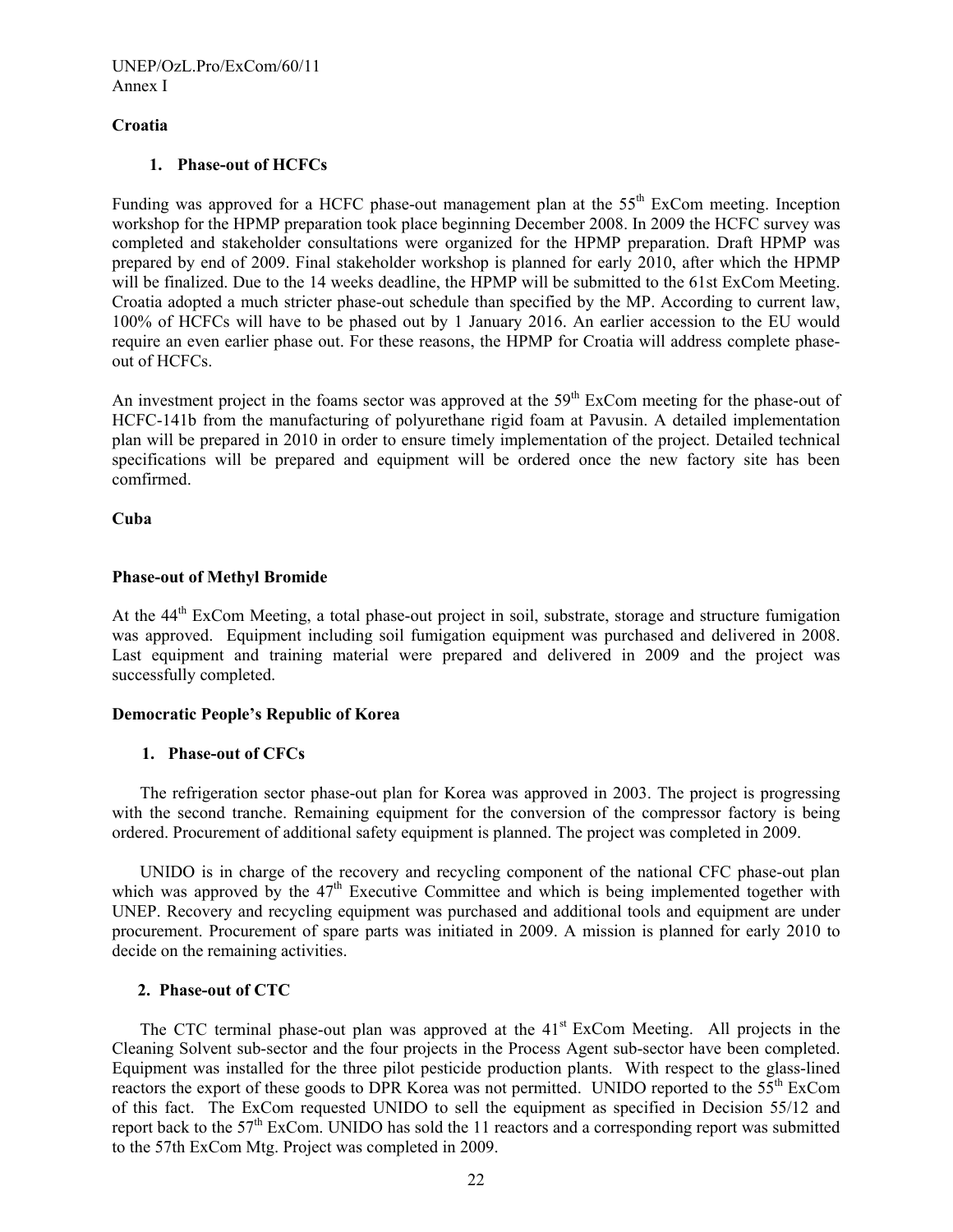An additional tranche was approved at the  $55<sup>th</sup>$  ExCom meeting. In 2008, the entire equipment was installed in DPRK for the all solvent cleaning projects, two fumigation projects and two pilot process agent plants, for the two remaining ones, which did not receive GL reactors, an option of "closure" projects is being considered according to the Decision of ExCom on alternative project solutions. No CTC is used any longer in DPRK. Remaining project funds are planned to be spent for organization of a process agent training workshop and a study tour to China to get acquainted with ODS -free process agent projects. Completion of this project is expected in 2010. UNIDO is experiencing some problems with transfer of funds to DPRK, since UNIDO has not yet started its monetary transfers and the WFP has stopped this activity with UNIDO and other UN agencies.

### **3. Phase-out of HCFCs**

Funding was approved for the preparation of a HCFC phase-out management plan. In 2008, national consultants and international experts were recruited. In 2009, International consultant visited the country, identified additional sectors consuming HCFCs. National consultants are collecting data on the above sectors. A second visit to DPRK is planned in February 2010 to verify the data and the information collected by the local experts.

#### **Dominican Republic**

#### **Phase-out of Methyl Bromide**

Under the phase-out project in melon, flowers and tobacco, agreements with methyl bromide consumer farmers have already been made. Most of the supplies (chemicals, substrates, small equipment) agreed upon with the farmers, were purchased. In the flowers sector, methyl bromide has already been phased out. During 2008 technical support was provided to the flower sector on the use of steaming and in horticulture in general. The national consultant prepared the final report and suggested some concepts on legisltation. The processs to adopt legislation will take more time. In 2010, training will continue to the horticulture farmers, and follow up on the adoption of the legislation would be done. The project is expected to be completed by the end of 2010.

### **Egypt**

### **1. Phase-out of CFCs**

The national CFC phase-out plan was approved at the  $46<sup>th</sup>$  Executive Committee and the first three tranches were released. The first part of the refrigeration service equipment was purchased and delivered. The training programme of 1,200 technicians was accomplished. The industrial refrigeration and chillers as well as the remaining commercial refrigeration manufacturers were addressed providing a package of technical assistance, equipment, training services and eligible incentives aimed to achieve the phase out target. For 2009 an expedited plan of action for the implementation of the third tranche was agreed upon between the Egyptian authorities and UNIDO. The verification report required to obtain the funding of the fourth tranche identified a slight discrepancy in the customs data, therefore the Ozone Office decided to employ the flexibility it has in implementing the NPP to further build the capacity and strengthen the customs department. Training on the equipment delivered and retrofitting more chillers in the Egyptian Railways company will take place in 2010.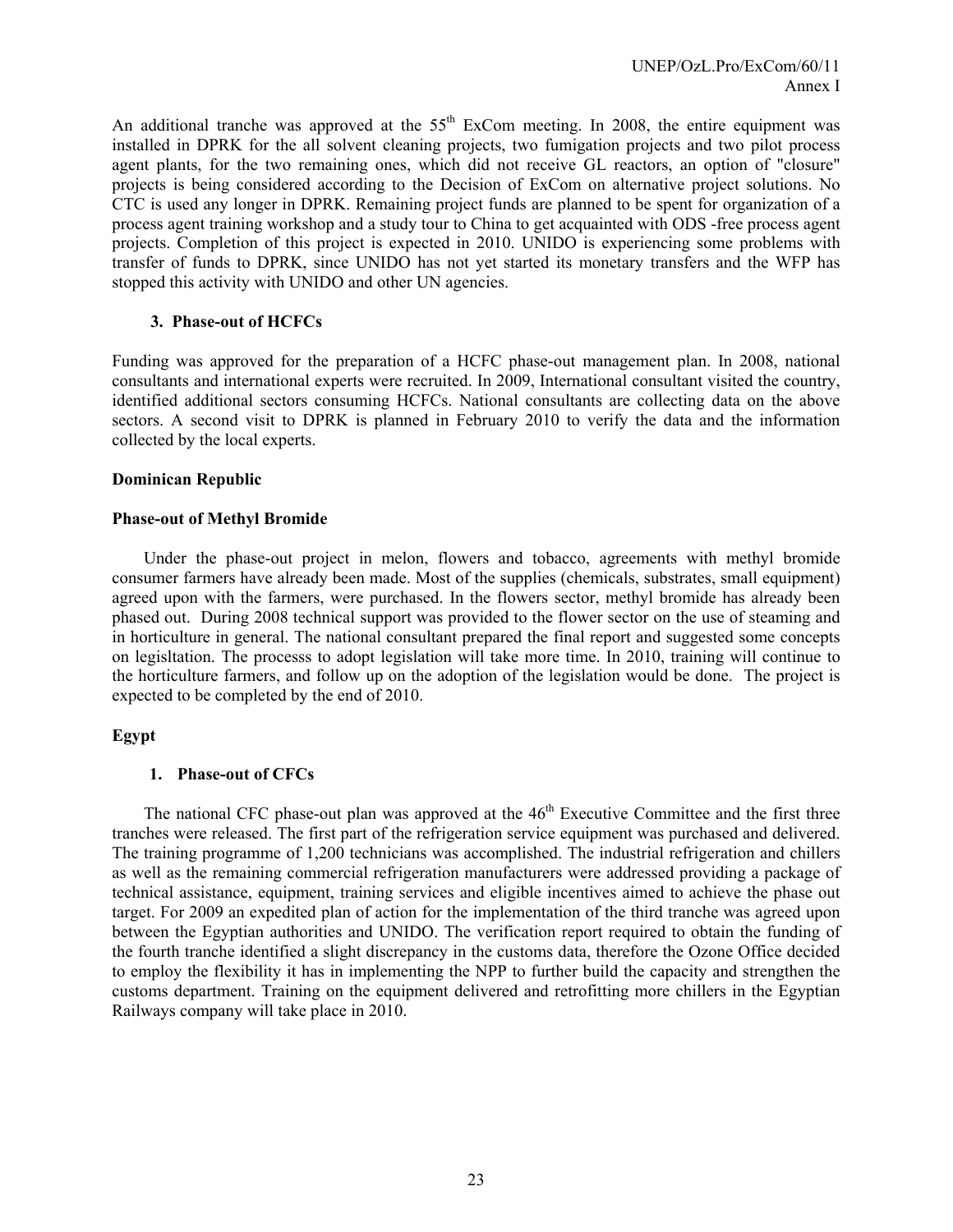The phase-out of CFC consumption in the manufacture of aerosol metered dose inhalers was approved at the 50<sup>th</sup> ExCom Meeting. The project has an impact of 159.5 ODP tonnes and is expected to be complete by December 2010. UNIDO contract for equipment procurement and technology transfer in the value of USD 5.1 million was awarded. After the completion of the int. bidding the selected Contractor, i.e. Impopharma, Canada suddenly withdraw from the contractual commitments. Two new bidding have been started (one for equipment, another for technology transfer). In 2008 UNIDO procured filling equipment for the two Egyptian companies (ADCO and EIPICO). The selection of the technology provided was completed in November 2008. In 2009, the new filling lines have been supplied to Cairo for ADCO and EIPICO and the provider of technology submitted the documentation on Salbutamol. The first batch production of Salbutamol is planned to take place in March 2010. ADCO, project beneficiary delayed unexpectedly the equipment installation till July 2010. The technology provider will transfer another drug Beclamethasone to ADCO. Stability tests start from September 2010 for three months for the two drugs. It is expected by end of 2010 to make transfer of the two MDIs-Salbutamol and Beclamethasone.

#### **2. Phase-out of Methyl Bromide**

The 20% methyl bromide reduction target was achieved in 2005 as a result of the implementation of the national phase-out plan for methyl bromide in horticulture and commodities fumigation. Completion of Phase 1 of this Project was completed in 2008 while the second phase was approved of the  $56<sup>th</sup>$  ExCom Meeting. Sowing machines for three companies were purchased and delivered in 2009. The training on grafting will continue in 2010. The contract to Agriculture Research Center (ARC) will be issued and training to the small farmers would be provided. The strawberry runners producer would be assisted in the introduction and consolidation of alternatives.

#### **3. Phase-out of HCFCs**

Funding for the preparation of an HPMP was approved at the 55<sup>th</sup> ExCom meeting. National experts for policy and regulatory issues as well as the solvent, foam and refrigeration sectors were recruited in October 2008. The national survey of HCFC consumption was completed in 2009. An international expert is working on the development of the HPMP document. The international expert identified additional information which needs to be collected to enable the completion of the document. The HPMP is planned to be submitted to the second meeting in 2010.

#### **Eritrea**

#### **Phase-out of CFCs**

The TPMP was approved at the  $54<sup>th</sup>$  ExCom Meeting with UNEP as the lead implementing agency. As per the ExCom's decision, no funding can be released until the confirmation of the report of the licensing system to the Ozone Secretariat had been received by the Fund Secretariat. Despite several follow-ups by UNEP and UNIDO the above confirmation has not yet been received. Thus, no activities could be implemented in 2009. It is expected that the country submit the licensing system, no later than 31 March 2010, to the Ozone Secretariat as per request from the Implementation Committee. UNIDO is preparing the project activities. Once the licensing system is in place, a joint UNEP-UNIDO mission will take place.

### **Georgia**

#### **Phase-out of Methyl Bromide**

At the 47<sup>th</sup> ExCom Meeting, technical assistance for the elimination of methyl bromide in grain and storage facilities was approved for UNIDO. Equipment have been delivered and first training session was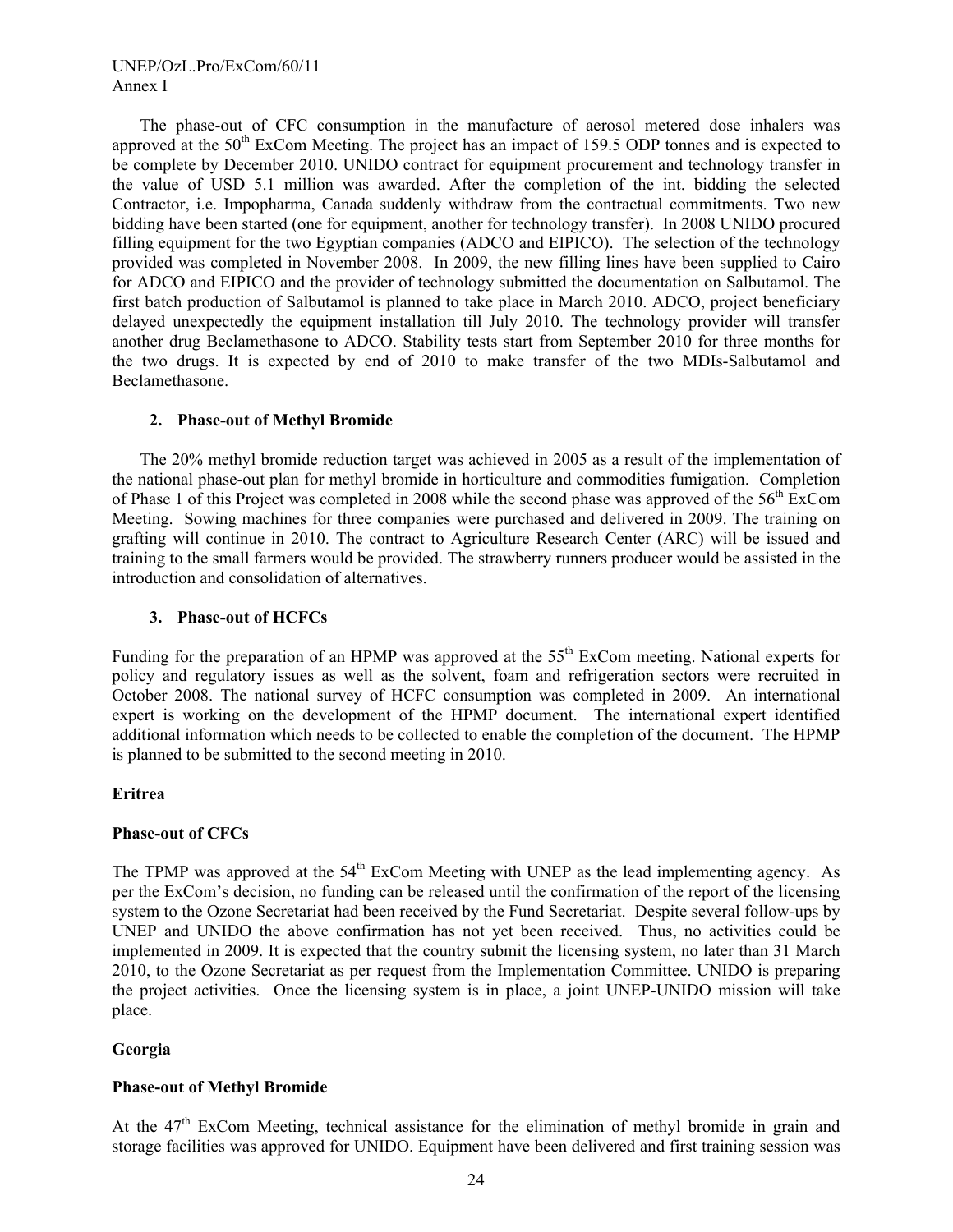successfully undertaken in 2007. A second training session was organized and equipment installation was completed in 2008. The on-going subcontract amendment has been implemented as foreseen. Training activities as well as monitoring activities took place by mid 2009. Requisition to supply Phosphine generator for demonstrating the efficacy of the selected alternative is on-going. The demonstration as well as additional training session in connection to the Phosphine generator will be delivered by the supplier. National experts were contracted for the completion of the project implementation and survey of the implemented alternatives as well as for preparing a full implementation report. Awareness materials on the project results will be distributed in 2010. Equipment spare parts to be delivered first quarter 2010. Project will be completed as planned by July 2010.

#### **Guatemala**

#### **1. Phase-out of Methyl Bromide**

In 2008 the project continued supporting the melon growers in the elimination of the methyl bromide and the first phase was successfully completed in December 2008. The second phase was approved at the  $59<sup>th</sup>$ ExCom. An action plan for the 2010 will be agreed with the melon farmers. Implementation of the project activities will start in 2010.

#### **2. Phase-out of HCFCs**

Funding was approved for the preparation of the HPMP at the  $57<sup>th</sup>$  ExCom meeting. The HPMP consumption survey is being carried out by national consultants. The kick off meeting took place in July, 2009 and was organized together with UNEP. The survey will be completed in March 2010 and strategy and Project document will be prepared. The project is planned to be submitted to the  $62<sup>nd</sup>$  ExCom Meeting.

#### **Guinea-Conakry**

### **Phase-out of CFCs**

The TPMP was approved at the 55<sup>th</sup> ExCom Meeting with UNEP as lead implementing agency. After technical specification was provided, equipment was purchased in 2009. Equipment delivered. Training workshop is planned for 2010.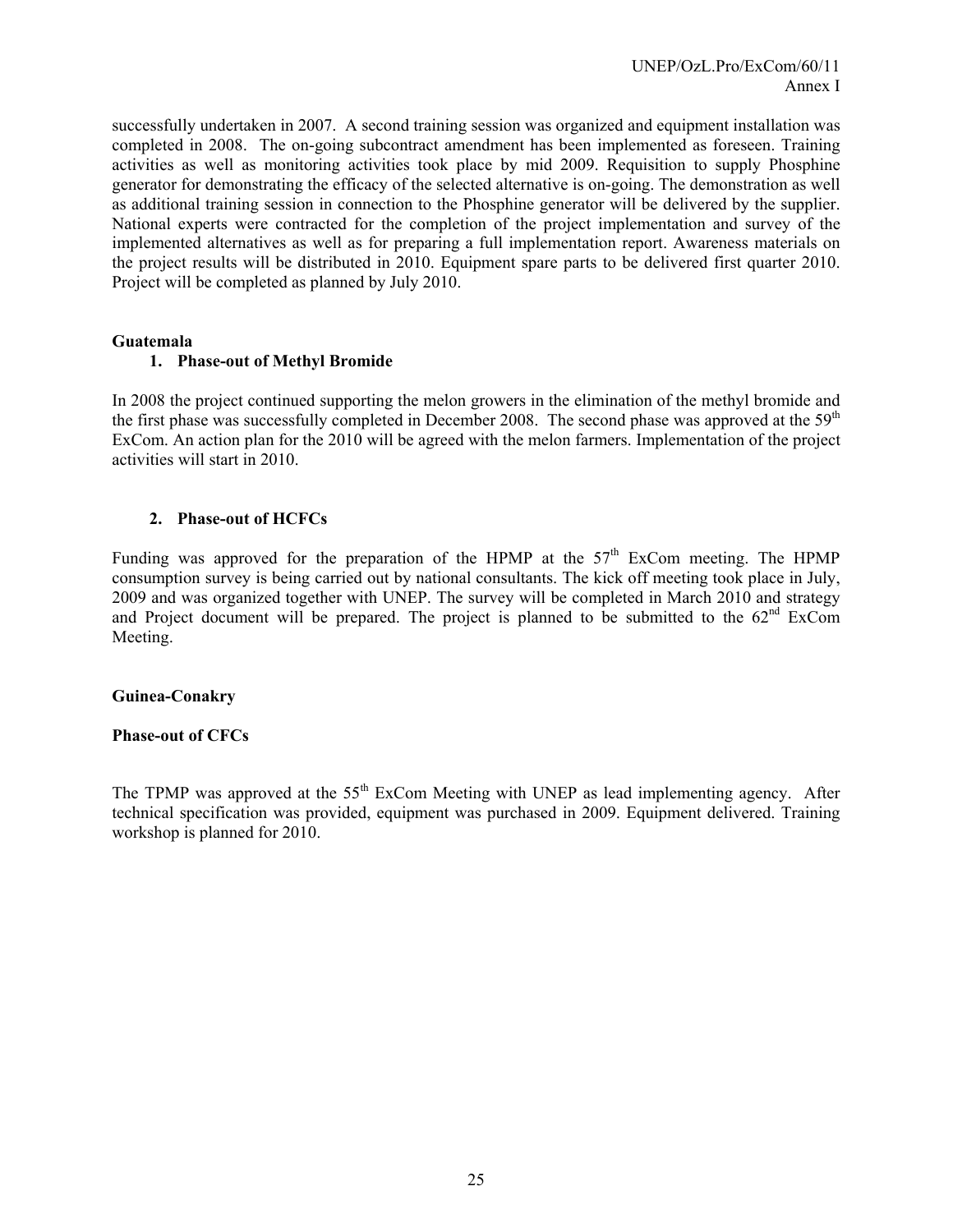### **Honduras**

#### **1. Phase-out of Methyl Bromide**

A new phase-out schedule was approved by the  $47<sup>th</sup>$  Executive Committee for the methyl bromide sector plan in order to reach the 20 per cent reduction target by 2008 giving time to further develop and softly apply the new technology. Phase I of the programme was completed in December 2006. Phase II was approved by the  $50<sup>th</sup>$  ExCom and the first, second and third funding tranches were released. Equipment for grafting and for laboratory was purchased. All equipment have been installed and commissioned and are fully operational. For all the producers, consultancy services will be provided as part of the implementation activities. The remaining of the third tranche and the last tranche will be implemented during 2010. The activities are focused in the strengthening the selected and applied alternatives for each producer. The  $4<sup>th</sup>$  tranche was approved at the  $59<sup>th</sup>$  ExCom meeting on the understanding that: disbursement is conditional on the submission to the Fund Secretariat of an official communication from the Government of Honduras stating that the level of methyl bromide consumption in 2009 was below 183.6 ODP tonnes, which represents the maximum allowable level of consumption in the Agreement between the Government and the Executive Committee.

Activities in the  $4<sup>th</sup>$  tranche will include the purchase of grafting devices (trays, clips etc) and equipment required for bioantagonist production.

# **2. Phase-out of CFCs**

The TPMP was approved at the 55<sup>th</sup> ExCom Meeting with UNEP as the lead implementing agency. An experienced national consultant is working on a national survey on the remaining CFC consumption. Furthermore, a technical institution is being trained in drop-in technologies with hydrocarbon refrigerant. UNIDO is implementing the investment part of the project in cooperation with the NOU. Training on hydrocarbon for replacing CFC in small appliances was carried out and a programme for the drop-in with HC in domestic refrigerators is being implemented. A  $2<sup>nd</sup>$  tranche was approved at the 59<sup>th</sup> ExCom. For 2010, the end user program is being implemented with good results. Some tools were purchased as complement and replace the tools provided to the RMP and for R&R centers. The final part of the project is focused on service and end users, big efforts are made in the phase out of CFC in public hospitals.

### **India**

### **1. Phase-out of CTC Consumption and Production Sectors**

The majority of the enterprises has been converted. However, the installation of equipment in a few companies is still to be undertaken in 2009. We expect project completion in 2009.

Procurement of remaining equipment was finalized in 2009. Bidding for the dismantling of the old equipment and installation of the new one has been carried out. Re-bidding is required, since no proposals were received. Ordered equipment will be delivered to the site in 2010. The new bidding for the dismantling and installation is being arranged.

### **2. Phase-out of HCFCs**

Funding was approved for preparatory assistance for the HPMP at the  $56<sup>th</sup>$  ExCom meeting. TOR for the preparation of HPMP, stage 1 component was developed and submitted to the ozone cell in 2008. National consultancy company for the preparation of the UNIDO's component of the HPMP, Stage I was contracted in 2009. UNIDO is cooperating implementing agency and is responsible for the transportation refrigeration and AC manufacturing sector. Survey of the sector commenced and is expected to be completed by March 2010. Submission of HPMP will be coordinated with the lead and other cooperating implementing agencies.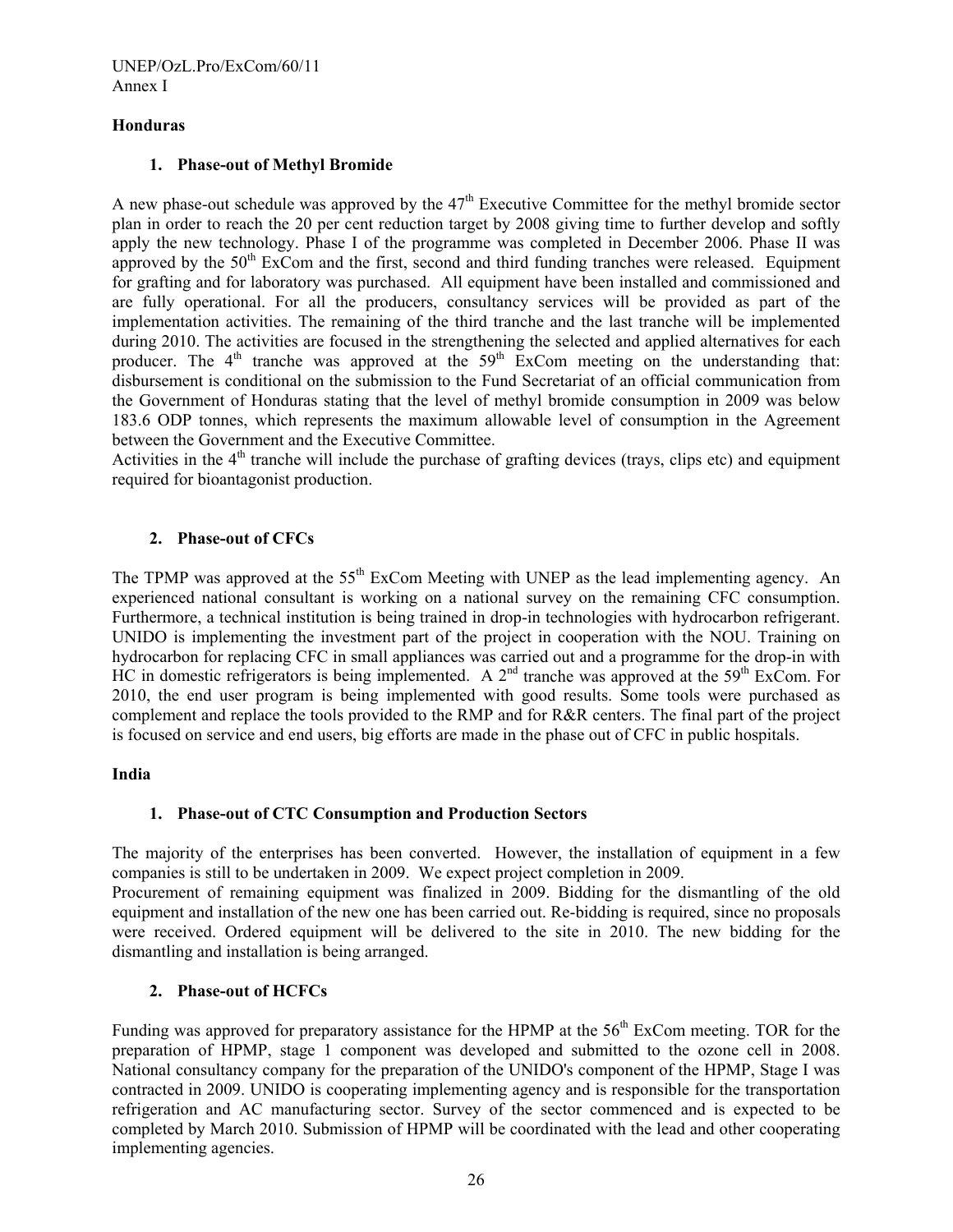**Iran** 

# **1. Phase-out of CFCs**

The CFC phase out project in the MDI sector was approved at the 52<sup>nd</sup> ExCom Meeting. The TOR for technology transfer has been prepared and an international bidding started. In 2008 UNIDO procured filling equipment for the Iranian company Sina Darou. The technology provided was selected in November 2008 The pilot batches of the first MDI - Salbutamol are being planned to achieve by March 2010. Machinery has been received, installed and is working now to manufacture final quotas of CFC MDIs (to build up product stock for idle time of transition to HFA products).Technical dossiers for Salbuatmol and Beclomethasone have been received and application file for registration of both products have been submitted to the Ministry of Health. The dossier for Salmeterol (3rd product) shall be received in mid February; and shall be processed immediately. Sina Darou is following up the matter with Ministry of Health. HFA materials and components have been ordered based on provider of technology's specifications. Sinas Darou anticipates being able to manufacture the first batches of the 3 HFA products for stability testing in June 2010; and in December (having good stability results) the counterpart could obtain approval for starting commercial manufacturing. The project completion date is December 2010.

# **2. Phase-out of Solvents (CTC and TCA)**

A terminal solvent sector umbrella project was approved by the  $50<sup>th</sup>$  Executive Committee Meeting. The project deals with the phase out of 52.7 ODP tones of CTC and TCA. It covers 6 small-scale industries. The CTC/TCA phase out in the companies has been achieved in 2008. All equipment have been procured and installed. Technical monitoring activities and two solvent training workshops as well as the preparation of solvent leaflets were conducted in 2010. The project was successfully completed in 2009.

### **3. Phase-out of HCFCs**

Funding for preparatory assistance for the HPMP was approved at the  $58<sup>th</sup>$  ExCom meeting. Three local consultants have been assigned by UNIDO to conduct a survey for the allocated HCFC sectors. A mission of international consultant took place in October 2009 to start the identification of the potential investment projects. HCFC survey for rigid foams is prepared in 2010. The two investment Draft project proposals are with UNIDO for improvement

### **Jordan**

### **Phase-out of HCFCs**

Preparatory assistance for the HPMP was approved at the 55<sup>th</sup> meeting of the ExCom. Contracts were issued for the preparation of the survey in 2008. Stakeholders' workshop was organized. Considering that an investment project (in the manufacturing of mini-split units at Petra Engineering) is being submitted to the  $60^{th}$  ExCom, the HPMP would be submitted in  $62^{nd}$  or later.

### **Kenya**

### **1. Phase-out of Methyl Bromide**

At its  $53<sup>rd</sup>$  Meeting, the ExCom approved the request by the Government of Kenya to transfer responsibility for implementation of all remaining activities associated with the completion of the phaseout of methyl bromide in the cut-flower sector from UNDP to UNIDO.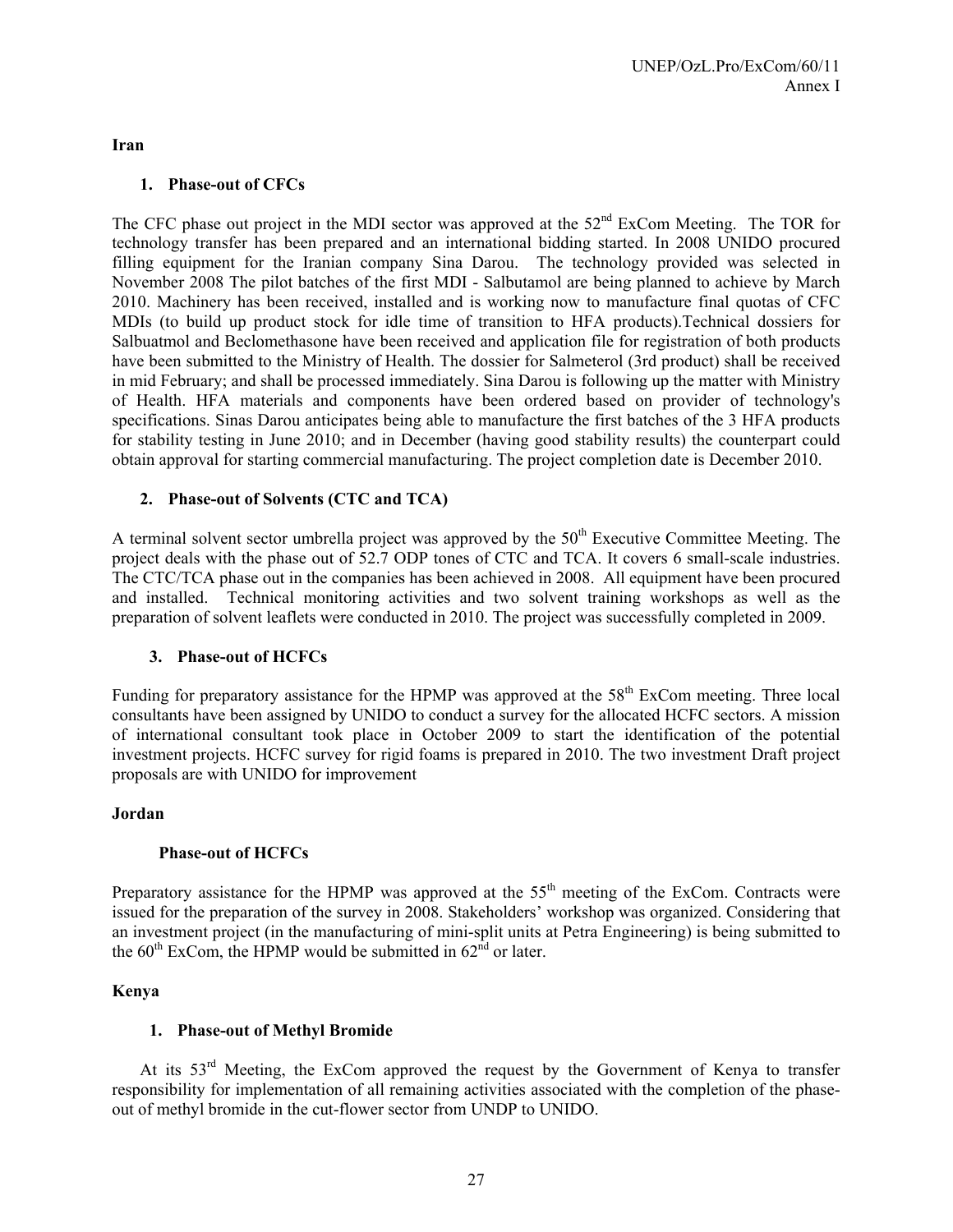UNEP/OzL.Pro/ExCom/60/11 Annex I

The project will phase-out all soil uses of MB in Kenya and commits to permanently sustaining the consumption levels through the use of import restrictions and other policies it may deem necessary. During 2008 a UNIDO mission was undertaken to transfer the project team from UNDP to UNIDO and to discuss the plan of action. Most items were purchased and the training programme is underway. Progress report was submitted to the Executive Committee in 2008. Project has now been completed.

### **2. Phase-out of Solvents (CTC and TCA)**

A technical assistance project for the total phase-out of CTC and TCA in the solvent sector was approved at the 57<sup>th</sup> ExCom meeting. In 2009, International consultant for organization of training workshop was identified. Country consumption is less than 1 ODP; effective phase-out is expected end of 2010. Training of national consultants and experts is planned first-half of 2010; Awareness activities and technical information dissemination within the country is foreseen second half of 2010.

### **Kuwait**

# **1. Phase-out of CFCs**

The TPMP was approved at the 52<sup>nd</sup> meeting of the Executive Committee and approved in July 2007. The first tranche for a TPMP for Annex A group I substances was released in July 2007. The Annual Implementation Programme for 2007/2008 was prepared and agreed upon with the NOU and UNEP. Recovery and recycling equipment were procured. Training material for MAC retrofits was developed. The scheme for the implementation of a MAC retrofit incentive programme was agreed upon. Due to delays in contracting a firm to conduct the verification report, the submission of the second tranche is delayed to the 62nd meeting of the ExCom. In 2010 UNIDO will implement the retrofit incentive programme through the national ozone unit.

# **2. Phase-out of HCFCs**

Preparatory assistance for the HPMP was approved at the 55<sup>th</sup> meeting of the ExCom. UNEP recruited a national consultant in 2008 to carry out the collection of data. Collection of data continued in 2009. HCFCs in Kuwait are consumed in 2 major sectors: XPS foam and RAC servicing. The Government of Kuwait is not in a position to submit the HPMP outlining the strategy for phase out in 2010 due to some outstanding issues relating to technology. It was agreed to advance the submission of an investment project to allow the country comply with its 2013 and 2015 obligations.

### **Lebanon**

### **Phase-out of Methyl Bromide**

The methyl bromide phase-out project follows the ratification of the Montreal Protocol by the Government of Lebanon, which had planned a schedule for phasing out Ozone Depleting Substances (ODS). The Ministry of Environment in collaboration with UNIDO implements the project funded by the Multilateral Fund.

At its 52<sup>nd</sup> meeting, the Executive Committee approved the extension of project activities until the end of 2008 given the difficulties encountered by the project as a result of July 2006 war. The 2006 MeBr phase out target has been rescheduled over 2007 (5 ODP tons) and 2008 (4 ODP tons). Equipment and chemicals were delivered in 2008. Contracts with a national consultant as well as site engineers have been extended to ensure full implementation of the alternative technologies. Publication of materials for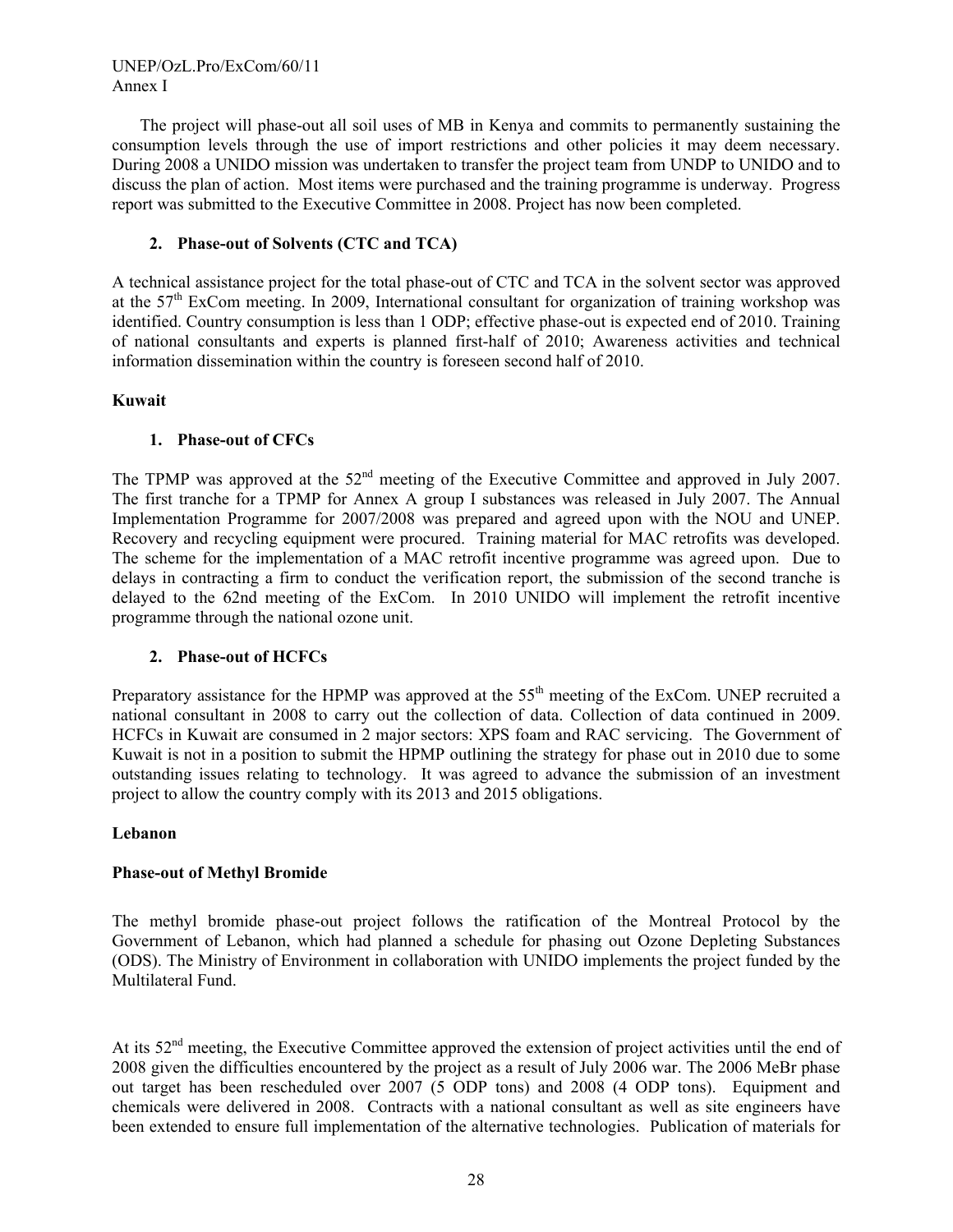disseminating the project results were achieved in 2009 (Training manual on MeBr alternatives, flyers, posters were designed and printed for distribution). Project is now completed.

**Libya** 

### **1. Phase-out of CFCs**

The third tranche of the national CFC phase-out plan was released at the 54<sup>th</sup> ExCom Meeting. Technical specification on service equipment for 50 service shops was prepared and agreed upon with the NOU. Procurement is underway and offers are being evaluated. Training of service technicians will be organized after delivery of the respective equipment. Meeting with NOU to agree on the work plan to implement final activities of the 2nd and 3rd tranche to take place in the Ist Quarter 2010

# **2. Phase-out of Methyl Bromide**

At the 47th Executive Committee Meeting, a phase-out project in horticulture was approved for UNIDO. The second tranche under Spanish contribution has also been released at the 56th ExCom Meeting and is under implementation by UNIDO. The Greenhouse is under installation. Revised agreement was approved at the 59th ExCom. In 2009 the project has progressed and training activities as well as technology transfer have been implemented. In particular, the greenhouse for the introduction of the grafting technology is under installation and its completion is expected at the beginning 2010. Training took place for technicians and managers of the grafting unit. Field training to the growers and technician took place in 2009 on the proper use of solarization, in combination with chemical substances as well as soilless cultivation. Distribution of plastic, insect nets, chemical substances to the growers took place in 2009. In 2010, completion of the grafting unit and follow-up on the training activities will take place. Transfer of the II tranche from Spain is in the process to be completed.

### **3. Phase-out of Halons**

The plan to phase out the import and net consumption of halons in the fire-fighting sector was approved by the 47<sup>th</sup> Executive Committee. The project has a total impact of 653.9 ODP tonnes. The initially identified entity to host halon banking equipment failed to obtain approval by the Ministry of Industry. A new entity (iron and steel company) has been suggested and the suitability is verified by the Government. Without the appointment of such entity no project activity can start. The international consultant was recruited and sent to the selected project beneficiary to assist in the preparation of the business plan in 2009. There is a delay in the preparation of the business plan caused by the absence of reconfirmation from the Government on the final selection of the project beneficiary. This reconfirmation is required, since management of the Ministry as well as the proposed beneficiary has not been aware of the selection of the previous Minister.

# **4. Phase-out of HCFCs**

Preparatory assistance for the HPMP was approved at the 55<sup>th</sup> ExCom meeting. Contracts were issued for the preparation of the survey in 2008. Upon finalization of the HCFC survey, workshop will be organized. HPMP is under preparation, it is expected submission of the programme at the 62nd ExCom or later.

# **Macedonia, FYR**

### **1. Phase-out of CFCs**

The terminal phase-out management plan was approved at the  $45<sup>th</sup>$  Executive Committee. The fourth tranche was released at the 56th ExCom Meeting. Monitoring and reporting activities on the import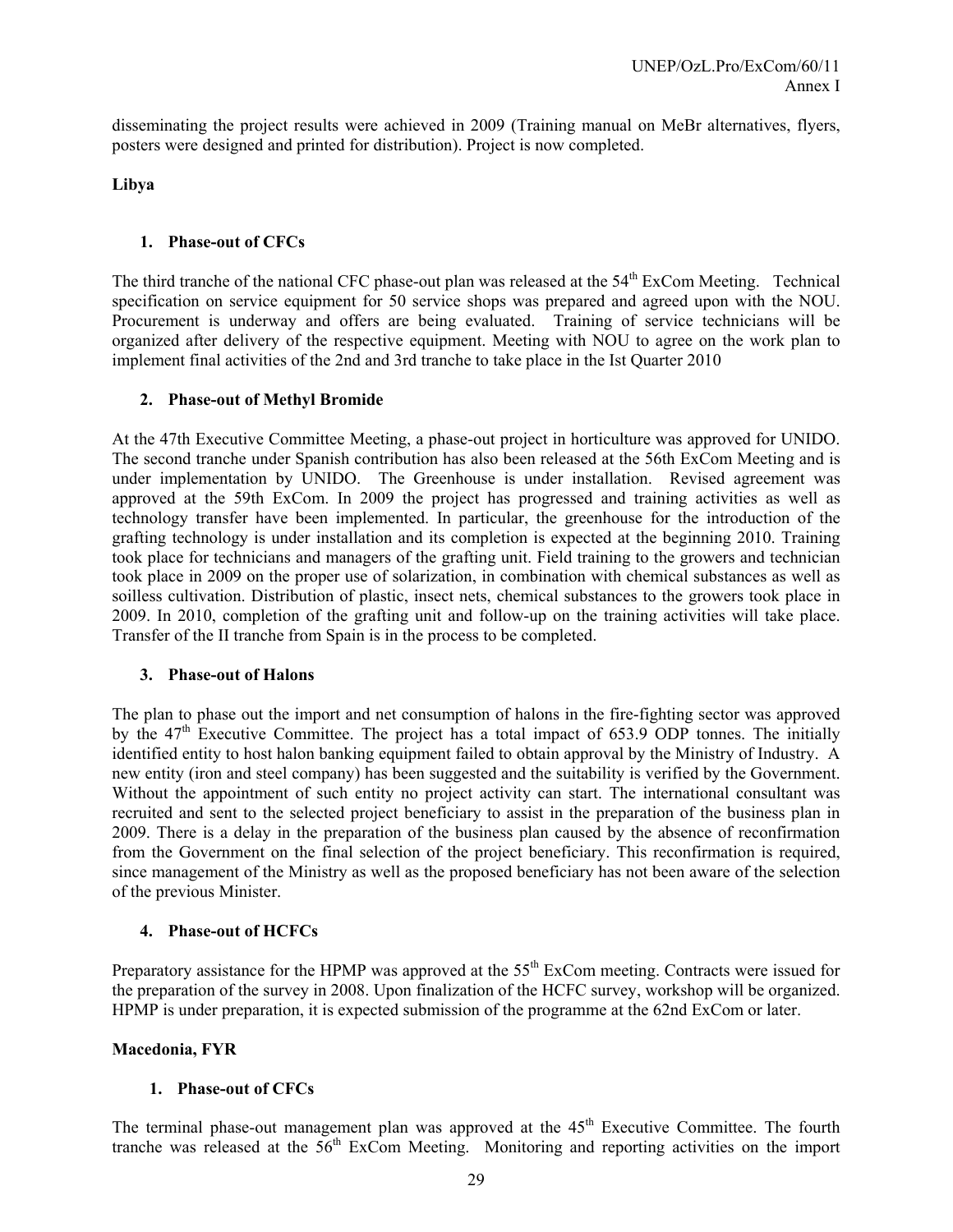control and utilization of R&R equipment as well as operation of R&R and training centers are progressing according to the original schedule. The  $5<sup>th</sup>$  tranche was approved at the  $59<sup>th</sup>$  ExCom. Monitoring and reporting activities on the import control and utilization of R&R equipment and operation of R&R and training centers will take place in 2010. Recruitment of National Expert is in progress.

# **2. Phase-out of HCFCs**

Preparatory assistance for the HPMP was approved at the 55<sup>th</sup> ExCom meeting. HPMP preparation started in 2008. The HPMP was submitted to the 59th ExCom Meeting, however, was deferred to the 60th Mtg of the ExCom.

# **Madagascar**

# **Phase-out of CFCs**

The TPMP was approved at the  $52<sup>nd</sup>$  ExCom Meeting with UNEP as lead implementing agency. The second tranche was released at the 56<sup>th</sup> ExCom Meeting. The plan of action for the implementation of the second tranche was reviewed and agreed upon with the government. The Terms of Reference for the supply of equipment were prepared and are under review of the government. The equipment required for the project implementation was procured and delivered to Madagascar in 2009. Project is now completed.

# **Mexico**

# **1. Phase-out of Methyl Bromide**

The technical assistance project was completed in June 2008 helping Mexico to achieve the 20% reduction target. Subsequently at the  $54<sup>th</sup>$  ExCom Meeting the national methyl bromide phase out plan was approved. The project started its implementation. Agreements with the farmers have been drafted and are expected to be signed in due course. The Terms of Reference for the equipment purchase are under preparation according to the agreement. Four greenhouses were installed in 2009 and the fifth greenhouse would be delivered before end of the year. The second tranche of the project for all components (soil and structures) would be requested in the 60th ExCom Meeting.

### **2. Phase-out of CFC Consumption Sector**

The national CFC phase-out plan was approved in 2004. Large-scale training continued, the technicians received recovery and service tools after successful completion of training. Equipment for 14 R&R centers were purchased. These centers were put into operation in 2008. In 2010 additional training of technicians and awareness raising activities are planned. Monitoring of implementation and verification of performance is continuing until end 2010 to ensure sustainability.

The CFC phase out project in the manufacture of metered dose inhalers was approved at the 53<sup>rd</sup> ExCom Meeting. Two biddings for the equipment procurement and for technology transfer started in 2008. In 2008 UNIDO procured filling equipment for the Mexican company Salus. The selection of technology provider was completed in November 2008. Equipment has been installed in 2009. One drug -Salbutamol was transferred by the Technology provider -VARI, Italy. The next drug Beclamethasone will be transferred in September 2010. 85% of CFC consumption will be phased out by the end of 2010.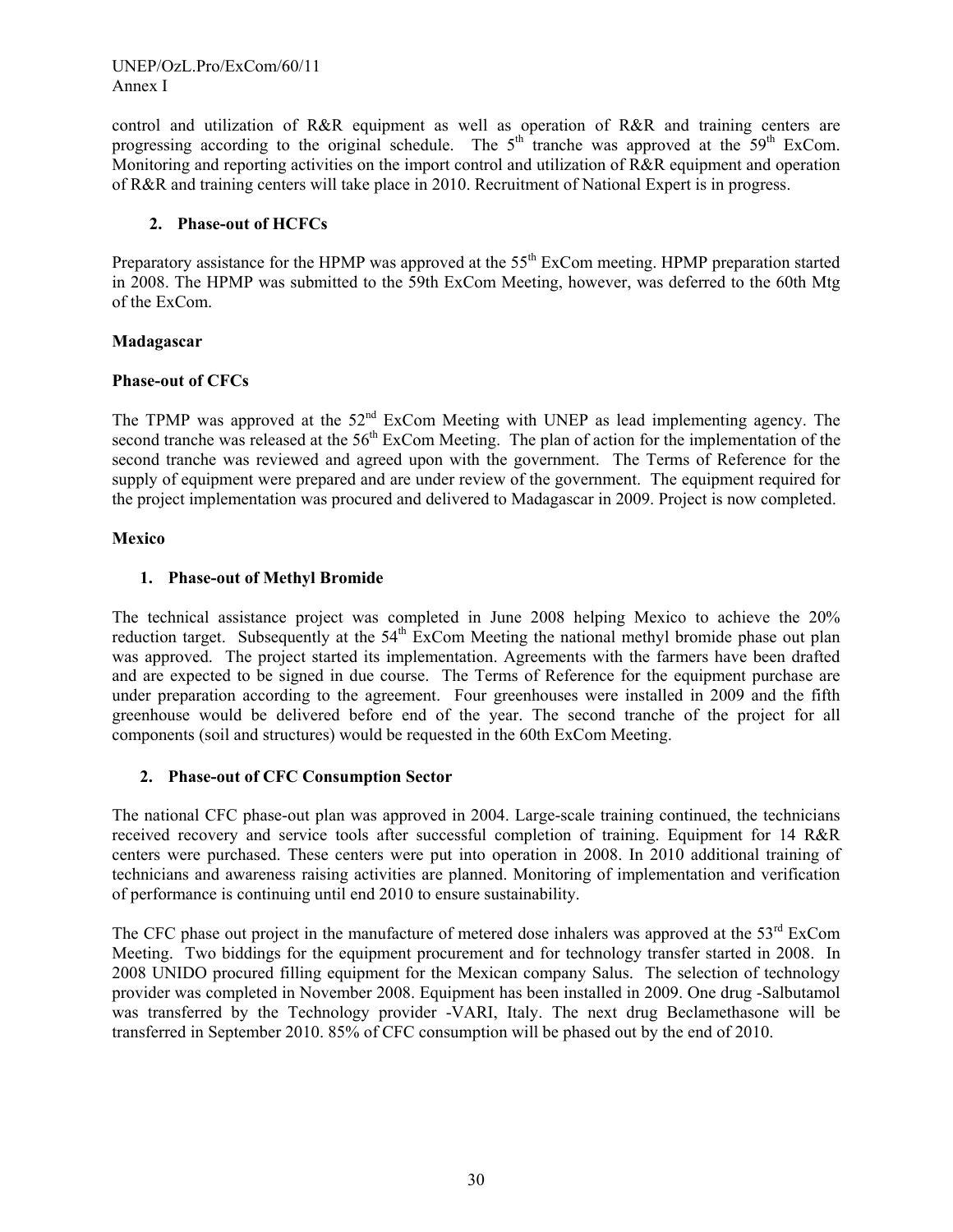# **3. Phase-out of CFC Production Sector**

The CFC production was closed on 25 August 2005. Full phase-out took place. The CFC consumption monitoring system is ready and operational. Annual verification audits have taken place confirming the complete phase out of CFC production. At the  $56<sup>th</sup>$  ExCom it was decided that no further external audit is required. Further monitoring, policy and awareness measures were implemented in 2009. Project is now completed.

# **4. Phase-out of Solvents (CTC)**

The umbrella project for terminal phase-out of CTC was approved at the  $52<sup>nd</sup>$  ExCom Meeting. Bidding for equipment procurement was completed in October 2008. Equipment is being manufactured and installation is planned for 2009. The company Mexichem will stop the use of CTC from 1 January 2009 to prepare premises for new equipment. Due to equipment delay, its installation did not start till January 2010.The project is expected to be completed by June 2010 after the conduction of pilot tests in May 2010.

# **5. Phase-out of HCFCs**

Preparatory funding for the HPMP was approved at the 55<sup>th</sup> ExCom meeting. Preparation of HPMP, workshop and survey started in 2008. Inception workshop on HPMP preparation was held in January 2009 with the participation of relevant stakeholders. Sub-Contract was made for the preparation and finalization of the survey and for HPMP preparation. Draft survey was finalized in October 2009. Final results of the survey with additional industry data are expected by early 2010, which will be reviewed by UNIDO, NOU and stakeholders. It will be followed by technology selection, priority setting, climate impact as well as costing issues. HPMP is expected to be submitted by the 62nd ExCom Meeting. During 2010, investment activities will be prepared in line with the country's priorities.

### **Montenegro**

### **Phase-out of CFCs**

The TPMP was approved at the 53<sup>rd</sup> ExCom Meeting. The implementation of the project started. The implementation modalities have been agreed upon. Equipment for training purposes was purchased. Project Management Unit was established and trained.  $2<sup>nd</sup>$  tranche was approved at the 58<sup>th</sup> ExCom meeting. National team extended in 2009. R&R equipment purchased and delivered. Solvent training workshop is planned for 2010.

### **Morocco**

### **1. Phase-out of Methyl Bromide**

The sixth tranche of the phase-out project for soil fumigation in the tomato sector was released in 2008. In 2008 the project was implemented according to the work plan. Expected reduction of methyl bromide consumption was 68.4 ODP tones. In 2009 equipment installationwas completed, further training and technology transfer to farmers took place and study-tours and workshops with the participations of international experts were organized. Further training and transfer of technology will take place in 2010.

The methyl bromide phase-out project in the production of green beans and cucurbits was approved at the 56th ExCom Meeting as the final funding of the methyl bromide phase out in Morocco. The 2009 and 2010 action plans were agreed during a mission on the project site in 2009 and a kick off stakeholder meeting. The national institution responsible for the project implementation was selected (APEFEL) and the contract was finalized. Study tours to Canada and Italy took place. Distribution of material and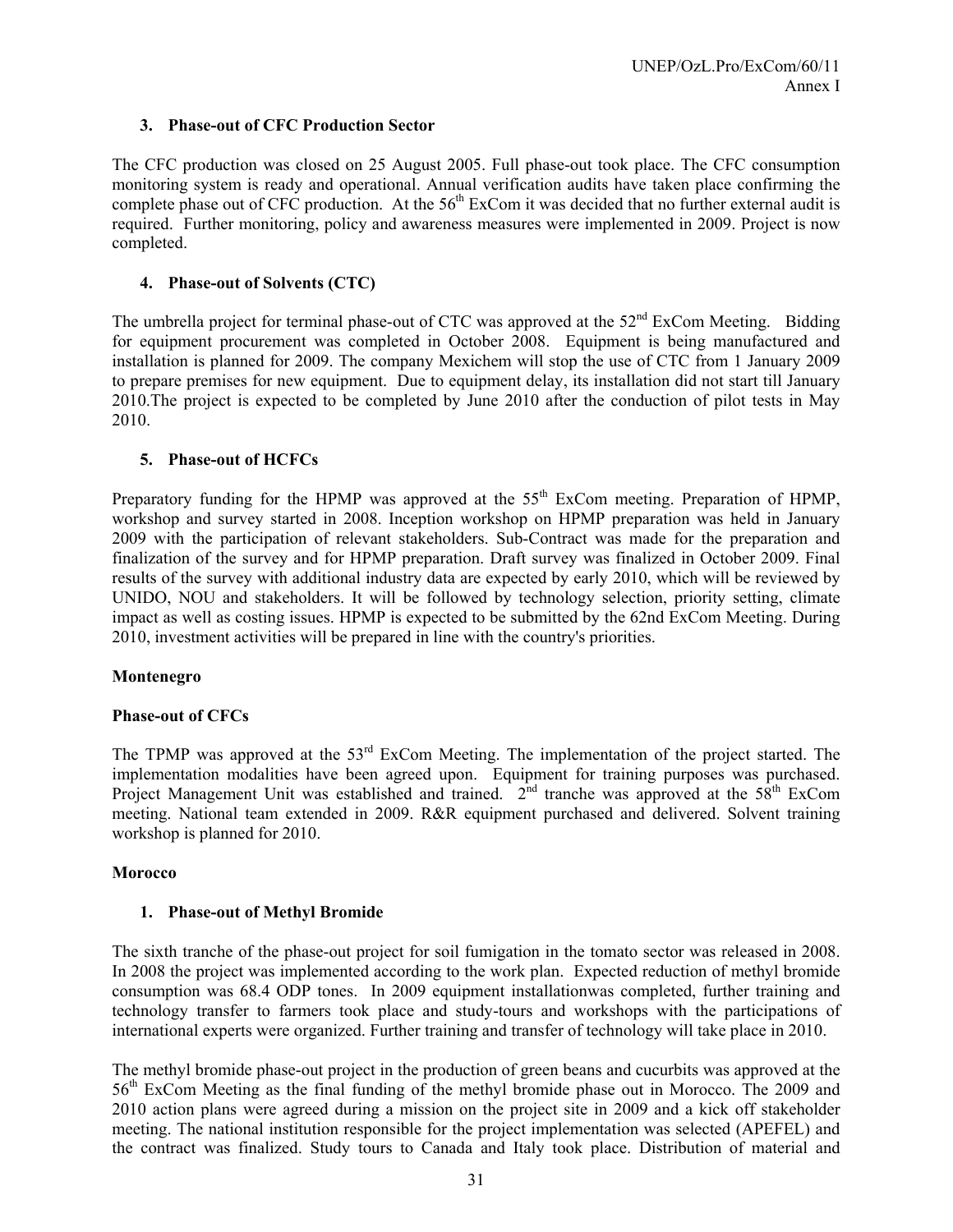UNEP/OzL.Pro/ExCom/60/11 Annex I

consumables for the demonstration of alternatives to MB was completed. Procurement of the necessary equipment and tools for the installation of the composting plant and related quality laboratory was started. Procurement, distribution and installation of laboratory equipment and composting machines are to be completed at the beginning of 2010. Demonstration on green-beans is to be continued. Follow-up training activities for farmers and implementation of field visits are to follow. Second tranche is to be submitted to the 61st ExCom for consideration and approval.

### **2. Phase-out of HCFCs**

Preparatory funding for the HPMP was approved at the 55<sup>th</sup> ExCom meeting. National expert contracts were issued in 2008 and data collection commenced. Kick off meeting took place in March 2009. Draft final report from the team of national experts is expected by February 2010. HPMP planned to be submitted at the 62nd ExCom meeting for consideration.

### **Nicaragua**

### **Phase-out of HCFCs**

The HCFC survey was completed in 2009. The project document is drafted and it is only pending the definition of technology. The submission will be postponed to the second ExCom Meeting in 2010 depending on the decisions on policy, second conversion and cut off dates.

#### **Niger**

#### **1. Phase-out of CFCs**

The TPMP was approved at the  $54<sup>th</sup>$  ExCom Meeting with UNEP as lead implementing agency. Implementation modalities have been agreed upon. Technical specifications for equipment purchase were prepared and agreed upon with UNEP and NOU. Equipment purchased, delivery took place in 2009. Additional equipment under procurement for 2010. A second tranche was approved at the  $58<sup>th</sup>$  ExCom meeting. Technical Specification for equipment procurement was initiated in 2009. Delivery is planned for April 2010..

### **2. Phase-out of HCFCs**

Funding was approved for preparation of the HPMP at the  $55<sup>th</sup>$  ExCom meeting. National expert was contracted in 2008 and National survey kicked off for the preparation of the HPMP. The survey was finalized in 2009. Stakeholders' consultation workshop planned first half of 2010. HPMP is to be finalized in view of submission to the  $62<sup>nd</sup>$  ExCom. National expert local missions are on-going for verification of the data survey, following Government request.

#### **Nigeria**

### **1. Phase-out of Solvents**

The terminal ODS phase-out umbrella project was approved at the 43<sup>rd</sup> ExCom Meeting to phase out 166.7 ODP tonnes of CTC and 31.3 ODP tonnes of TCA. The fourth and last tranche was released at the 52<sup>nd</sup> ExCom Meeting. In 2008 solvents were purchased, equipment was distributed and training of the national staff was conducted. Workshop for small-scale solvent was conducted in 2009. A team of national experts recruited to provide technical assistance to solvent users. Public awareness activities are continued. Procurement of spare parts for cleaning equipment and monitoring planned for 2010.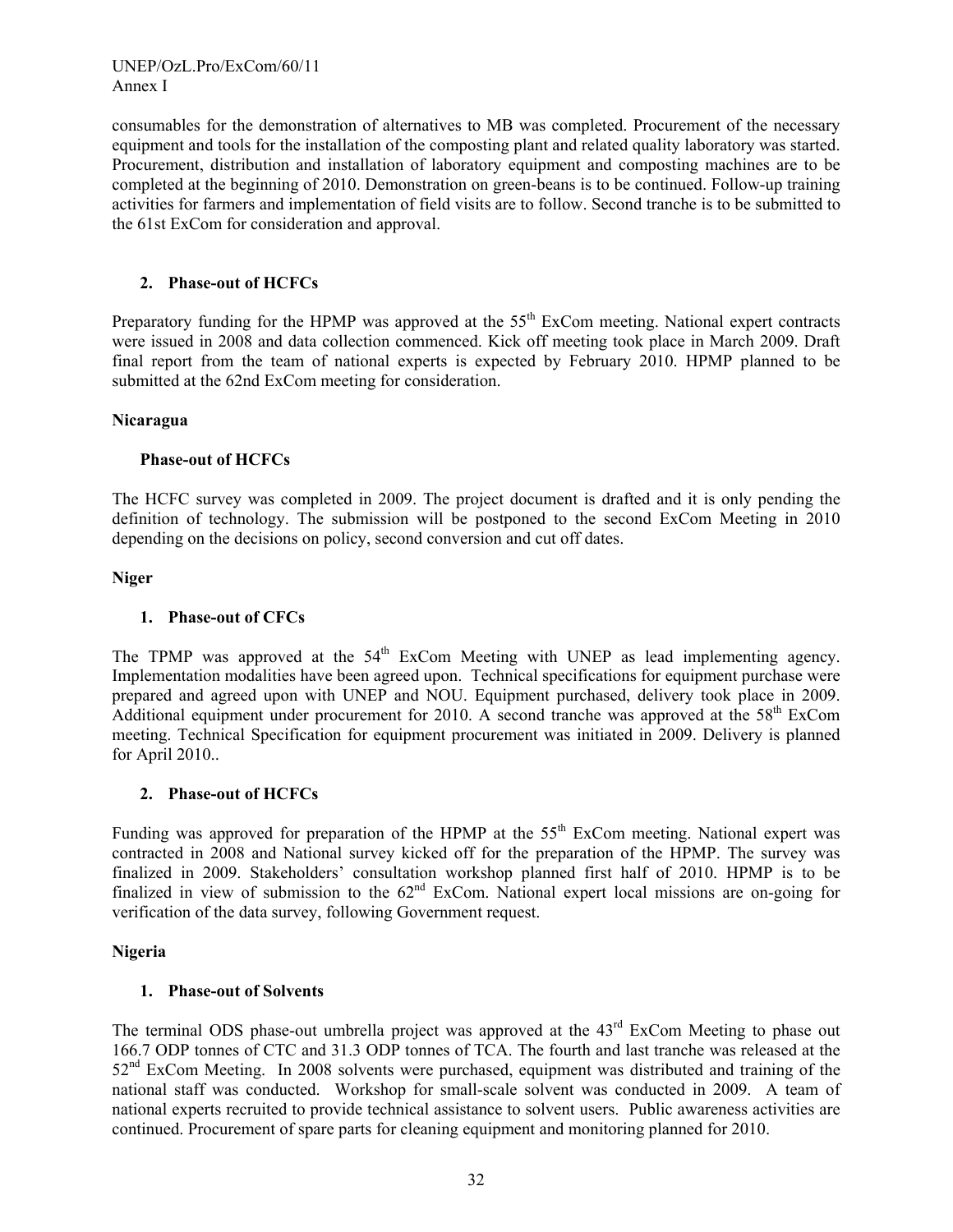# 2. **Phase-out of HCFCs**

Additional funding for the HPMP preparation was approved at the  $56<sup>th</sup>$  ExCom meeting. Meeting with national stakeholders, the government and UNDP (lead agency) was attended in 2009. National consultant for HCFC consumption survey recruited. International consultant for preparation of investment activities identified. Recruitment and coordination of his visits is in progress. UNIDO's component of the HPMP is expected to be completed in 2010. Submission of HPMP will be coordinated with the lead agency and the Government.

### **Oman**

# **1. Phase-out of CFCs**

The TPMP project was approved at the 52nd ExCom. During 2008 equipment was delivered, training on good practices was completed. Training material for chiller retrofits was developed. The training is expected to take place in 1<sup>st</sup> Quarter 2009. The tranche was completed in 2009 while the second tranche was approved at the  $57<sup>th</sup>$  ExCom. Bidding for the procurement of the equipment foreseen under the AIP was initiated in October 2009. The contracts for the implementation and monitoring of the project were also issued. Ongoing monitoring and implementation activities are planned for 2010. Organization of training workshops will take place according to the implementation plan.

# **2. Phase-out of Halons**

The halon consumption phase-out project was transferred from the World Bank to UNIDO at the  $46<sup>th</sup>$ ExCom Meeting. The halon awareness and training workshop has been carried out. Selection of halon R&R equipment has been completed. International bidding for R&R equipment was completed and purchase order was issued. Equipment for local procurement is being coordinated with the NOU. The basic equipment ordered through international bidding was delivered to the project site in 2009. The counterpart has identified potential local suppliers for the outstanding equipment items. Technical specifications for local procurement was finalized and agreed upon. Local bidding for the purchase of additional equipment has started. Procurement of the outstanding equipment will be finalized; equipment will be delivered, installed, tested and commissioned in 2010.

# 3. **Phase-out of HCFCs**

Funding for the preparation of the HPMP was approved at the  $55<sup>th</sup>$  ExCom. National experts were recruited to carry out the survey in 2008. The survey was completed in 2009 however some additional information is still required by UNEP. An international expert was recruited to start the preparation of the HPMP document. The HPMP is planned for submission to the second meeting of the Executive Committee in 2010.

### **Pakistan**

# **1. Phase-out of Solvents and Process Agents (CFC and CTC)**

The process agent project at Himont Chemicals Ltd., was successfully completed in October 2008.

The national CTC phase-out plan was approved at the 41<sup>st</sup> Meeting of the ExCom. The third tranche was released at the  $54<sup>th</sup>$  ExCom Meeting. In 2008 public awareness activities continued and purchase of equipment for three metal cleaning companies was finalized. Commissioning is being organized. Institutions to be provided with equipment for training and technology demonstration were identified (Technical University in Karachi and Sindh Technical Education and Vocational Training Authority) and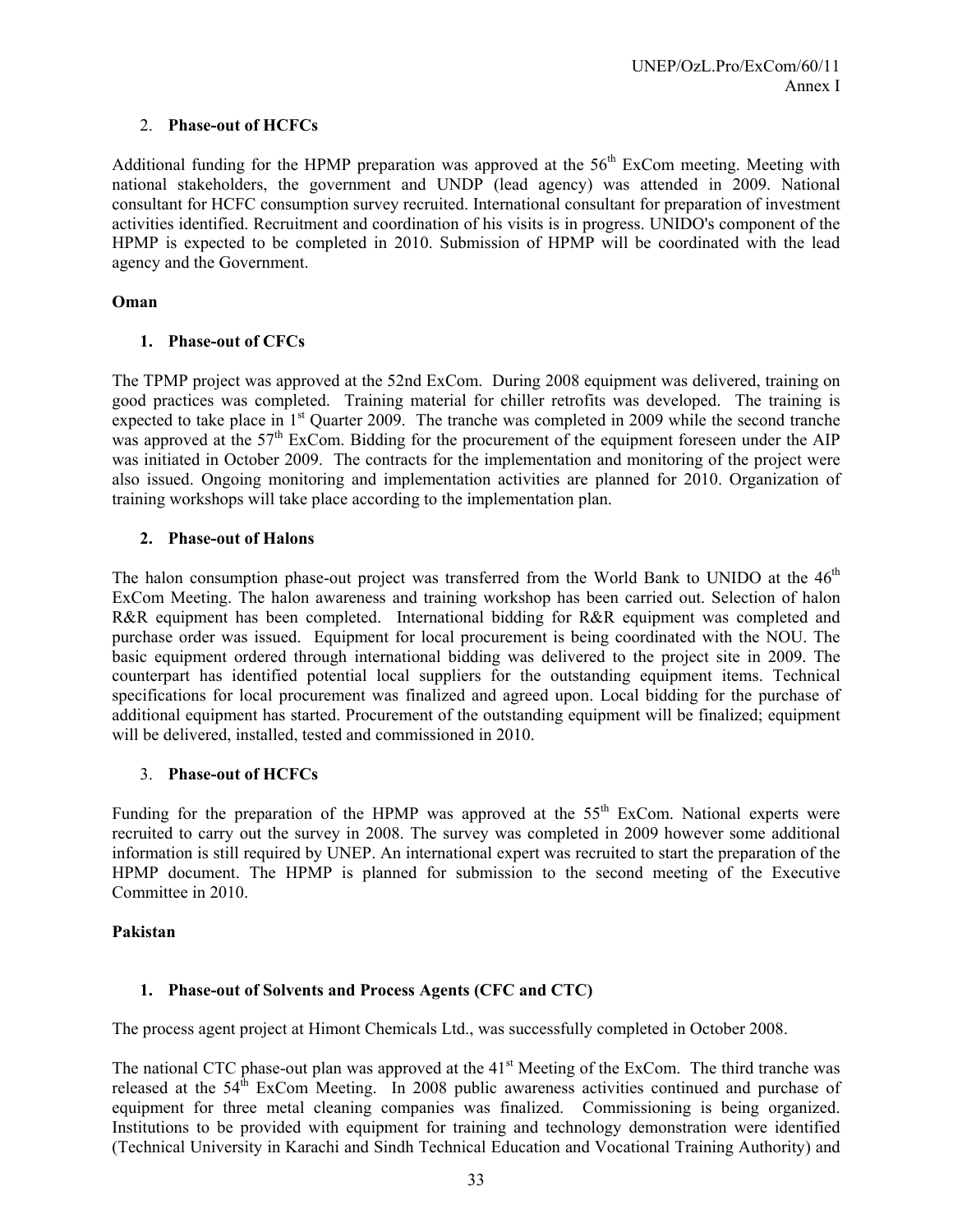UNEP/OzL.Pro/ExCom/60/11 Annex I

purchased in 2009. Monitoring and subsequent results on ODS consumption have been submitted. Project is now completed.

### **2. Phase-out of HCFCs**

Funding was approved for the preparation of the HPMP at the  $55<sup>th</sup>$  ExCom meeting. Survey was organized in collaboration with UNEP in 2008. Preliminary results of the survey were reported. Potential beneficiaries of investment projects have been identified. Preparatory funds for investment acitivities in the polyurethane foam sector and refrigeration and air-conditioning manufacturing sector were approved at the 59th ExCom meeting. In 2010, Preparation of HPMP based on the results of the survey will be finalized. Submission of HPMP to an ExCom will take place in 2010.

### **Qatar**

### **1. Phase-out of CFCs**

A TPMP was approved at the 53<sup>rd</sup> meeting of the ExCom. The first tranche for the TPMP was approved in November 2007 and the project is planned to phase out of 3 ODP tonnes. The Annual Implementation Programme for 2008 was prepared and agreed upon with UNEP and NOU. Equipment for investment and non-investment activities were purchased by UNIDO. Training material on retrofitting of MACs and domestic refrigeration was prepared. The equipment for the refrigeration servicing were distributed. Activities for the monitoring and implementation of the project were initiated. The first training on MAC retrofits took place. The second tranche was approved by the 59<sup>th</sup> meeting of the Executive Committee. The priority in 2010 will be carrying out the training workshops as foreseen in the implementation plan and issuance of contracts related to the implementation and monitoring.

### **Regional Africa**

### **1. Phase-out of CFCs**

The strategic demonstration project for accelerated conversion of CFC chillers was approved at the 48<sup>th</sup> ExCom for five African countries, i.e. Cameroon, Egypt, Namibia, Nigeria and Sudan. In order to secure the associated external resources, UNIDO drafted a project concept, which was submitted to the Steering Committee of the FGEF in December 2006. The project concept was endorsed and the chiller project was included in the FGEF pipeline for 2007. To date, the external resources were mobilized since the project was approved by the FGEF Steering Committee. UNIDO and the cooperating partner agencies received the clearance from the Secretariat for disbursement of the funds under the project. A Steering Committee at country level was established in Egypt, while the other countries are working on the establishment of their respective steering committees. Each country prepared a strategy for dealing with the chiller sector. The agreement with the French Global Environment Facility was signed in July 2009. Funds are being transferred to UNIDO. While the project terrain is ready for the start of project implementation The agreement with the French Global Environment Facility was signed in July 2009. Funds are being transferred to UNIDO while the project terrain is ready for the start of project implementation. Issuance of contracts for the replacement of the chillers will start in 2010.

### **2. Phase out of methyl bromide**

The regional demonstration project on alternatives to the use of methyl bromide for treatment of high moisture dates for Algeria and Tunisia was approved at the 54<sup>th</sup> ExCom Meeting. During 2008 subcontract was made with the local dates producer and laboratory in Algeria to undertake treatment and tests of dates. Due to difficulties in supplying the chemicals to the country the first laboratory tests were undertaken in France. The tests showed positive results. The detailed analysis is under preparation. Seminar took place in Vienna on 16-17 April to discuss the results from the small scale tests conducted in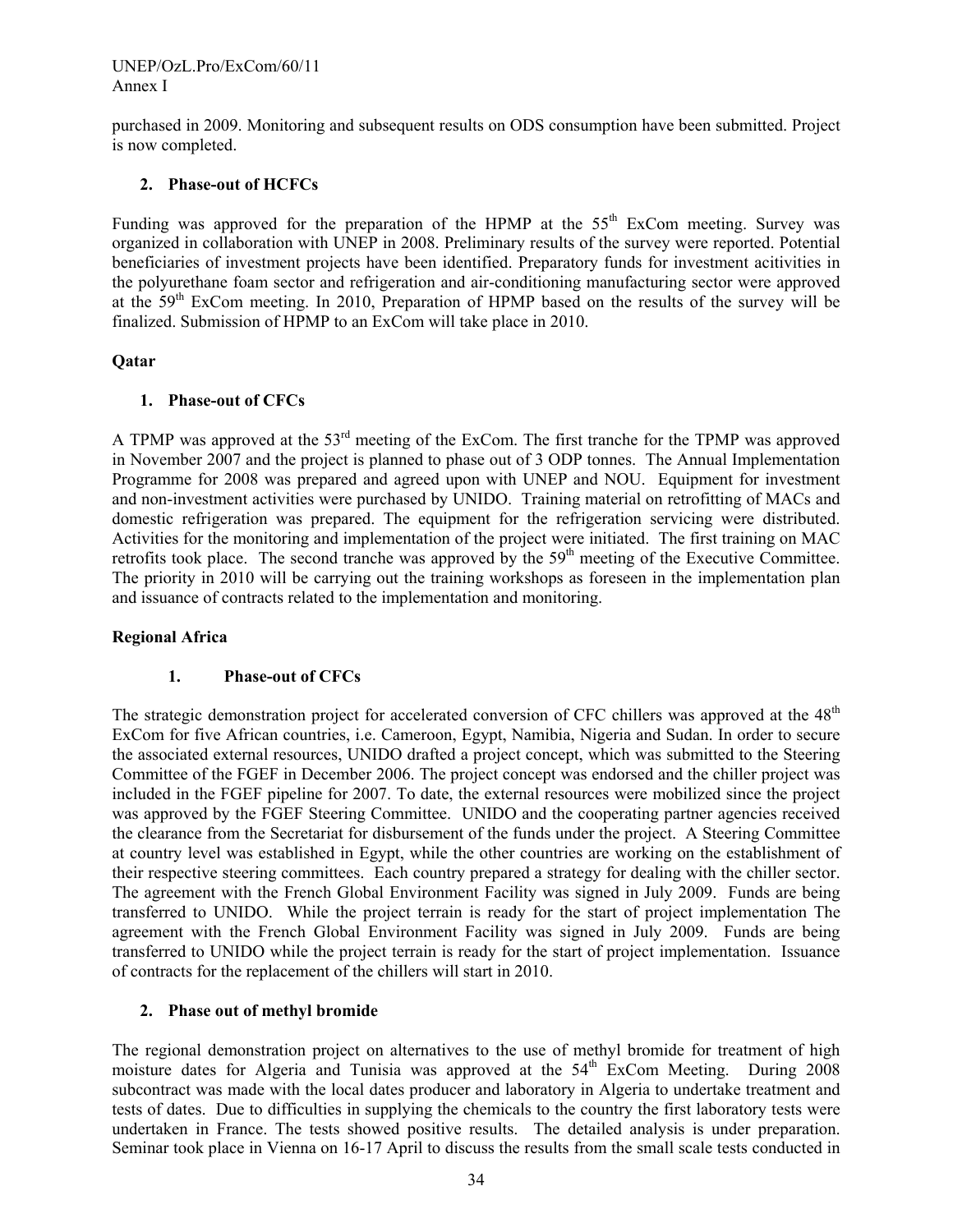2008 and to plan the 2009 activities. Preparation of entomologist tests will be crucial for the proper execution of further tests. In 2010, selection of national experts to be fully involved in the conduction of the tests will start. Selection of the Tunisian partners is ongoing.

### **Regional Europe**

#### **Phase-out of CFCs**

The demonstration project on the replacement of CFC centrifugal chillers was approved at the  $47<sup>th</sup>$ ExCom for Croatia, Macedonia, Romania, Serbia and Montenegro. All eight chillers in Romania, Macedonia, Croatia and Montenegro and well as two other chillers in Serbia have been delivered and installed. UNIDO is waiting for the Secretariat's approval to disburse funding for the remaining two chillers in Serbia. UNIDO submitted a detailed report on the implementation of the chiller project to the 56th ExCom Meeting. 10 out of the 12 chillers foreseen for replacement under the project have been completed and are operational. An evaluation mission by consultants of the Multilateral Fund took place in March 2009 (Macedonia and Croatia). UNIDO is still waiting for advise from the Secretariat on disbursement of funding relating to 2 chillers in Serbia.

#### **Romania**

#### **1. Phase-out of CFCs**

At the 45<sup>th</sup> Executive Committee, a national CFC phase-out plan was approved for UNIDO. The third tranche was released at the  $51<sup>st</sup>$  ExCom Meeting. In June 2008 a joint mission with Sweden was undertaken. Update of the vocational schools was initiated, while in July and August 2008 the PMU carried out a survey of schools educating students in refrigeration and air-conditions. The training of teachers took place in September 2008 and two teachers from each of the seven schools identified in the survey participated in the training. CoP and training manuals were prepared in 2009. Additional equipment for vocational schools was purchased. Monitoring activities are ongoing.

### **2. Sector plan for production sector (fourth tranche)**

The fourth tranche of the sector plan for production sector was approved in view of the progress already achieved in establishing the CTC incinerator in Chimcomplex and the completion of the removal of the capability to produce CTC at Oltchim. Since the CTC production has already been closed, UNIDO is continuing with the monitoring activities and annual verification audits. ToR for destruction of production facility at Oltchim was prepared in 2009. Contract for destruction of production facility at Oltchim is slated for 2010.

#### **3. Phase-out of CTC in the Consumption and Production of Process Agent Uses**

A terminal phase-out management plan for phase out of process agent uses was approved at the  $50<sup>th</sup>$ ExCom Meeting. The process design was made by UNIDO and project equipment was procured. Three biddings have been conducted to identify a local consultancy company to make a plant design documentation, which is needed for plant registration by Romanian authorities. However, UNIDO could not identify such a company. It was agreed with the Romanian authorities to change the Terms of Reference to include all remaining activities including plant design, equipment installation, piping, etc., and carry out a new bidding. A partial phase out of 50 ODP tonnes was achieved. Due to the shortage of funds and upon request from the project authorities UNIDO has completed the second round of international tender for the remaining project equipment inviting also local companies. The results of the biddings were presented to the authorities. UNIDO suggested to the Beneficiary-Oltchim that they would spend their own funds for instrumentation, civil and electrical work and equipment installation. Oltchim, in its turn applied to UNIDO with a request for funds increase. It was, however, agreed that Oltchim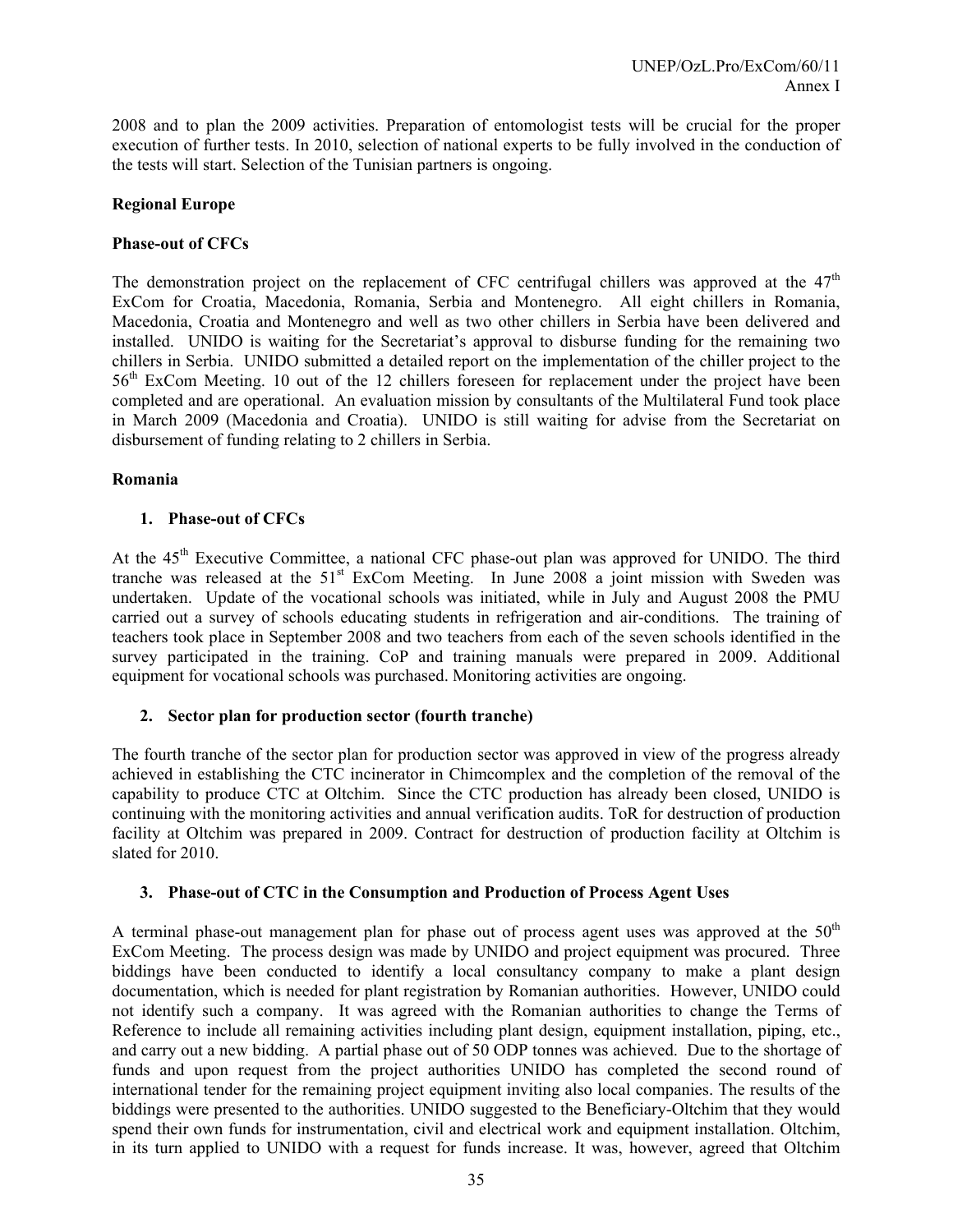#### UNEP/OzL.Pro/ExCom/60/11 Annex I

would prove their funds to complete the project. UNIDO is evaluating the bids in order to proceed with issuance of the Purchase Orders. The project has already achieved the total phase out of 120 MT of CTC since the production of intermediates with CTC was stopped. The project is planned to be closed and return the remaining funds to MLF. Finally after length discussions with the Government of Romania and counterpart Oltchim it was decided to cancel this project. UNIDO and Oltchim agreed that the project should be cancelled and the remaining balance of US\$ 369,000 has to be returned to the Montreal Protocol Fund due to the following reasons:

a) lack of about US\$ 2.0 million and which Oltchim denied to provide

b) the production cost of DEHPC is higher at Oltchim than at any European manufacturer with higher production capacity. It is cheaper for Oltchim to purchase this chemical.

c) After Romania joined the EU Oltchim has been experiencing financial problems and has to shut down production of some chemical products.

### **Sao Tome and Principe**

### **Phase out of CFCs**

TPMP was approved at the 54<sup>th</sup> ExCom with UNEP as lead implementation agency. The implementation modalities have been agreed upon. The project activities started with the training of technicians in the use of hydrocarbon as drop-in. Equipment required for the drop-in were purchased for the technical institution. National consultant was recruited for the coordination of project activities. Three technicians were trained on the recovery and recycling issues. A set of refrigeration tools, including recovery and recycling machines were purchased and delivered to the country. An ambitious program to replace the CFC-12 in domestic refrigerators was implemented by the vocational institution in the country. A second tranche was approved at the  $57<sup>th</sup>$  ExCom meeting. After training of technical staff, the CFC-12 is being replaced in domestic refrigerators for HC. There are two ice producers which still consume CFC-12. The factories will be reconverted.

### **Saudi Arabia**

### **1. Phase-out of CFCs**

The national phase out plan was approved at the 53<sup>rd</sup> ExCom Meeting with UNIDO as lead implementing agency and UNEP as cooperating agency. The Annual Implementation Programme for 2008 was prepared and agreed upon with UNEP and the Government. All equipment were procured in 2008 and delivery is expected in 1<sup>st</sup> Quarter 2009. Two technical assistance workshops were organized for the manufacturing sectors. In addition UNIDO contracted a company for the establishment of a data base for reporting and monitoring of the NPP implementation.

# **2. Phase-out of HCFCs**

Funding was approved for the preparation of the HPMP at the 55<sup>th</sup> ExCom. In 2009, A re-request bid for proposals for the preparation of the HCFC phase-out management plan was posted beginning of August. Bids were held twice before, but no offers were received. Only one company submitted an offer for the third call for bids which is over the available budget. It was agreed that an international expert will visit Saudi Arabia and work on the data collection with the assistance of the ozone office. HCFCs in Saudi Arabia are consumed in 3 major sectors: XPS foam, AC manufacturing (high-ambient temperature) and RAC servicing. The Government of Saudi Arabia is not in a position to submit the HPMP outlining the strategy for phase out in 2010 due to some outstanding issues relating to technology. It was agreed to advance the submission of an demonstration project for ACs in high ambient temperatures as mandated by the decision of the meeting of the Parties.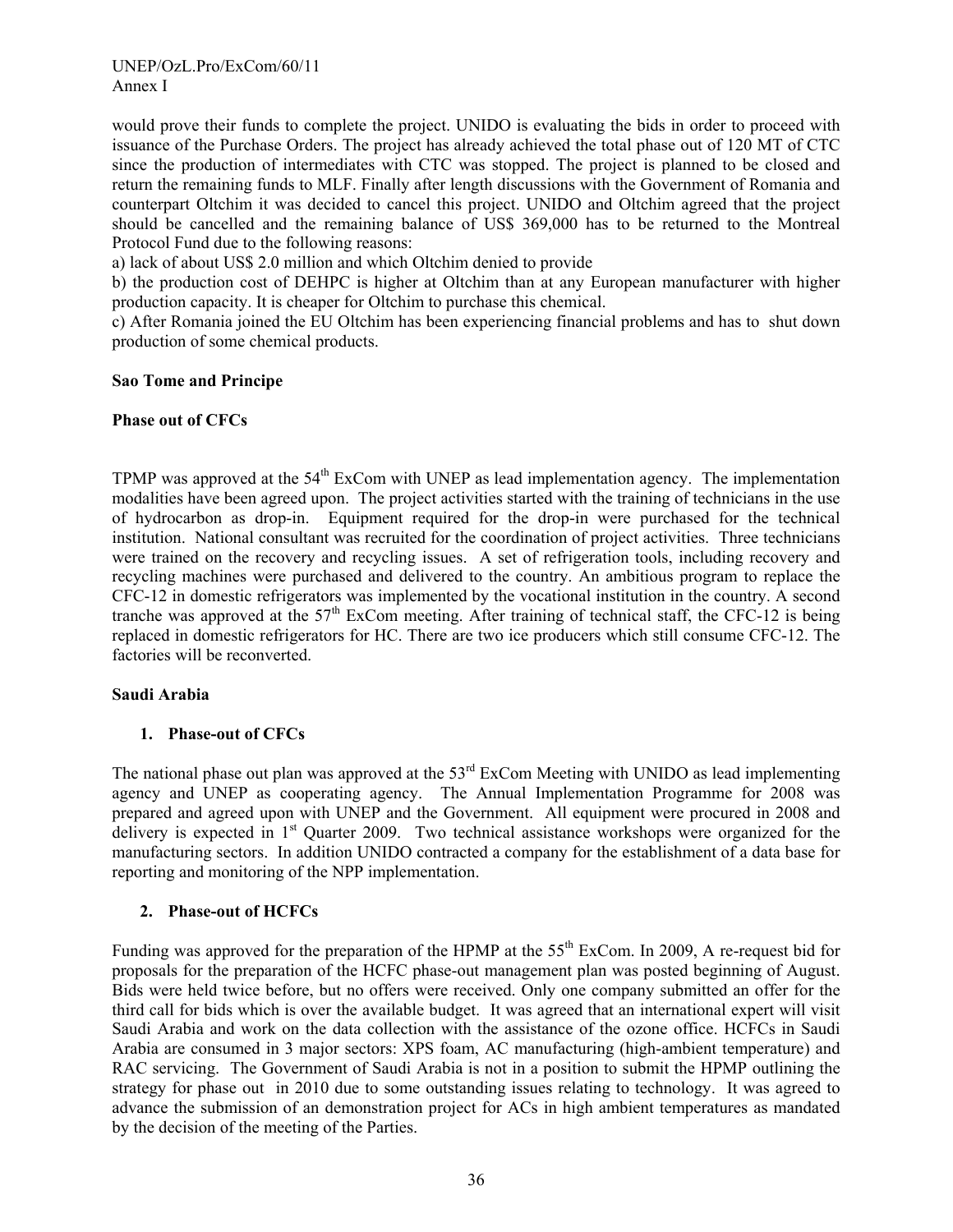### **Serbia**

# **Phase-out of CFCs**

The national CFC phase-out plan was approved for Serbia and Montenegro at the 43<sup>rd</sup> ExCom Meeting. Since Serbia and Montenegro have separated in 2006, a revised agreement for Serbia was approved at the  $50<sup>th</sup>$  ExCom Meeting. There is a delay in the completion of the aerosol project, which was caused by the change of the country's management. In November 2008 nomination of the Ozone Officers has been officially received by UNIDO. UNIDO mission was undertaken in December 2008 to speed up the implementation and to agree on an accelerated work plan. New training institutions will be selected and the Terms of Reference to carry out conversion at foam companies have been prepared and contractor was selected after bidding. New equipment is expected in 1<sup>st</sup> half of 2009. Local contract for pre-installation works and local purchase of instruments and services is under preparation.

### **Sudan**

### **1. Phase-out of CFC and CTC**

The national CFC and CTC phase-out plan was approved at the 44<sup>th</sup> ExCom Meeting. The third tranche was approved 53<sup>rd</sup> ExCom Meeting. Training of technicians has continued with two training courses for 16 trainers operating the R&R centers. Upgrade of national R&R scheme was performed. National consultant was recruited to support the NOU and coordinate implementation activities. Contract for noninvestment and monitoring and training activities awarded to the National Ozone Unit. Purchase of equipment for new training centers delayed due to delayed certification of the centers. Public awareness, training, monitoring and reporting activities are ongoing. The fourth tranche was approved at the  $58<sup>th</sup>$ ExCom meeting. Recruitment of national and international consultants was initiated in 2009. Recruitment of national consultant delayed. Newly established training and servicing centers are to be equipped in 2010. Training and servicing equipment are to be specified and purchased.

### **2. Phase-out of HCFCs**

Funding was approved for the preparation of the HPMP at the 55<sup>th</sup> ExCom meeting. National survey on identification of HCFCs and collection of baseline data for formulation of the project document is in progress. Preliminary results were utilized to identify potential beneficiaries of invesment projects. Preparation of HPMP based on the results of the survey will take place in 2010. Submission of HPMP to an ExCom in 2010 is planned. Investment activities are being prepared for the polyurethane foam sector and refrigeration and air-conditioning manufacturing sectors. Identification and validation of foam manufacturers to be eligible for funding in the first stage of HPMP is planned.

### **Syria**

### **1. Phase-out of CFCs**

The national CFC phase-out plan was approved at the 49<sup>th</sup> Executive Committee meeting. The second tranche was released at the  $56<sup>th</sup>$  ExCom Meeting. The first bidding for the equipment purchase was unsuccessful and is now being repeated. The receipt of the offers is expected for end of February 2009. The country's monitoring system is under establishment. The component update of the vocational schools is ongoing. Equipment for vocational schools and training material is under preparation. Printing of training materials and training workshops will take place in 2010. A third tranche was approved at the 58th ExCom meeting. Training of technicians focusing on drop-in technologies and alternatives was conducted in 2009. Additional training for service technicians and customs officers will take place in 2010.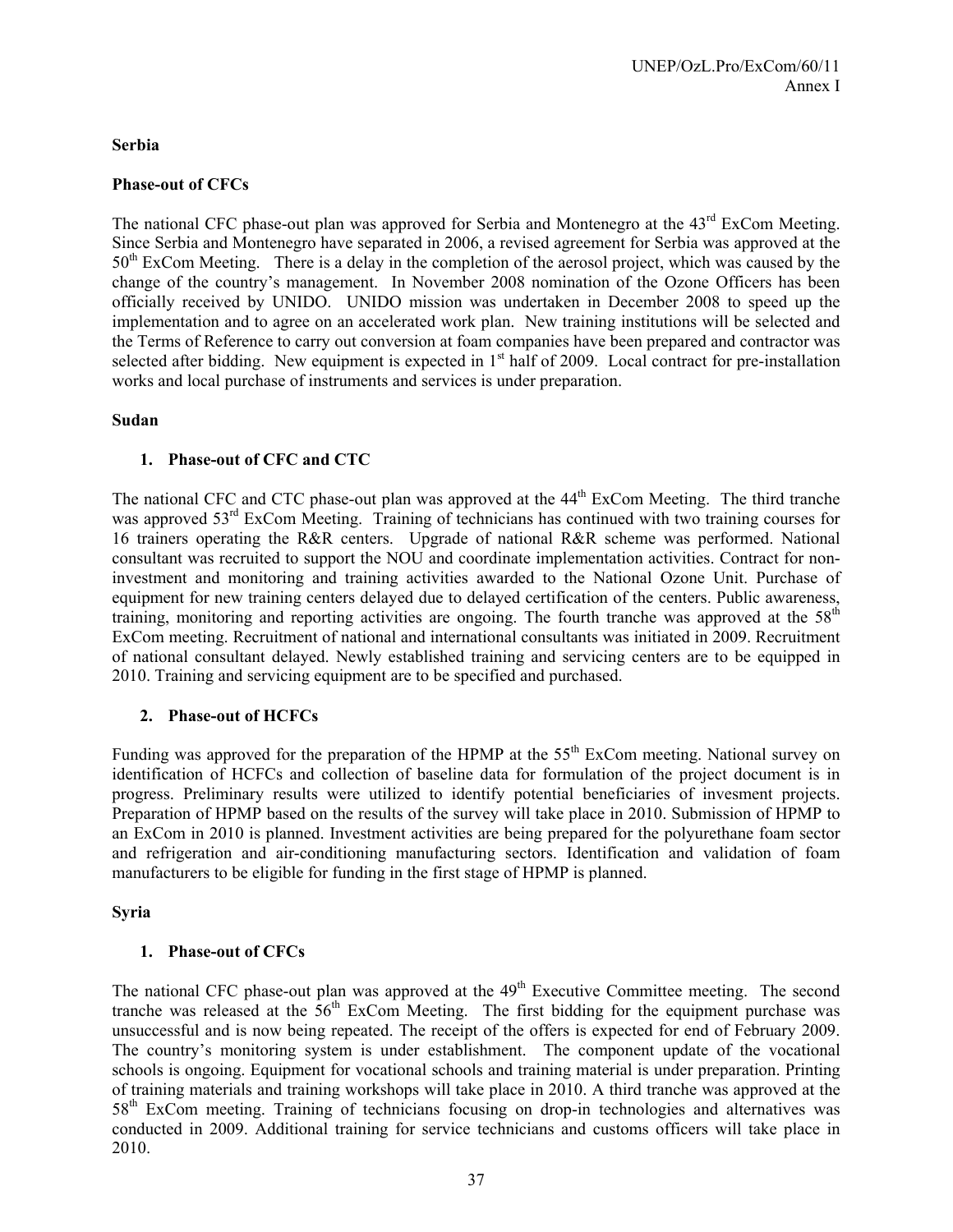The demonstration project on the replacement of CFC centrifugal chillers was approved at the  $47<sup>th</sup>$ Executive Committee. External resources were secured and disbursement of funds was confirmed by the Secretariat. Three chillers for the Le Meridien Hotel were delivered and installed in 2008. The retrofit of the chillers at El-Basel Hospital is very complex and costly. This delayed the project implementation. The Hospital and the Ozone Office in 2009 were considering requesting the Executive Committee to consider replacing the chillers instead of retrofitting. In that case, the contract for the retrofitting will be canceled. As of 2010, no progress on the retrofitting of the chillers has been made. Retrofitting seems not to be feasible. The contract will be cancelled and a recommendation to replace the chillers will be made to the Secretariat.

# **2. Phase-out of Methyl Bromide**

The phase-out of methyl bromide in grain storage is progressing with the third tranche. Phosphine generators and additional equipment for phosphine application have been delivered and necessary training was provided. Purchase of additional equipment and contract with national expert will be extended. Purchase of additional phosphine generators and other equipment for the PH3 application and necessary training is under evaluation. Mission to the field site planned in May 2010. Sub-contract for the execution of the national implementation to be completed at the beginning of 2010 (draft final report under preparation).

The national phase-out plan in soil fumigation was approved at the  $49<sup>th</sup>$  Executive Committee. National institution was selected and contracted. Grafted plants were distributed to farmers. National institution was selected and contracted. Training was provided to trainers and extension activities took place. Materials and consumables were distributed to the growers. Study tour to neighboring countries took place.

### **3. Phase-out of HCFCs**

Funding was approved for the preparation of the HPMP at the 55<sup>th</sup> ExCom meeting. Stakeholders meeting was organized in 2009, survey completed and the project to be submitted at the 61st ExCom. Investment activities are being prepared for the refrigeration manufacturing sector.

### **Tunisia**

# **1. Phase-out of HCFCs**

Funding was approved for the preparation of the HPMP at the  $55<sup>th</sup>$  ExCom meeting. Contracts were issued for the preparation of the survey in 2008. The survey on HCFCs started in 2009. The HPMP is under preparation and the proposal will be submitted to the 62nd ExCom or later.

### **Turkey**

# **1. Phase-out of Methyl Bromide**

Phase-out of Methyl Bromide for Soil Fumigation in Protected Horticulture and Cut-flower Production in Turkey was approved in 2001, but was started only from the beginning of 2003 and finally received considerable impetus at the end 2004-2005 and also in 2006.

The aim of this project was to phase out 293,4 ODP tons of methyl bromide used in protected horticulture and cut-flower production, introducing suitable alternative methods and minimizing economic losses due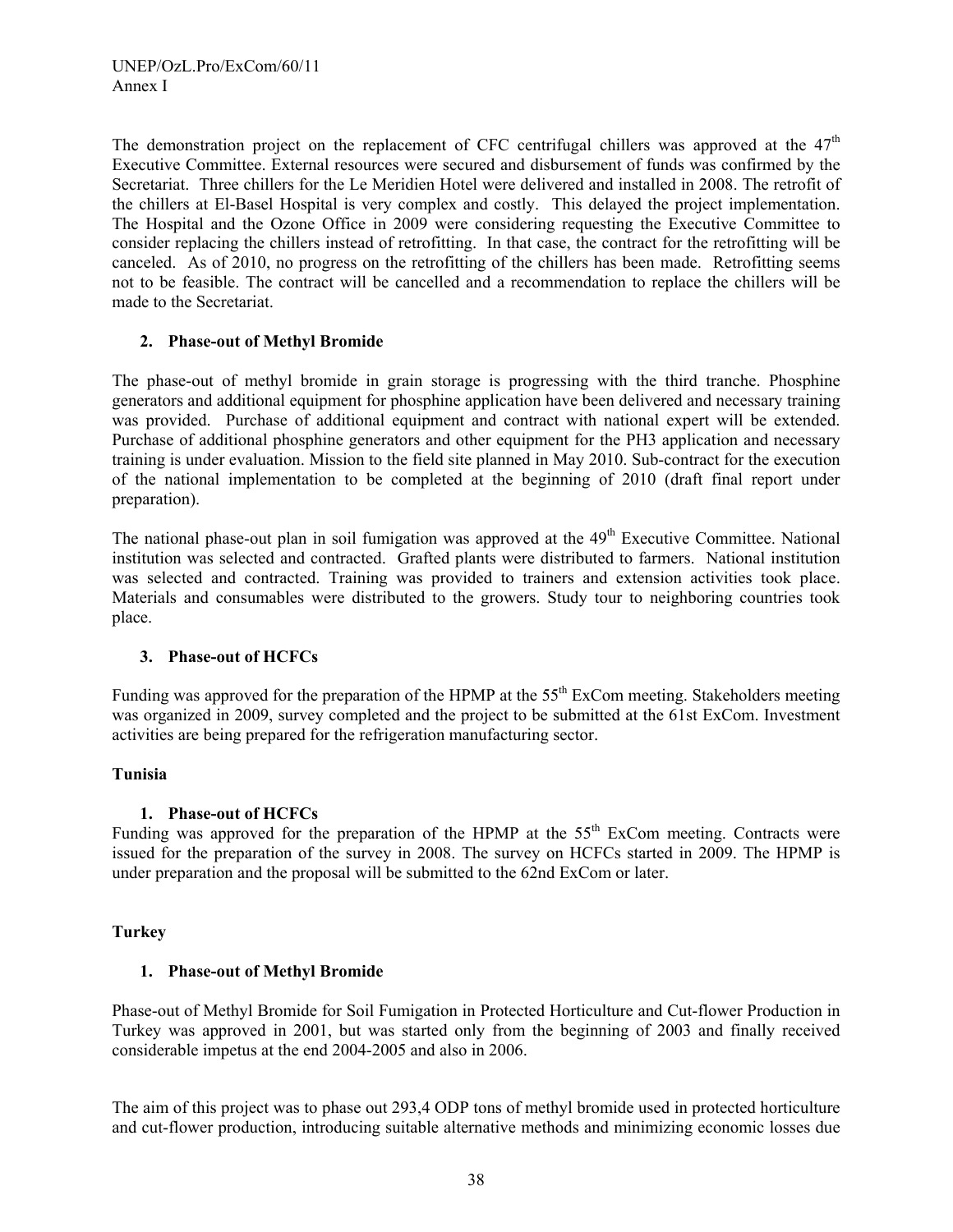to the ban on methyl bromide. Three steam machines and one soil-less culture system were provided to end users who were also trained by suppliers.

Training activities included, nine training programs (3-5 days) given by international experts on soil-less culture, IPM for cut-flower growers, and trust tomato and pepper crop management for the horticulture sector, distributing leaflets, on farm trainings, extension personnel trainings, radio and TV programs. In total, 700 vegetable and cut flower growers attended the training programs. Grafting trials for the second year were finished and will be followed with additional trials for further confirmation of the results. Information dissemination related to the project results and monitoring of the alternatives applications were the activities during the first half of 2009. The project is now completed.

#### **2. Phase-out of HCFCs**

Funding was approved for preparation of the HPMP at the 55<sup>th</sup> ExCom meeting. The inventory of the HCFCs applications was not finalized in 2009. NOU requested additional support. Missions took place in summer 2009 at end-users. The NOU has also agreed that a grant scheme mechanism to be considered for the investment sector. Mission for meeting relevant stakeholders to take place first quarter 2010; HPMP draft expected to be finalized by end 2010. Submission to 61 ExCom or 62 ExCom, due to long administrative procedure for agreeing the content of investment component of HPMP. Investment activities are being prepared in the polyurethane foam sector and refrigeration manufacturing sector.

#### **Uruguay**

#### **Phase-out of Methyl Bromide**

An extension of the phase-out agreement was approved at the  $46<sup>th</sup>$  Executive Committee in July 2005. According to this agreement, total phase-out of methyl bromide will be achieved by January 2013. Subcontractor (INIA) continued training and assistance to farmers. In one region, methyl bromide has already been phased out. In 2007, awareness activities to convince farmers to eliminate methyl bromide in one of the remaining regions were conducted. Some test on Iodure methane, which could be a convincing alternative were finalized. The test with Iodure methane gave very good results. Monitoring of the phase out will be continued until the complete phase out is achieved. Project was completed in 2009.

#### **Venezuela**

#### **1. Phase-out of CFCs**

The national CFC phase out plan was approved at the  $42<sup>nd</sup>$  ExCom Meeting. Three tranches were successfully completed and the fourth tranche was submitted to the  $56<sup>th</sup>$  ExCom consideration. Since additional verification was requested by the ExCom, the tranche was submitted to the  $57<sup>th</sup>$  ExCom and approved. The recovery and recycling scheme is fully operational. Reclaiming equipment was installed in the premises of PRODUVEN and is operating as part of the R&R system. At present, 4,400 technicians have been trained and 3,890 technicians were trained and certified. A chiller programme will be implemented based on an incentive programme and revolving fund. The chiller project will be implemented purchasing three to four units. The devaluation of the local currency and new monetary regulation in the country could delay the project implementation. The recovery and recycling scheme is fully operational and FONDOIN will continue monitoring the CFC phase out.

The Committee noted (i) the progress report on the implementation of the phase-out plan during the years 2007 and 2008; (ii) that the country was in non-compliance with the Agreement for the year 2006; (iii) that the country had taken action to effectively return to compliance with the Agreement for the year 2007; and (iv) the commitment of the Government as reported by UNIDO, to export or destroy any remaining stockpiled CFCs. The Committee decided to apply the penalty clause in the Agreement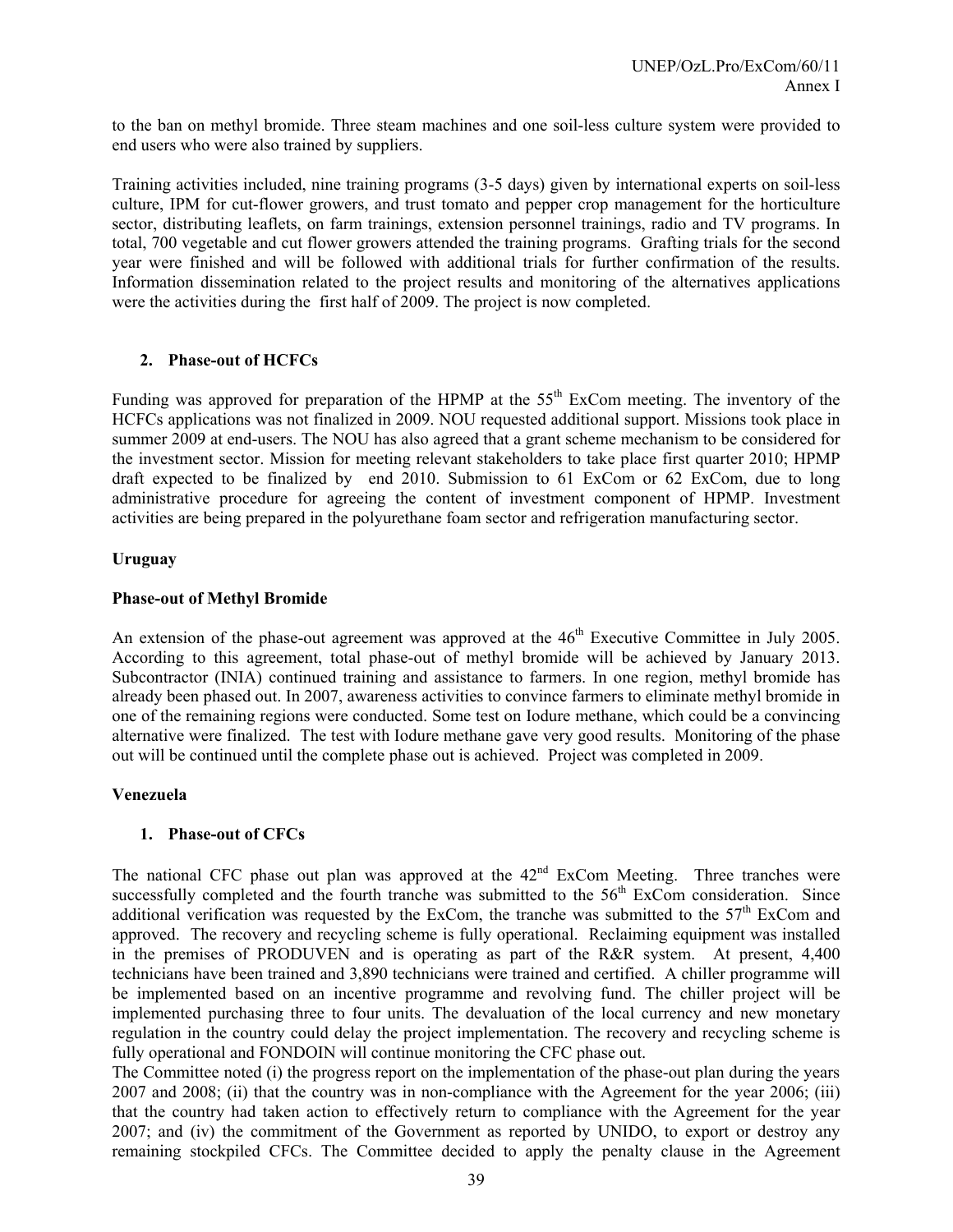calculated at 20 per cent of the amount of the tranche being submitted for non-compliance with the Agreement, on the basis of: (i) that it was the first time that the country had been in non-compliance with the Agreement; (ii) that non-compliance with the Agreement did not lead to aggregated consumption for all years of the Agreement being larger than the aggregated values of the agreed consumption for those years; (iii) the country had returned to compliance without additional assistance from the Fund. UNIDO was requested to submit, no later than eight weeks prior to the 61st Meeting, a verification of the level of stockpiles of CFCs at the end of the years 2008 and 2009, any export of CFCs during 2008 and 2009, and the destruction of any remaining CFCs, that were not exported prior to December 2009. As complementary activity, in 2010 the licensing system is being reviewed and will be upgraded using the latest IS technology. A second activity to be implemented will be the automatization of the licensing system providing access via Internet.

# **2. Phase-out of HCFCs**

Funding was approved at the 55<sup>th</sup> meeting of the ExCom for the preparation of the HPMP. The HCFC survey was carried out by a national consultant in co-ordination with the NOU. This was completed in 2009. The survey is ready and the Project document is being prepared. Based on the decisions of the 60th ExCom Committee, the project will be submitted to the 61st ExCom or 62nd. ExCom Meeting.

# **Yemen**

.

# **1. Phase out of CFCs**

The national ODS phase out plan for Yemen was approved at the  $55<sup>th</sup>$  ExCom Meeting with UNEP as lead implementing agency. The Executive Committee decided to convert the foam companies to HCFC-141b technology due to the fact that there was an urgent need to phase out CFCs by 2010. Yemen will be eligible for funding for second stage conversion for the companies covered by the NPP. The equipment for the refrigeration manufacturing and servicing components of the project were purchased at the end of December 2008. A specialized foam expert was recruited and visited Yemen in early December 2008 to assess the situation of the 10 commercial refrigeration companies and study the feasibility of implementing hydrocarbon technology. The Government was considering merging 5 companies and providing them with Hydrocarbon machinery, while the rest will be supplied with HCFC machinery. The equipment for the refrigeration manufacturing and servicing was delivered to Yemen. The decision to merge 6 out of the 10 companies and provide them with hudrocarbon equipment was adopted by the Government of Yemen. Thus contracts for the supply of the foaming equipment were awarded in September 2009. The refrigerant equipment arrived in Sanaa. However the foaming equimpent will be shipped in February. The companies are not allowed to produce using CFCs by law. The installation shall be finalized by June 2010. In 2010, UNIDO will work together with the NOU on performing an assessment of the service sector to determine the beneficiaries of the equipment.

# **2. Phase-out of HCFCs**

Funding was approved at the 55<sup>th</sup> meeting of the ExCom for the preparation of the HPMP. The HPMP inception workshop was held in June 2009. UNEP and UNIDO in cooperation with the ozone office have been accelerating the implementation of the NPP to ensure the compliance with the 2010 phase out target. This slightly delayed the initiation of the project. The recruitment of national experts is now in process and the project is expected to progress better. Recruitment of an international expert to prepare the strategy and the linkages to climate will take place in 2010. The HPMP is planned for submission to the last meeting in 2010.